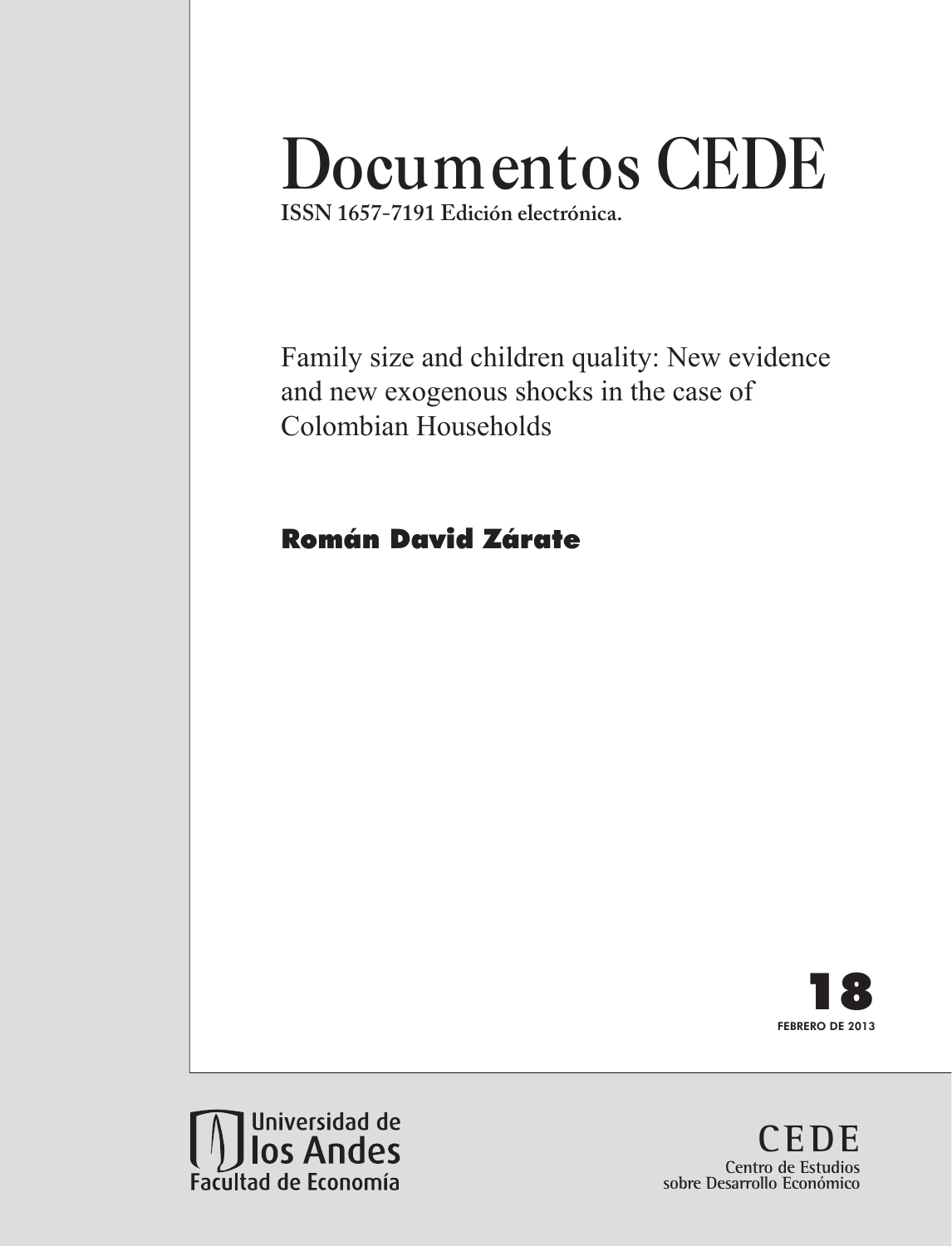Serie Documentos Cede, 2013-18 ISSN 1657-7191 Edición electrónica.

Febrero de 2013

© 2012, Universidad de los Andes–Facultad de Economía–CEDE Calle 19A No. 1 – 37 Este, Bloque W. Bogotá, D. C., Colombia Teléfonos: 3394949- 3394999, extensiones 2400, 2049, 3233 *infocede@uniandes.edu.co http://economia.uniandes.edu.co*

Ediciones Uniandes Carrera 1ª Este No. 19 – 27, edificio Aulas 6, A. A. 4976 Bogotá, D. C., Colombia Teléfonos: 3394949- 3394999, extensión 2133, Fax: extensión 2158 *infeduni@uniandes.edu.co*

Edición y prensa digital: Cadena S.A. • Bogotá Calle 17 A Nº 68 - 92 Tel: 57(4) 405 02 00 Ext. 307 Bogotá, D. C., Colombia *www.cadena.com.co*

Impreso en Colombia – *Printed in Colombia*

El contenido de la presente publicación se encuentra protegido por las normas internacionales y nacionales vigentes sobre propiedad intelectual, por tanto su utilización, reproducción, comunicación pública, transformación, distribución, alquiler, préstamo público e importación, total o parcial, en todo o en parte, en formato impreso, digital o en cualquier formato conocido o por conocer, se encuentran prohibidos, y sólo serán lícitos en la medida en que se cuente con la autorización previa y expresa por escrito del autor o titular. Las limitaciones y excepciones al Derecho de Autor, sólo serán aplicables en la medida en que se den dentro de los denominados Usos Honrados (Fair use), estén previa y expresamente establecidas, no causen un grave e injustificado perjuicio a los intereses legítimos del autor o titular, y no atenten contra la normal explotación de la obra.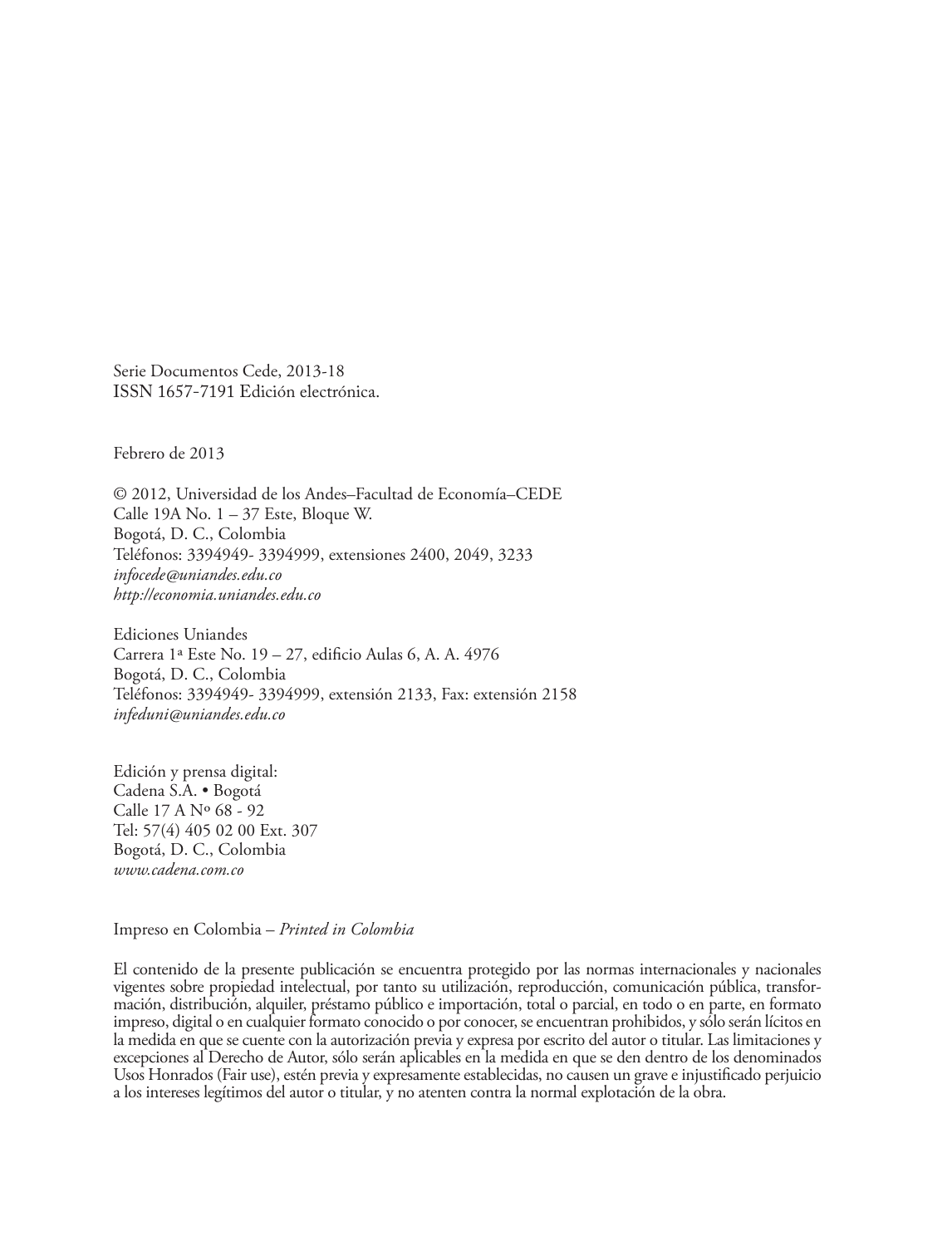# <span id="page-2-0"></span>Family size and children quality: New evidence and new exogenous shocks in the case of Colombian Households <sup>∗</sup>

Román David Zárate<sup>†</sup>

February 2013

#### Abstract

The interaction between family size and children quality has been a recurring topic in the economics of family. However, there is scarce evidence in Latin America, and the literature has not yet explored new mechanisms to explain either positive or null effects of an additional sibling found by different authors in the last ten years. This article addresses these two issues. On the one hand, I construct a simple theoretical model which rationalizes negative and postitive effects of an additional sibling due to family interactions. On the other hand, I estimate the effect of family size in Colombia on school lag, school attendance, school dropout and child labor. I use data from the Demographic and Health survey and construct a set of instruments based on the report of the ideal number of children. The novelty of the instruments lies in that unlike most articles which can only estimate the effect from two siblings onwards, I can estimate the effect of a first sibling. I find that for first (second) born children a first (second) sibling generates null or positive effects on the four outcomes but there are negative effects from two (three) siblings onwards on the four outcomes.

#### JEL codes: D10, D13, D31, J13

Keywords: Family size, nonlinear effects, children quality, educational outcomes, child labor.

<sup>\*</sup>I am very gratefull to Adriana Camacho, Raquel Bernal and Carmén Elisa Florez for their valuable comments and suggestions. I also thank Valentina Díaz, Román Andrés Zárate, and David Zarruk for reading preliminary versions of this document. All remaining errors are mine.

<sup>†</sup>Contact information: rd.zarate40@uniandes.edu.co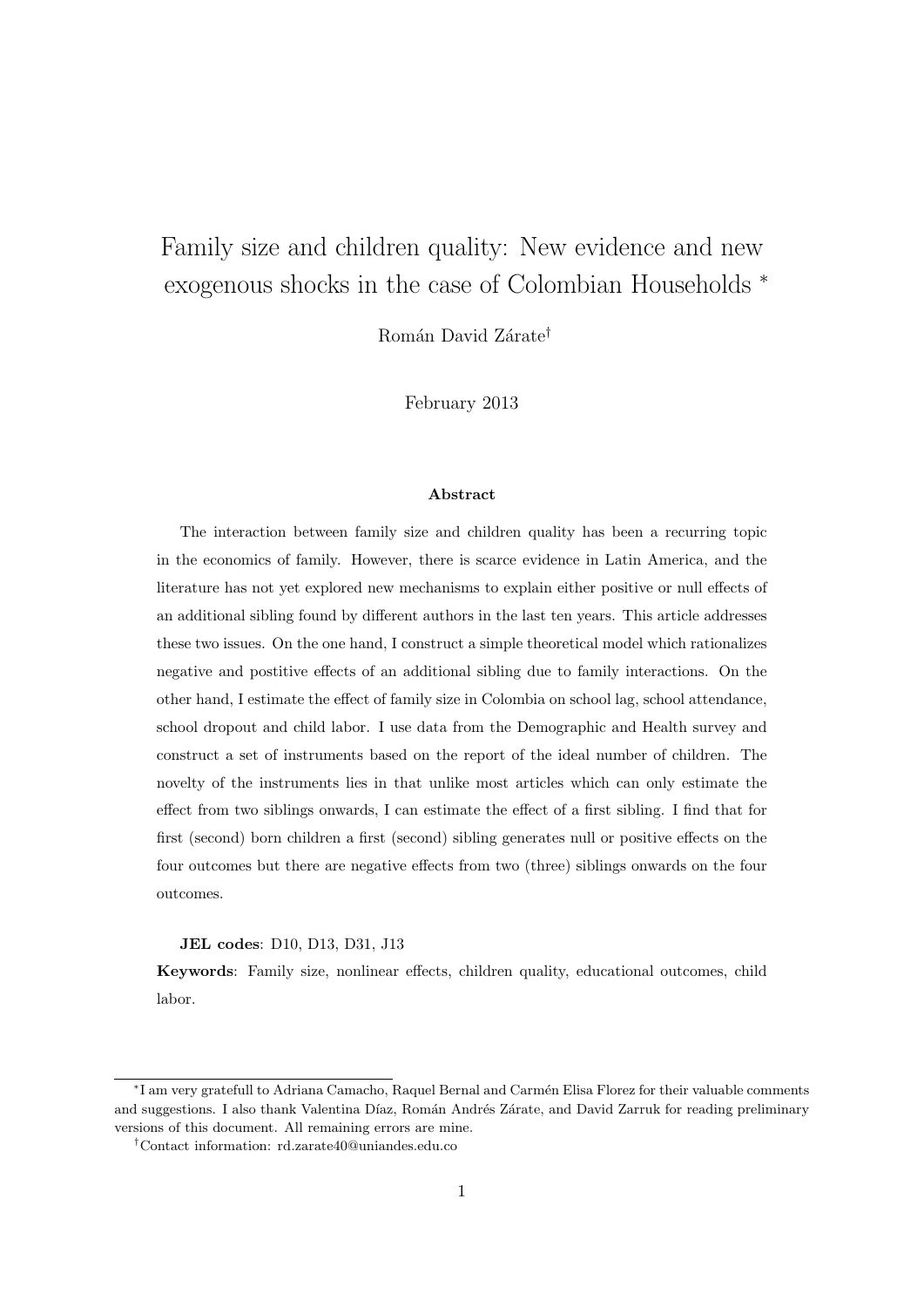# Tamaño de la familia y calidad de los niños: Nueva evidencia y nuevos choques ex´ogenos en el caso de los hogares colombianos

Román David Zárate

February 2013

#### Resumen

La relación entre el tamaño de la familia y la calidad del hogar ha sido un tema recurrente en la literatura económica. Sin embargo, existe escasa evidencia para América Latina y no hay modelos teóricos que sustenten tanto los efectos positivos como nulos de un hermano adicional encontrados por diferentes autores en la última década. Este artículo aborda estos dos aspectos. Por una parte, se desarrolla un modelo teórico que racionaliza tanto efectos positivos como negativos de un hermano adicional a través de las interacciones dentro del hogar. Por otra parte, se estima para Colombia el efecto del tamaño de la familia sobre rezago escolar, asistencia escolar, deserción escolar y trabajo infantil. La fuente de información es la Encuesta Nacional de Demografía y Salud que permite construir un conjunto de instrumentos basado en el n´umero ideal de hijos reportado. La novedad del instrumento radica en que a diferencia de otros artículos se puede estimar el efecto de un primer hermano. Los resultados muestran que para los primeros (segundos) nacidos un primer (segundo) hermano genera efectos positivos en las cuatro variables de resultado, pero de dos (tres) hermanos en adelante los resultados son negativos en las cuatro variables de resultado.

#### Códigos de clasificación JEL: D10, D13, D31, J13

Palabras clave: Tamaño de la familia, efectos no lineales, calidad de los niños, variables educativas, trabajo infantil.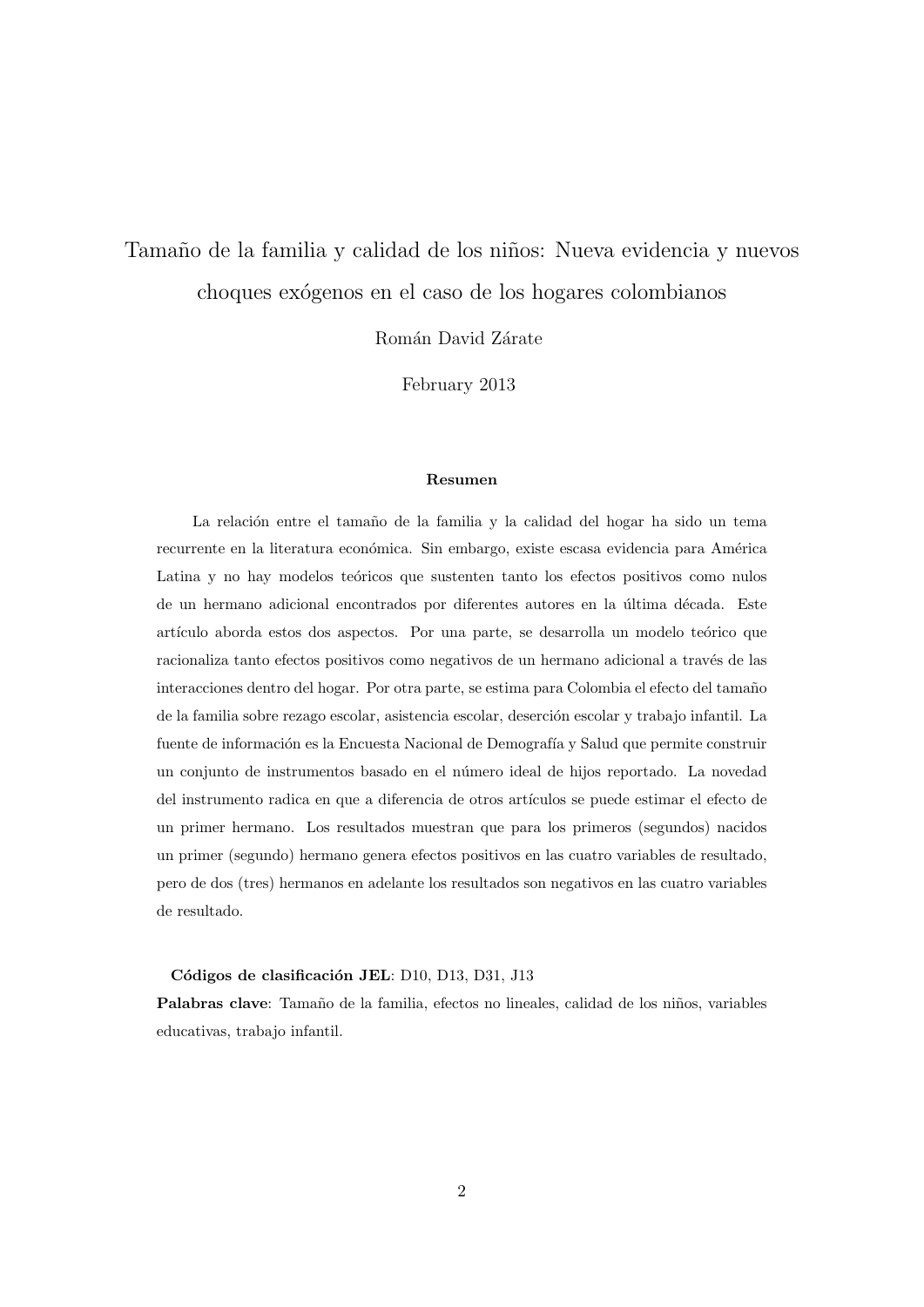## 1 Introduction

The seminal work by [Becker and Lewis](#page-30-0) [\(1973\)](#page-30-0) states that there is an inverse causality between the quantity and quality of children within the same household  $(QQ \; trade-off)$ . This model reconciles the demand for children with the Malthusian theory about the relationship between economic development and population growth. [Galor and Weil](#page-31-0) [\(1999\)](#page-31-0) show that the QQ trade- $\alpha$  of the key mechanisms for the long run development, and [Ashraf et al.](#page-30-1) [\(2011\)](#page-30-1) show that programs designed to reduce the fertility rate would have positive impacts in the output per capita in a horizon between 20 and 50 years. Therefore, different countries around the world have sponsored family planning efforts to reduce the number of children within a household. The most extreme cases are the one child policy in China and the forced sterilization program in India.

Hence, empirical economics has tried to estimate the effect of family size on different quality outcomes, giving particular interest to educational ones. Most of these studies have estimated the effect of an additional child in developed countries and China, but the relationship be-tween the quantity and quality of children remains an open question in developing countries.<sup>[1](#page-2-0)</sup> Nevertheless, different countries in Latin America such as Colombia or Mexico have tried to design different policies to reduce the number of children within each household. In the case of Colombia, in March 2011 a law was submitted to the Congress to provide education, nutrition and housing subsidies only to families with two children or less. In the case of Mexico, the authorities designed an aggressive public promotion program of family planning that focused on the most vulnerable families.<sup>[2](#page-2-0)</sup>

In the 1980's and 1990's different empirical articles found that there is an inverse causality between quantity and quality. However, during the last decade new evidence suggests that the QQ trade-off does not hold. In particular, an additional sibling has null effects on the quality of each child. These articles control for birth order and use sex compostition to solve the endogeneity of family size [\(Angrist and Evans](#page-30-2) [\(1998\)](#page-30-2)). Most part of them specify a linear model and do not estimate the effect of an additional sibling for only children (i.e. increases in family size from 0 to 1 sibling). In this sense, the traditional instruments twins in higher births

<sup>&</sup>lt;sup>1</sup>Specifically these articles have focused in the United States, Israel and Norway.

<sup>&</sup>lt;sup>2</sup>Some episodes of the programs that different countries have designed to encourage family planning efforts are described in [Weil](#page-32-0) [\(2005\)](#page-32-0)(chapter 4).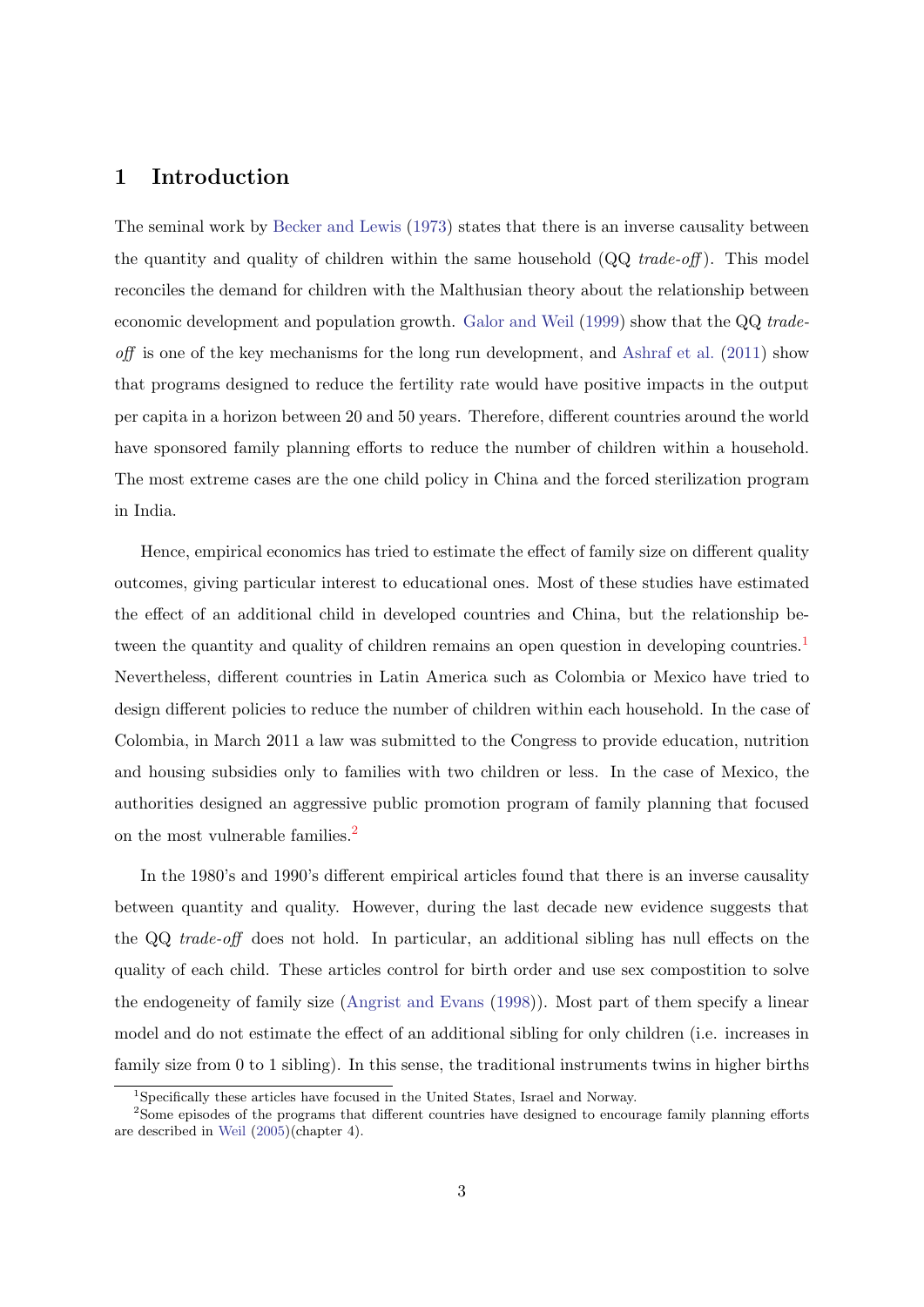and sex composition within the household only estimate the effect from two siblings onwards.

Furthermore, [Qian](#page-31-1) [\(2009\)](#page-31-1) finds new evidence of positive effects of an additional sibling in Rural China exploiting the fact that the one child policy was relaxed in some districts. The author attributes these positive effects on private school attendance to scale economies because the effect is greater when she compares only children with children in families where both are girls than in families where there is one girl and one boy. [Mogstad and Wiswall](#page-31-2) [\(2010\)](#page-31-2) find positive effects of an additional sibling on schooling attainment using a nonlinear specification in the case of Norway, particularly when the size of the family increases from 1 to 2 siblings. The authors find null effects when family size increases from 2 to 3 or more siblings. In spite of these facts, the literature has not yet constructed theoretical models which explore other mechanisms behind either null effects or positive effects of an additional sibling beyond scale economies and the traditional model of [Becker and Lewis](#page-30-0) [\(1973\)](#page-30-0).

Therefore, two questions remain open: 1) How is the interaction between the quantity and quality of children in developing countries? and 2) Which are the mechanisms behind either negative, positive or null effects of an additional sibling? This article addresses these two issues. First, I construct a simple theoretical model to rationalize negative and positive effects of an additional sibling through the interactions between siblings which are not internalized by their parents. The mechanism behind is that the child quality is a function of her parents education investment, the interactions within the household, and the effort of the child. In this way, an increase in family size changes the optimum level of these three inputs. Thus, under certain conditions of the parameters, the quality of the child improves or remains the same as the number of siblings increases.

Second, the study estimates the QQ trade-off for Colombia using a linear and a nonlinear specification for first and second born children. In this regard, the study does not consider the effects on the marginal child on educational outcomes and child labor. The source of data is the Demographic and Health Survey (DHS) for 2000, 2005, and 2010. The survey allows me to construct educational and labor market outcomes. The article focuses in four quality outcomes: 1) schooling attainment above or below the gender and age cohort's average; 2) school attendance at the time of the survey; 3) school dropout at the time of the survey; and 4) child labor at the time of the survey. I can identify maternal complete fertility history including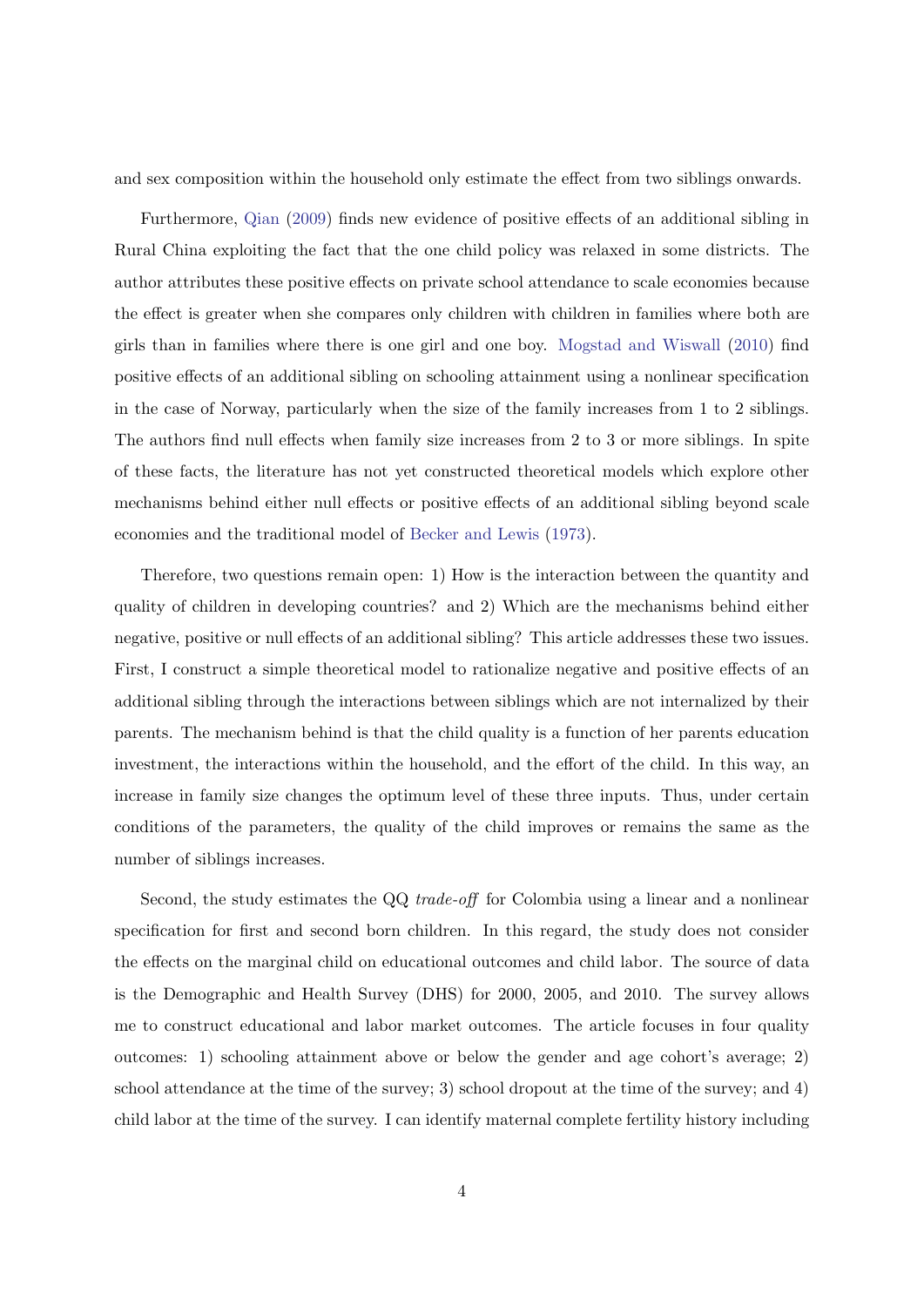twin births.

Moreover, the article proposes a new set of instruments to solve the endogeneity of children quantity based on the ideal number of children reported in the data by mothers. I compare the results with the traditional instrument of twins in higher births. Unlike the instruments used by different authors, this set of instruments allows to estimate the effect of an additional sibling in all the distribution, including the effect of a first sibling. Specifically the description of the question is: "'The ideal number of children that the respondent would have liked to have in her whole life, irrespecitve on the number she already has.'"

The empirical results show that under a linear specification, the QQ trade-off holds in Colombia. An additional child within the household increases the likelihood of lower years of education compared to the gender and age cohort between 4.1 and 4.9 percentage points. In the same way, it reduces the likelihood of school attendance between 1.3 and 1.5 percentage points, it increases the likelihood of school dropout between 1.1 and 1.3 percentage points, and it increases the likelihood of child labor between 0.7 and 2.0 percentage points. Nevertheless, under a nonlinear specification, a first sibling generates positive or null effects for first born children, but the QQ trade-off holds from two siblings onwards. For second born children, a second sibling generates ambigous effects, but the QQ trade-off holds from three siblings onwards. In particular an additional sibling generates negative effects in some parts of the sibling distribution.

Otherwise, in order to test the main conclusion of the theoretical model, I estimate the effect of family size on the four quality outcomes in heterogenous groups based on sex composition and the age gap between siblings. I find that the effect of an additional sibling changes as certain characteristics of the household vary. In particular, I focus on two categories. The first category corresponds to children with her different age gaps with their first sibling, in particular 0 to 3 years in a first group, and 4 to 6 years in a second group. And the second category corresponds to children who are of a different sex from all their siblings.

The rest of the article is organized as follows: section 2 describes the evidence available on the relationship between the quantity and quality of children in different countries. Section 3 constructs a simple theoretical model to show that interactions between siblings are a possible mechanism which explain the empirical results of the last decade. Section 4 describes the source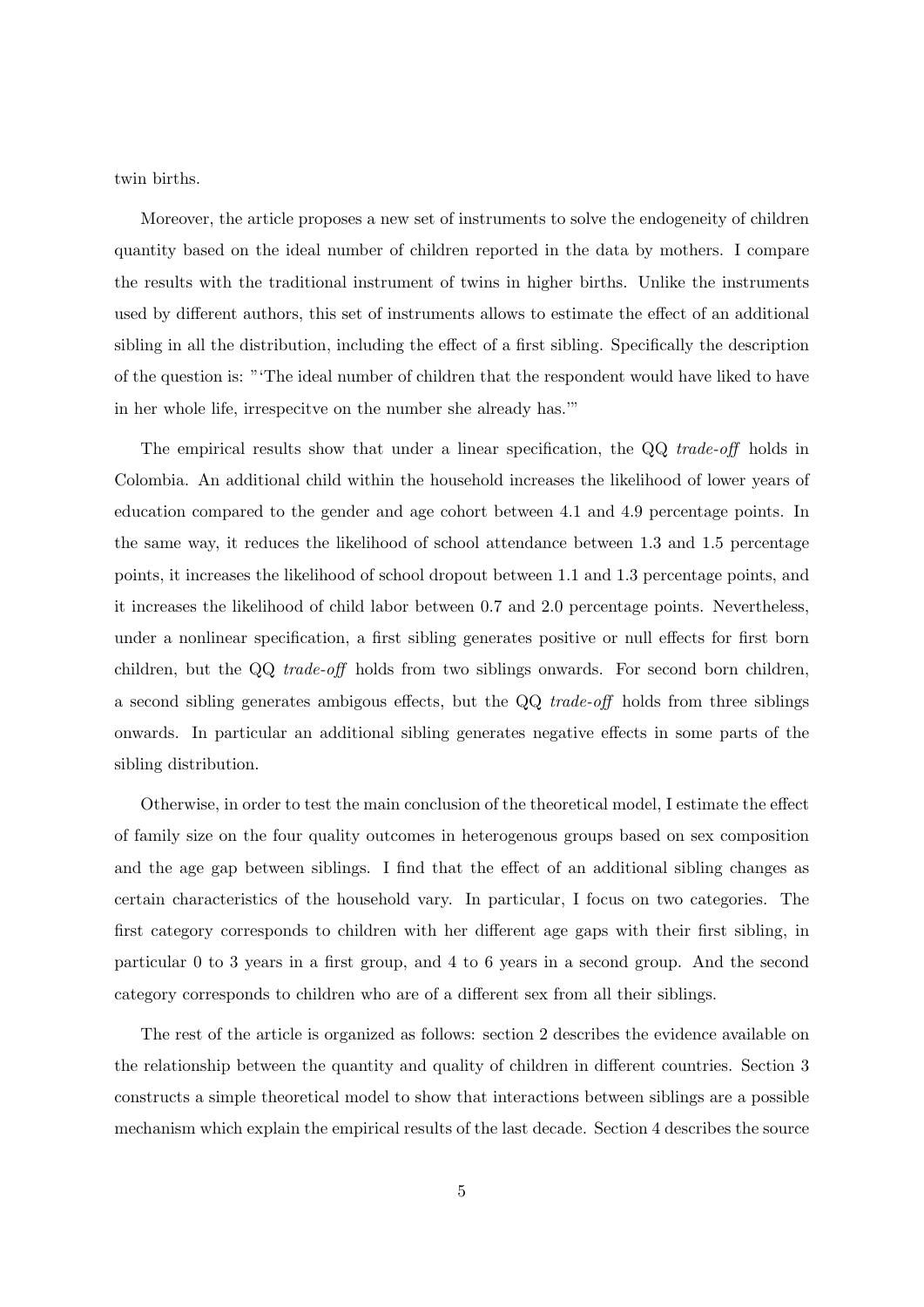of information for the empirical analysis. Section 5 explains the empirical strategy to estimate the effect of family size on the four outcomes under a linear and a nonlinear specification, section 6 shows the principal results for both models, and finally, section 7 concludes.

# 2 Evidence on the QQ trade-off of children

After the publication of the [Becker and Lewis](#page-30-0) [\(1973\)](#page-30-0) model, the relationship between the quantity and quality of children has been in the research agenda of empirical economics. In this sense, the main aim of the econometric excercise has been to find exogenous shocks to solve the endogeneity of family size. In the 1970's and 1980's [Featherman and Hauser](#page-30-3) [\(1978\)](#page-30-3), [Rosenzweig and Wolpin](#page-32-1) [\(1980\)](#page-32-1) and [Blake](#page-30-4) [\(1989\)](#page-30-4) found that increases in the family size reduced the quality of children. [Rosenzweig and Wolpin](#page-32-1) [\(1980\)](#page-32-1) were the first authors to use twins in higher births as a source of exogenous variation in family size. Similarly, during the 1990's and beginning of 2000's [Powell and Steelman](#page-31-3) [\(1993\)](#page-31-3) and [Steelman et al.](#page-32-2) [\(2002\)](#page-32-2) found that an additional sibling has negative effects on the quality of children specifically on educational attainment.

However two new factors changed the traditional results about the QQ trade-off. First, during the middle 1980's [Behrman and Taubman](#page-30-5) [\(1986\)](#page-30-5) developed a structural model to show the effect of birth order. The model was based in differences in ability between children within the same household, therefore the investment per child of the parents changes as the abilities between children differ. They found empirical evidence for negative birth-order effects on years of schooling and on earnings for the United States. Second, [Angrist and Evans](#page-30-2) [\(1998\)](#page-30-2) proposed a new instrumental variable in the economics of family defined as sex composition. The instrument is a dummy variable equal to one for whether the gender of the first two children in the family is the same and zero if the gender is different. The idea behind it is that when the first two children are of the same sex, the likelihood of having a third child increases, given the preferences of the parents to have children of both sexes. Hence, increases in family size from 2 to 3 children in cases where the first two children are of the same sex are exogenous, because the sex of the first two children was not determined by parents. However, many authors have criticized the sex composition instrument because it can generate scale economies within the household that affect directly children quality.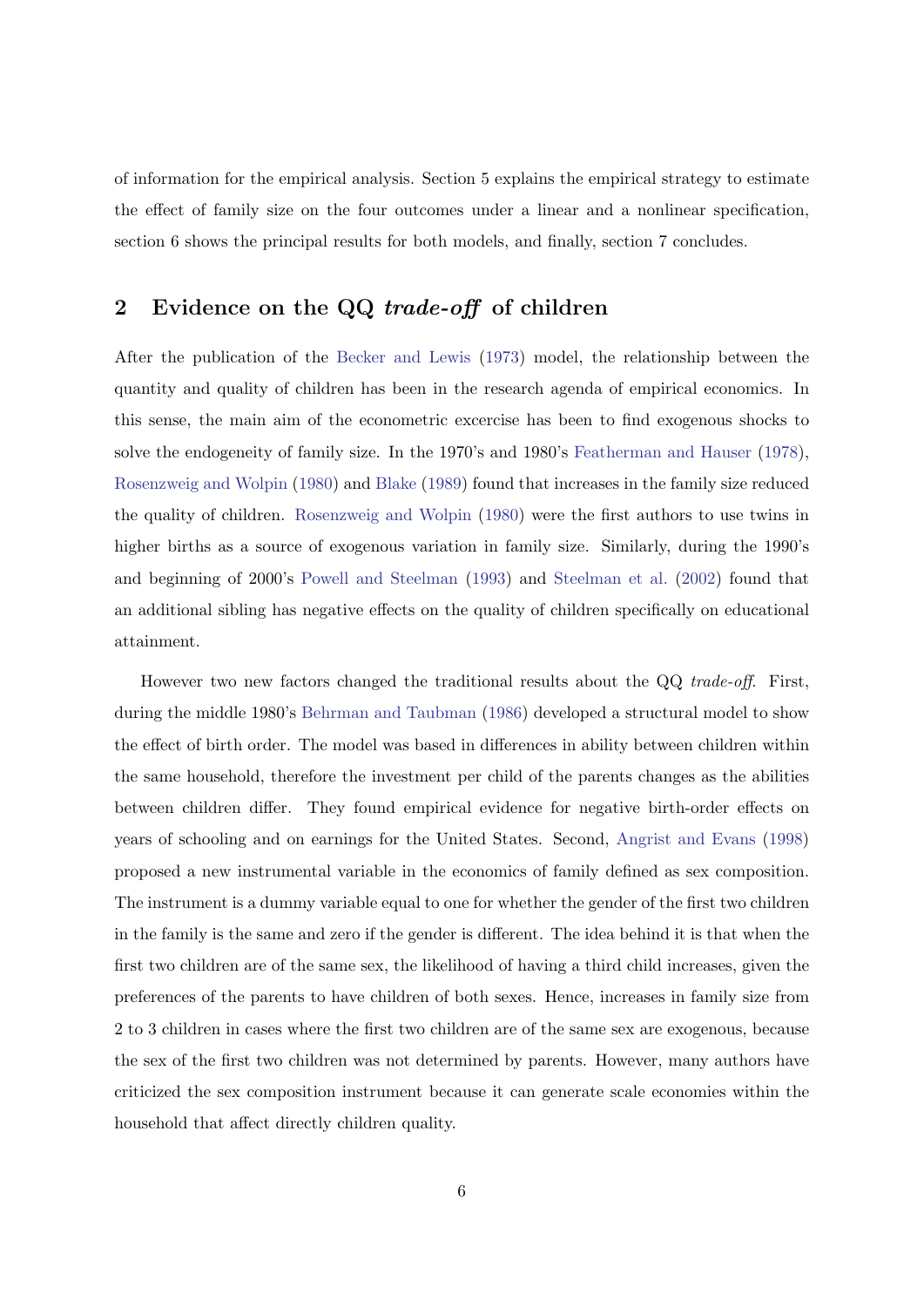During the last ten years different articles have controlled for birth order and have used the sex composition instrument in order to evaluate the QQ trade-off in different countries. The new evidence suggests that the effect of family size on the quality of children is either too small or null [\(Angrist et al.](#page-30-6) [\(2010\)](#page-30-6); [Black et al.](#page-30-7) [\(2005\)](#page-30-7); [Conley and Glauber](#page-30-8) [\(2005\)](#page-30-8); [Booth and Kee](#page-30-9) [\(2009\)](#page-30-9); [Mogstad and Wiswall](#page-31-2) [\(2010\)](#page-31-2); [Iacovou](#page-31-4) [\(2001\)](#page-31-4)). However, the different authors estimate the effect of an additional sibling from two siblings onwards because neither the sex composition nor the twin instrument can be used to estimate the impact from 0 to 1 sibling. The reasons for the former are obvious, the sex compostion instrument can only be constructed in households with two or more children. While the latter can not be used because the birthweight of twins is lower than the birthweight of singletons.

In this regard, [Rosenzweig and Zhang](#page-32-3) [\(2009\)](#page-32-3) are the first authors to evaluate the QQ tradeoff controlling with the birthweight of twins in China. Unlike the previous empirical results, the authors find negative effects of family size on the average child quality, and show that the instrument of twins in higher births does not identify family size effects because these are confounded with a higher allocation of resources to singletons in detriment of twins. However, a linear specification can mask positive effects of siblings. Despite of this, both instruments, twins in higher birth order and sex composition can affect directly the child quality imposing an upper bound to the estimators, and will not find consistent estimators of the QQ trade-off. Aditionally, they can not estimate the effect from 0 to 1 sibling.

Furthermore, during the last years, new evidence also suggests that an additional sibling can generate positive effects. For example, [Qian](#page-31-1) [\(2009\)](#page-31-1) uses a relaxation in the one child policy in rural China as an exogenous shock to family size. The author finds that an only child has a disadvantage to attend private schools and that the positive effect is greater for families where both children are girls. The author shows that scale economies are a possible mechanism of this result under a similar framework to [Becker and Lewis](#page-30-0) [\(1973\)](#page-30-0). Similarly, [Mogstad and](#page-31-2) [Wiswall](#page-31-2) [\(2010\)](#page-31-2) find positive effects on educational attainment when family size increases from 1 to 2 siblings in Norway. Nevertheless, other mechanisms behind the empirical results of the last ten years are unknown. In this regard, [Price](#page-31-5) [\(2008\)](#page-31-5) proposes in a pioneer work that the parent-child quality time is one of the factors behind birth order effects. The mechanism lies in the idea that the parent-child quality time is a decreasing function of the age of the child, and that parents have preferences for equality within the household.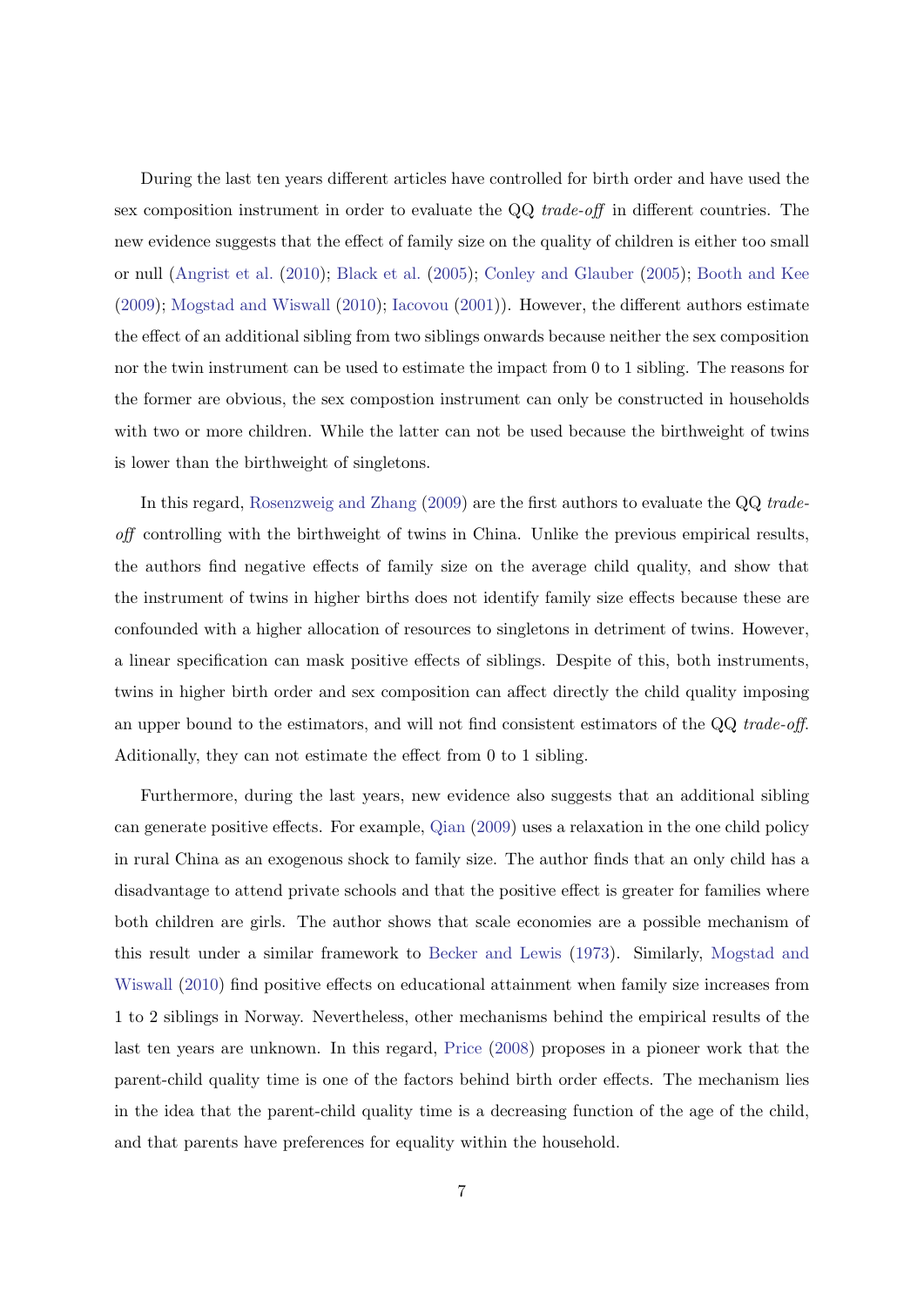To illustrate this, consider a very simple example in which the first born child is named A and the second born child is B, the age gap between the children is three years. On the one hand, if A is an only child then the parent-child quality time will decrease as A grows up. On the other hand, when  $B$  is born, the parents will spend the same parent-child quality time with both children A and B, then when A is 3 years old, she will spend the same parent-child quality time that she spent when she was 0 years old. Hence, an additional sibling increases the parent-child quality time for child A during all her childhood, and it will be more than the parent-child quality time the parents spend with the child  $B$ . Therefore, this mechanism explains the differences of birth order and positive or null effects of family size on the children quality. This is an example on how interactions between siblings can change the traditional result of the QQ trade-off. These interactions will be explored in the next section.

## 3 Theoretical Background

Consider a two period model where two types of agents interact. The first period is the traditional model of [Becker and Lewis](#page-30-0) [\(1973\)](#page-30-0) and [Becker](#page-30-10) [\(1993\)](#page-30-10) in which the parents decide the number of children within the household, and an investment (units of education) in the quality of each child. The parents are altruists towards their children and derive utility from the quality of each child, and the quantity of children. In the second period the children derive utility from their quality and from leisure. They decide the level of effort to increase their quality. In this sense, the quality is a function of the investment of the parents, the level of effort of the child, and the familiar environment within the household.

$$
Q_i = I^{\gamma} + f(\theta, e_i)
$$

Where  $I_i$  is the parental investment in education,  $e_i$  is the effort of the child i, and  $\theta_i$  is a parameter that captures the family environment, which includes different elements of the household. In this sense, the parameter  $\theta_i$  is a function of the characteristics of the child i and the characteristics of her siblings. Therefore as the number of siblings increases, the parameter  $\theta_i$  changes. However, the parents do not take into account this environment. It is assumed that the investment and level of effort exhibit decreasing returns to scale and. And, for the three inputs  $Q_1(\cdot) > 0$ , where the subindex denotes the order of the derivative.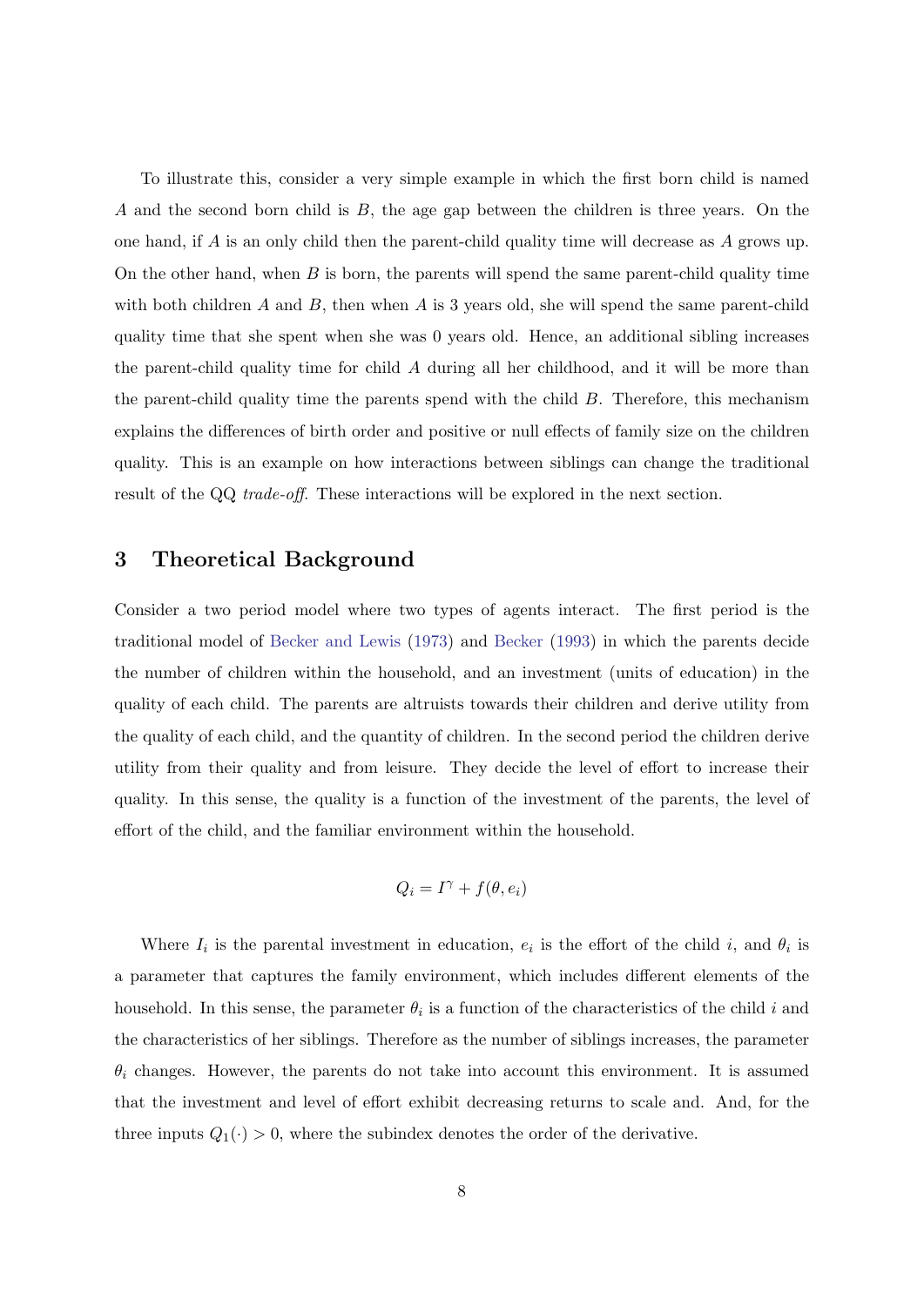#### Problem of the parents

The problem of the parents is the same one as in the traditional model of [Becker and Lewis](#page-30-0) [\(1973\)](#page-30-0), however in this model parents decide a level of investment per child that will be one of the inputs in the child's Quality production function. The problem of the parents is:

$$
\max_{\{N,I,Z\}} U^p(N,\bar{Q},Z) = \bar{Q} + u(N) + u(Z) \quad \text{s.t} \quad P_INI + P_z Z = M
$$

Under this framework, each family maximizes a utility function where  $N$  is the number of children;  $I$  is the expenditure on each children in education;  $Z$  is a consumption good that aggregates all the commodities in the economy;  $P_I$  is the cost of each unit of education;  $P_z$ is the generalized price of the consumption good  $Z$ ; and  $M$  is an exogenous level of income. The parents have preferences for equality within the household and don't take into account the initial endowment of their children.<sup>[3](#page-2-0)</sup> This assumption is made because in the empirical excercise the variation of family size is between households and not within households. We assume that  $U_1^p$  $U_1^p(\cdot) > 0$  and  $U_2^p$  $2^p(\cdot) \leq 0$ , where the subindex denotes the order of the derivative for the three parameters. The first order conditions implies that:

$$
\frac{\partial U^p}{\partial I} = \frac{\gamma}{I^{1-\gamma}} - P_I n = 0
$$

$$
\frac{\partial U^p}{\partial N} = \frac{\partial Q}{\partial \theta} \frac{\partial \theta}{\partial N} + \frac{\partial Q}{\partial e_i} \frac{\partial e_i}{\partial N} + u'(N) - P_I I = 0
$$

The optimal values are:

$$
N^* = d_N(\pi_N, \pi_I, \pi_z, R)
$$
  

$$
I^* = d_I(\pi_N, \pi_I, \pi_z, R)
$$
  

$$
Z = d_z(\pi_N, \pi_I, \pi_z, R)
$$

Where R is the sum of the shadow amounts spent on the three commodities  $(R=M+P_1NI),\pi_N$ is the shadow price of children quantity,  $\pi_I$  is the shadow price of the investment, and  $\pi_z$  is the shadow price of the consumption good. The main argument of [Becker and Lewis](#page-30-0) [\(1973\)](#page-30-0) is

<sup>3</sup>The problem of the parents can also include a decision in the time of child care. For example [Bernal](#page-30-11) [\(2008\)](#page-30-11) find evidence that when a mother works the full time the children's cognitive development is reduced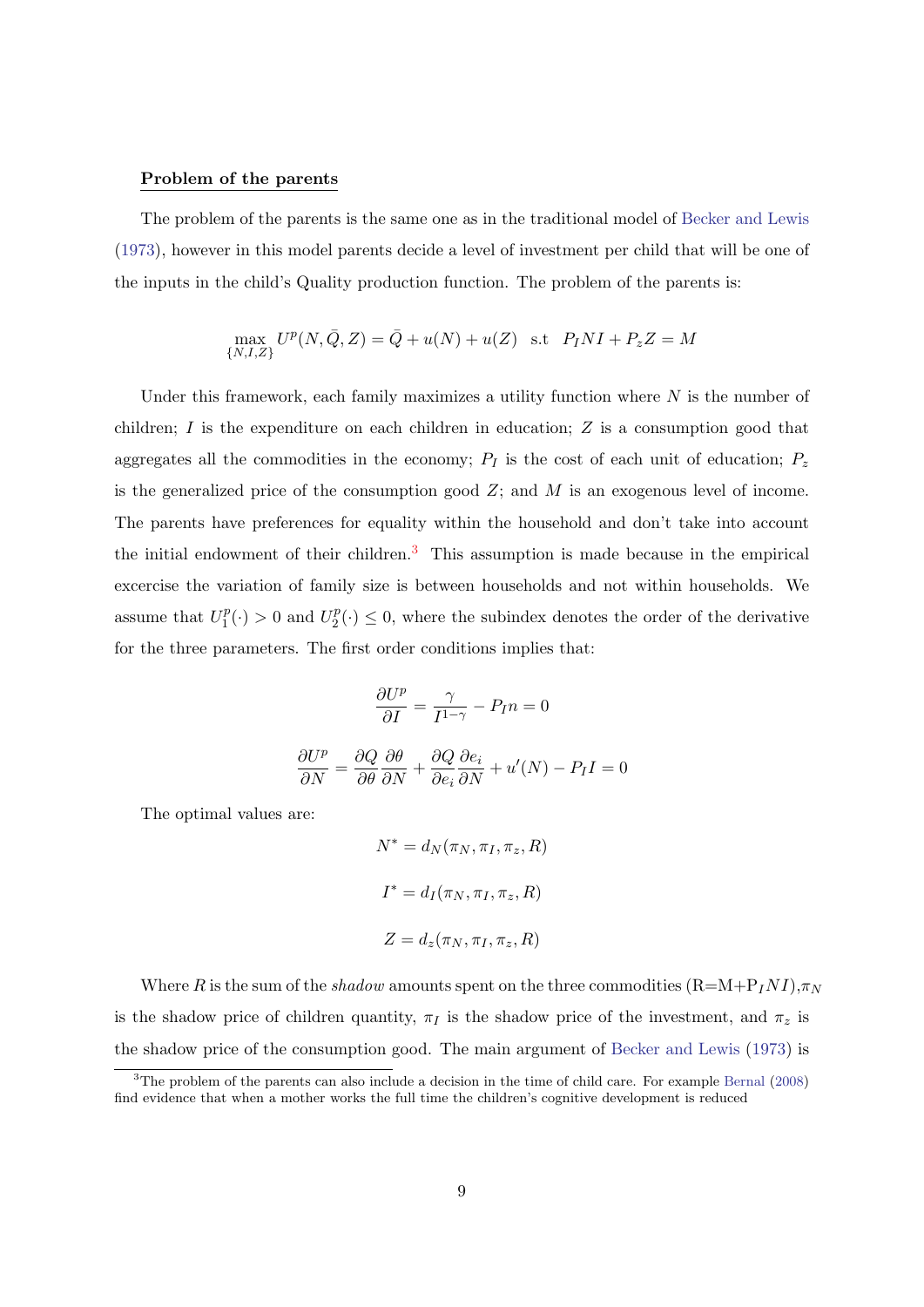that:

$$
\frac{dI^*}{dN} = \frac{\partial d_I}{\partial \pi_N} P_I < 0
$$

Then an increase in the quantity of children will reduce the investment per child by a change in the shadow price of the investment,  $\pi_I = P_I N$ . However, the quality is not just a function of parent's investment, it also depends on the effort of the child and on the family environment.

#### Problem of the children

In the second period, the child obtains utility from her quality and from her leisure. She takes the number of children and the investment per child as given. The decision consists on the level of effort to increase their own quality and the time of leisure that is sacrificed. The problem of a representative child i consists of:

$$
\max_{\{e_i, l_i\}} U(Q_i(I_i^*(N), e_i, \theta_i(N)), l_i) \text{ s.t } e_i + l_i = 1
$$

Where  $Q_i$  is the quality of the child i,  $e_i$  is the fraction of the time that the child efforts to increase her quality, and  $l_i$  is the time of leisure that she spends. We assume that  $U_1(\cdot) > 0$ and  $U_2(\cdot) \leq 0$ , where the subindex denotes the order of the derivative for the two parameters. The first order condition of the associated problem is:

$$
\underbrace{\frac{\partial U}{\partial Q_i} \frac{\partial Q_i}{\partial e_i}}_{\text{Marginal benefit of effort}} - \underbrace{\frac{\partial U}{\partial l_i}}_{\text{Marginal benefit of leisure}} = 0
$$

I denote the marginal benefit of one additional unit of effort as  $B_{e_i} = \frac{\partial U}{\partial Q}$  $\partial Q_i$ ∂Q<sup>i</sup>  $\frac{\partial Q_i}{\partial e_i}$ . In this sense, the derivative of  $B_{e_i}$  with respect to the number of children is ambigous. On the one hand, as the number of children increases the investment per child decreases, because the inputs are complementary, then  $B_{e_i}$  decreases. On the other hand, as N changes the interaction between siblings changes, this can have a positive effect in  $B_{e_i}$ . I define a complementary interaction as the one in which  $\frac{\partial B_{e_i}}{\partial \theta_i} > 0$  and  $\frac{\partial \theta_i}{\partial N} > 0$ , and a substitutability interaction as the one in which  $\frac{\partial B_{e_i}}{\partial p_i}$  $\frac{\partial B_{e_i}}{\partial \theta_i}$  < 0 and  $\frac{\partial \theta_i}{\partial N}$  < 0. Under either the former or the latter the effect of an additional child is not necessarily negative. The optimal value of effort is:

$$
e^*(N,\theta(N))
$$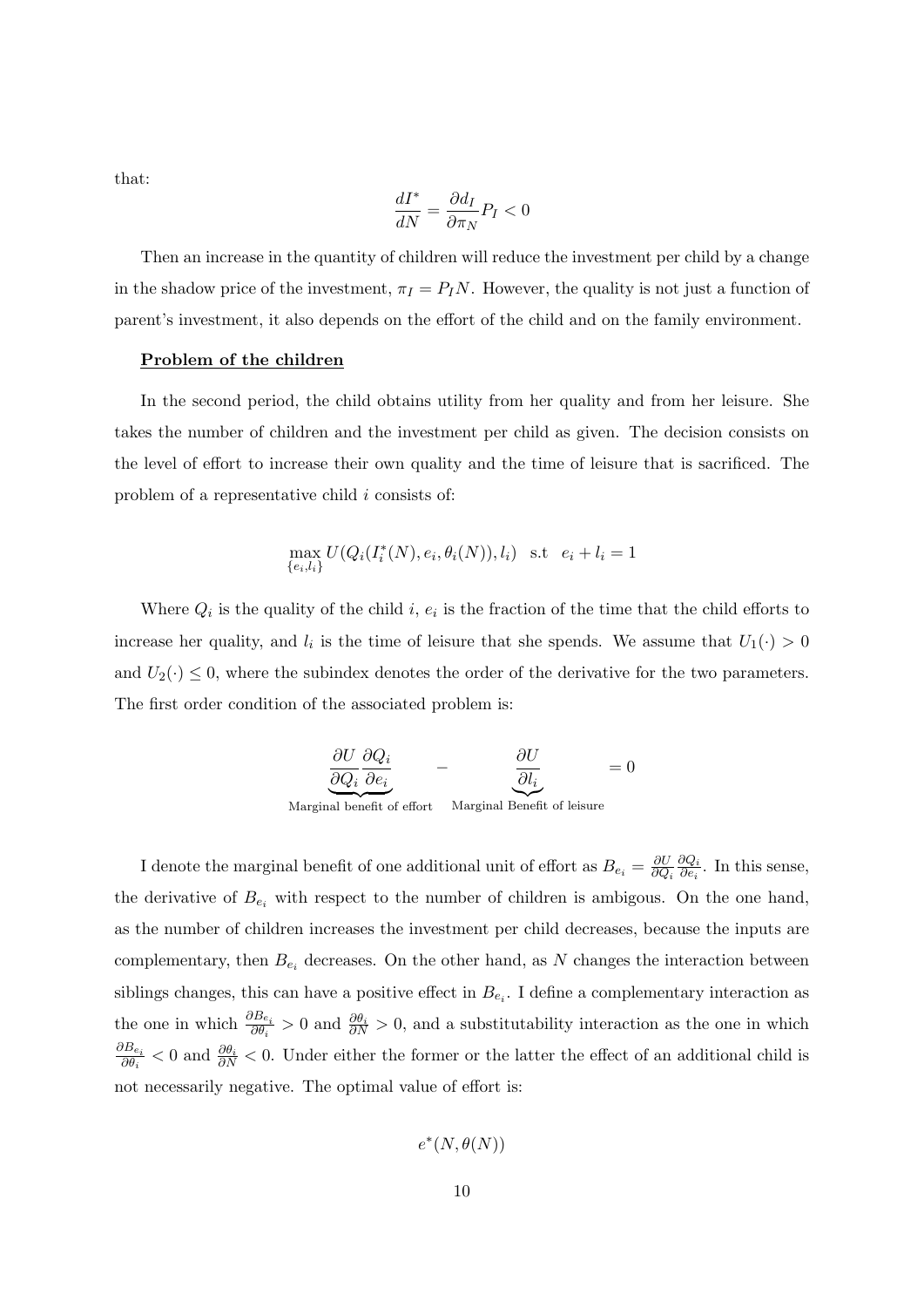In this sense, if  $\frac{dB_{e_i}}{dN} = \frac{\partial B_{e_i}}{\partial I^*}$  $\frac{\partial I^*}{\partial N} + \frac{\partial B_{e_i}}{\partial \theta}$  $\frac{\partial \theta}{\partial N} > 0$  then  $\frac{de^*}{dN} > 0$ . The main argument is that when family size increases, the family environment can compensate the reduction in the investment per child, and the effort of the child increases.<sup>[4](#page-2-0)</sup> Henceforth, it is assumed that  $\frac{de^*}{dN} > 0$ . Thus, an exogenous shock to family size states conditions under which the effect of an additional sibling on quality is non negative:

**Proposition P1.** Under the complementary interaction, if  $\frac{\partial Q}{\partial e_i^*}$  $\frac{de_i^*}{dN} + \frac{\partial Q}{\partial \theta_i}$  $\partial \theta_i$  $\frac{\partial \theta_i}{\partial N} \geq |\frac{\partial Q}{\partial I^*} \frac{\partial d_I}{\partial \pi_n}$  $\frac{\partial d_I}{\partial \pi_n} P_I$ , then the effect of an additional child is non negative.

Proposition 1 establishes that when family size increases due to an exogenous shock, the change in the quality of each child depends on how much the investment in education units falls, the effort of the child increases, and the environment of the family improves. Therefore, when the effects of the effort of the child and the interaction between siblings compensate the reduction in the education investment, the quality of each child remains the same or increases.

**Proposition P2.** Under the substitutability interaction if  $\frac{\partial Q}{\partial e_i^*}$  $\frac{de_i^*}{dN} \geq \left| \frac{\partial Q}{\partial \theta_i} \right|$  $\frac{\partial \theta_i}{\partial N} + \frac{\partial Q}{\partial I^*}\frac{\partial d_I}{\partial \pi_n}$  $\frac{\partial d_I}{\partial \pi_n} P_I$  then the effect of an additional child is non negative.

Proposition 2 establishes that when family size increases due to an exogenous shock, the change in the quality of each child depends on how much the investment in education units falls, the effort of the child increases, and the substitutability interactions in the family fall. Therefore, when the effect of the effort of the child compensates the reduction in the education investment and the interactions between siblings, the quality of each child remains the same or increases.

This model captures the fact that the family environment, which includes interactions between siblings can change the traditional results of the QQ trade-off. In particular, the model is the first one to include the decision of children, and how it changes as the number of siblings increases in a similar framework as the model of [Becker and Lewis](#page-30-0) [\(1973\)](#page-30-0). The idea behind is that the family environment generates externalities between siblings, such as cooperation or competition between them and may increase the effort of the children to increase their own quality and compensate the  $trade-off$ . The effect on quality is going to depend on: 1) The effect

 ${}^{4}$ For example an additional sibling may increase competition within the household, thus the children are going to increase their effort in response to this competitive environment. Or in the case of our previous example, the sibling  $B$  increases the abilities of child  $A$  through an increase in parent child-quality time, this fact can rise the marginal benefit of one unit of effort, and compensate the fall in the level of the education investment.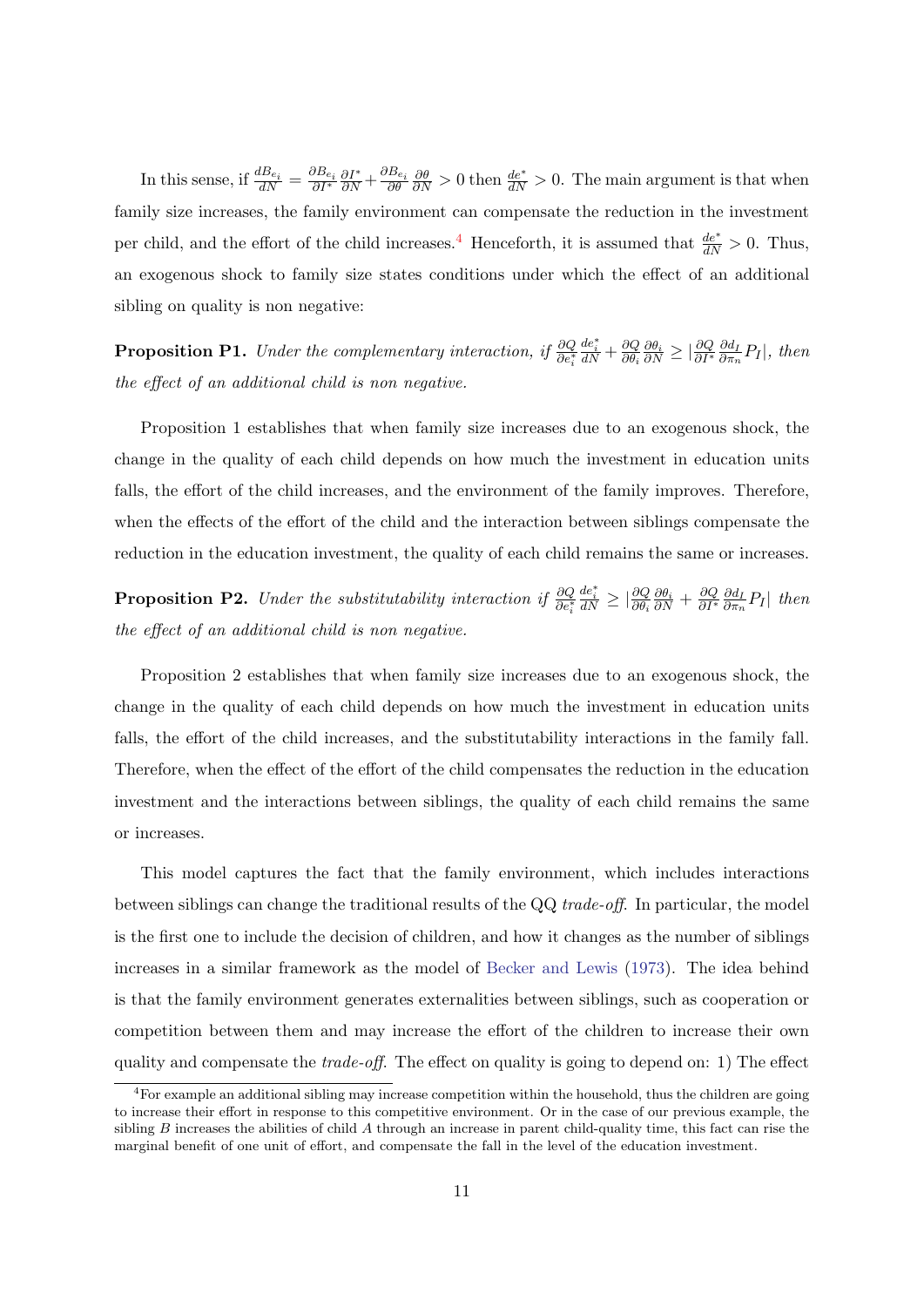of an additional sibling on the family environment, and 2) the degree of substitutability between the family environment and children effort. Intiutively, for example when an additional sibling improves the family environment and children cooperate more with each other (The older child can teach different things to the younger one) the effort of children may increase and compensate the reduction in the parental investment. In the same way, if an additional sibling reduces the family environment because children are going to fight more between them, the effort of the child may increase due to competition and this effect can compensate the effect of the reduction in parental investment.

This mechanism joins others in the literature such as scale economies and the substitution elasticity between quantity and quality in the parent's utility function. The three mechanisms can explain part of the empirical results of the last ten years. I evaluate how this type of interactions can change the traditional result of the  $QQ$  *trade-off*, estimating heterogenous effects in the empirical analysis depending on the sex composition and age gap between siblings.

#### 4 Data

The source of data is the Demographic and Health Survey (DHS) in Colombia for 2000, 2005, and 2010. It is a nationally-representative household survey that provides information for different indicators in terms of health, nutrition, and education. The survey is collected every 5 years since 1990 by Profamilia and USAID, and corresponds to repeated cross sectional data. The relevant information to evaluate the QQ trade-off is available since of 2000. In this article the mother, household and children records are used in order to construct the relevant outcomes and individual characteristics.

The three waves in this study are representative of the 6 regions of the country.<sup>[5](#page-2-0)</sup> The sample used for estimation correspond to the living first and second born children who lived in the same household with their mother and are older than 5 years old, twins are also excluded from the estimation following the idea of [Rosenzweig and Zhang](#page-32-3) [\(2009\)](#page-32-3) regarding the fact that the birth weight of twins is lower than the birth weight of singletons. The total number of

 $5$ The survey of 2000 was composed by 10,907 households; 11,585 women between 15 and 49 years old; and 21,267 children of which 20,302 were alive. The survey of 2005 was composed by 37,211 households; 41,344 women; and 71,278 children of which 68,164 were alive. Finally, the survey of 2010 interviewed 51,447 households; 53,521 women; and 91,399 children of which 87,949 were alive.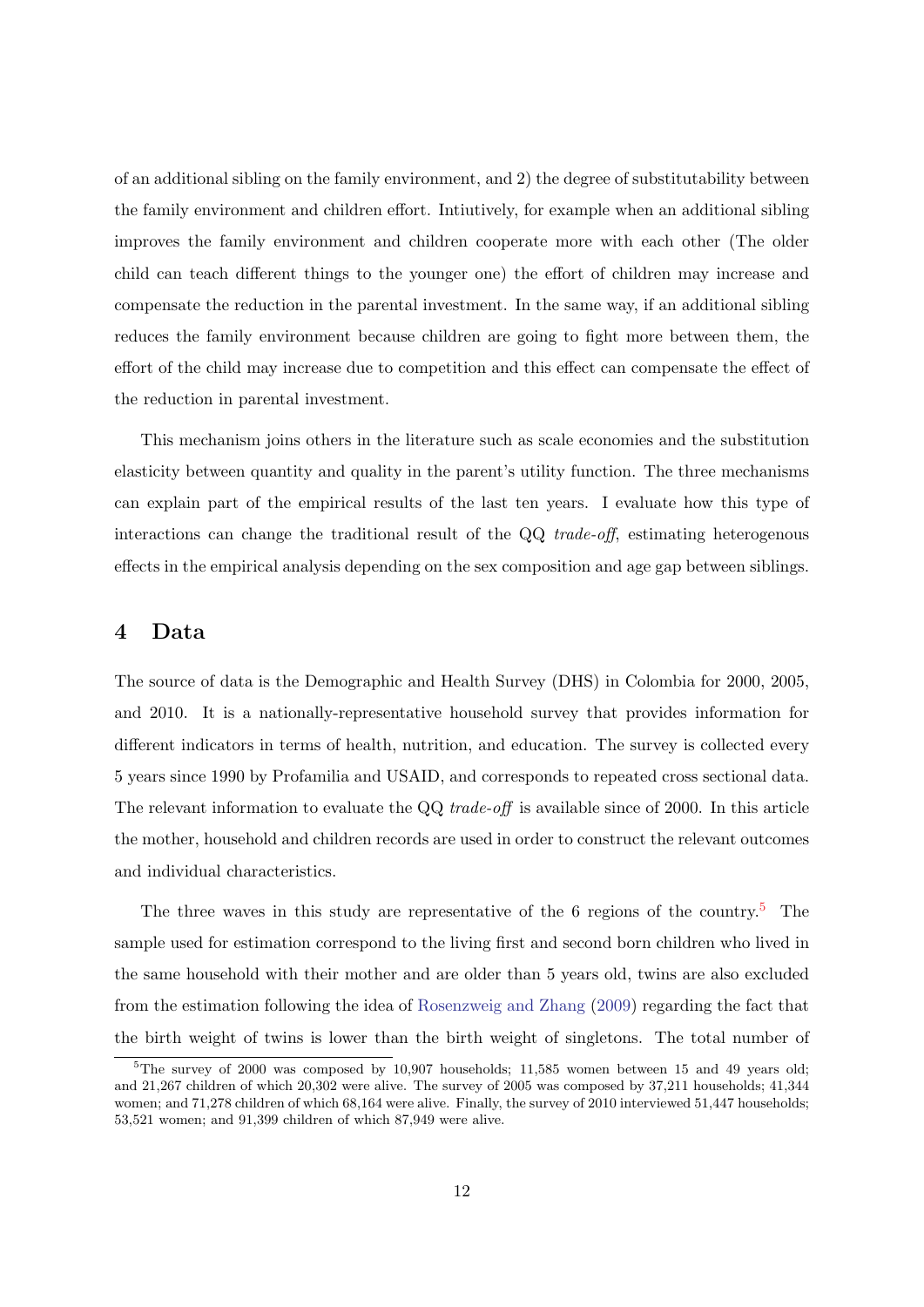observations of first born children are 28,053, of which 3,249 were interviewed in 2000, 10,692 in 2005, and 14,112 in 2010. However, this number changes depending to the outcome. The total number of observations of second born children are 21,710 children of which 2,451 were interviewed in 2000, 8,261 in 2005, and 10,998 in 2010.

I construct 4 outcomes of interest from this survey: school lag, school attendance, school dropout and child labor. The variable *school lag* is a dummy variable equal to one for whether the years of education of the child i are lower than the median of the years of education of her sex and age cohort minus one year. The variable school attendance is a dummy variable equal to one if the child is between 6 and 18 years old and attends school. The variable school dropout is a dummy variable equal to one if the child dropped out from the school. And finally, child labor is a dummy variable equal to one for whether the child younger than 15 years old was working the last week prior to the interview.

Moreover, I construct two sets of instruments to solve the endogeneity of the quantity of children. The first set is composed by dummy variables equal to one for whether the mother had twins at the *j*th birth. These instruments are denoted twin<sub>j</sub> where  $j = 2, 3, 4, 5$ . The second set of instruments is composed by dummy variables equal to one for whether the ideal number of siblings that the mother reported is lower than  $i$  siblings, but the real number is equal to or greater than i siblings. These instruments are denoted *ideal<sub>i</sub>* where  $i = 1, 2, 3, 4, 5$ .

Table [2](#page-33-0) presents summary statistics of the household and mother characteristics for first born and second born children interviewed in the DHS. On average for first born children, their mothers were 33 years old at the time of the survey, the mean of the ideal number of children that they reported was 1.97, the real number of children was 2.38, and 1% of the sample had twin siblings. And for second born children, their mothers were 36 years old, the mean of the ideal number of children that they reported was 2.18, the real number of children was 3, and  $1\%$  of the sample had twin siblings.  $6$ 

Table [3](#page-34-0) shows summary statistics on the individual characteristics of the children. On average, first born children were 11.8 years old at the time of the survey, 22% were only

<sup>&</sup>lt;sup>6</sup>The average age of the mothers of first born children show that some of the women in the DHS survey have not finished their reproductive life. This fact will be corrected estimating a two stage Heckman in the empirical analysis.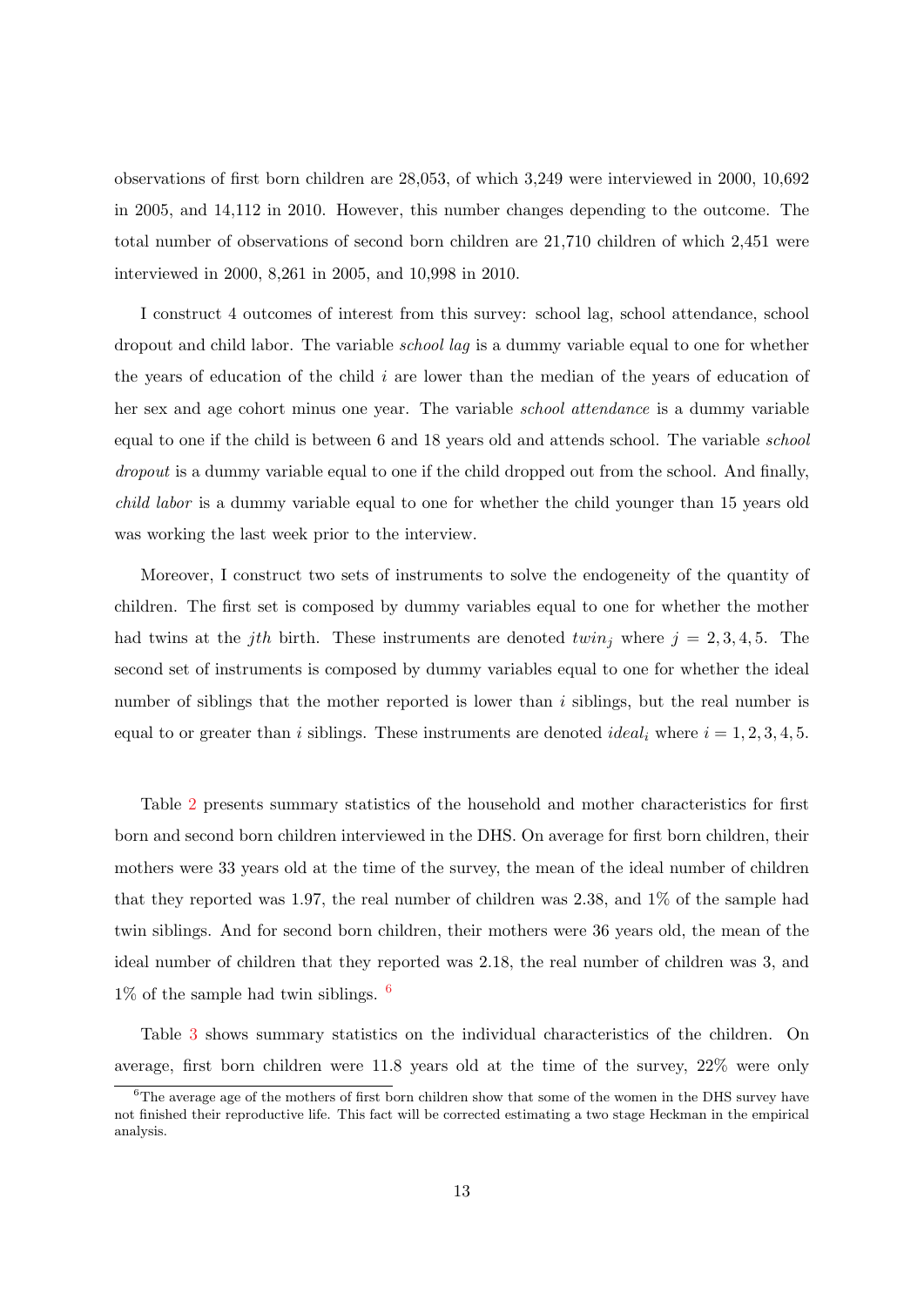children, 78% had at least one sibling, 38% had at least two siblings, 14% had at least three siblings, 5% had at least four siblings, and finally 1% had at least 5 siblings. In terms, of the outcomes 11% were lagged at school, the rate of school atendance is 90%, 7% have dropped out of school and 4% worked the week prior to the interview. Futhermore, only 2.1% of the sample had twin siblings, and nearly one third of the sample had more siblings than the mother's ideal. The table also shows that second born children were on average 11.7 years old, 61% had at least two siblings, 26% had at least three siblings, 10% had at least four siblings, and 3% had at least five siblings. In regard to the outcomes, 13% were in school lag, 90% attends school, 8% have dropped out from school, and 5% of the children younger than 15 years old worked the last week before the interview. In the same way, only 1.7% of the sample had twin siblings in a higher birth, and nearly 40% of the sample had more siblings than the mother's ideal.

## 5 Empirical Analysis

This section describes the linear and nonlinear specification for the OLS models and IV models. Specifically, for the IV model I construct a set of instruments based on the ideal number of children. Furthermore, I implement the methodology developed by [Angrist et al.](#page-30-6) [\(2010\)](#page-30-6) and [Mogstad and Wiswall](#page-31-6) [\(2009\)](#page-31-6) to correct the endogeneity and efficiency in a nonlinear specification. On the other hand, as our dependent and interest variables are binary , I follow [Heckman and MaCurdy](#page-31-7) [\(1985\)](#page-31-7) and estimate linear probability models in the first and in the second stage of the IV estimation.

#### 5.1 OLS Specification

<span id="page-15-0"></span>The traditional linear specification to estimate the effect of the quantity of children on quality is:

$$
y_{ij} = \beta_0 + \delta sibling_{ij} + \gamma X_i + \gamma X_j + \epsilon_i + \epsilon_i \tag{1}
$$

Where  $y_i$  is the dependent variable of the child i: school lag, school attendance, school dropout, and child labor;  $sibling_i$  is the number of siblings of child i and  $X_i$  is a vector of covariates that includes household, mother and individual characterisics. The vector  $X$  is composed by the age and the sex of the household head, a wealth index of the household, a binary variable equal to 1 if the household was urban at the moment of the survey, the level of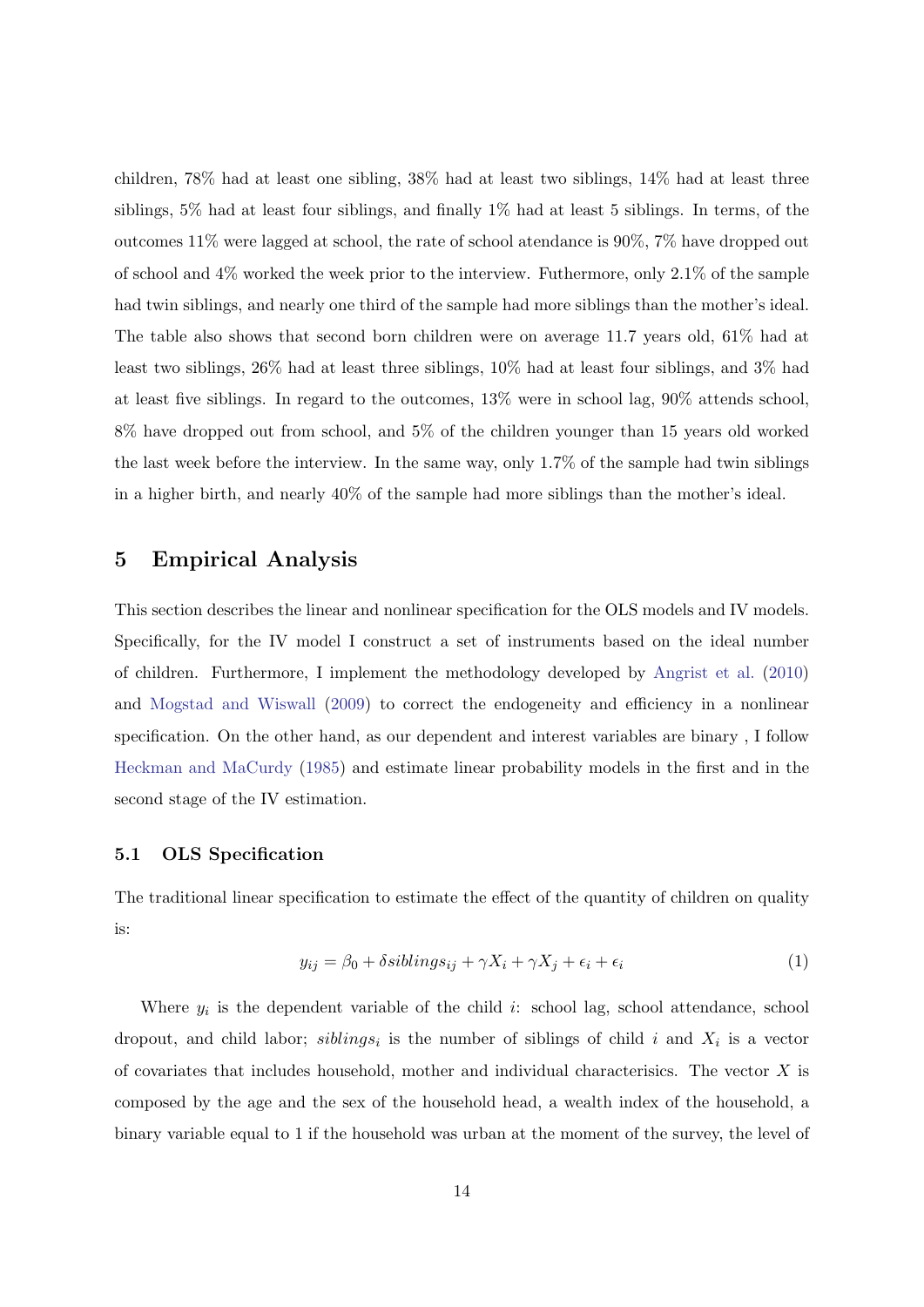education of the mother, the level of education of the father, the relationship of the mother to the household head, the marital status of the mother, the age of the mother at first birth, the age of the mother at the moment of the survey, the age of the child, the sex of the child, and region and year fixed effects, the parameter  $\epsilon_i$  is the error of the model.

For the nonlinear specification I exploit the fact that the number of siblings is a discrete variable to specify a model based on dummy variables. The model is:

$$
y_i = \beta_0 + \delta_1 d_{1i} + \delta_2 d_{2i} + \dots + \delta_s d_{\hat{s}i} + \gamma X_i + \psi_i
$$
 (2)

Where  $s_i$  is the number of siblings and  $d_{si} = 1[s_i \geq s]$ , the vector X is composed by the covariates mentioned above. Note that the variable  $\delta_s$  captures the effect of an additional child. In this regard, the dummy variables could also be constructed as  $d_{si} = 1[s_i = s]$  and estimate the effect of children with s siblings in respect to children with 0 siblings. In the model I estimate  $\hat{s} = 5$ . Finally, the parameter  $\psi_i$  is the error of the regression. Thus, the model captures the fact that the effect of an additional sibling may be different depending on the number of siblings child  $i$  has.

#### 5.2 IV strategy

Family size is an endogenous variable because parents choose the number of their children in a way that might be correlated with children's quality. This fact can yield to biased estimates if equation [1](#page-15-0) is not appropriately estimated. For that reason, to find consistent estimators, I follow [Rosenzweig and Wolpin](#page-32-1) [\(1980\)](#page-32-1) for the linear specification and I implement the methodology developed by [Angrist et al.](#page-30-6) [\(2010\)](#page-30-6) and [Mogstad and Wiswall](#page-31-2) [\(2010\)](#page-31-2) to estimate nonlinear effects by using instrumental variables. In both models, the instruments included correspond to two sets of variables. The first set is composed by the standard instrument of twins in higher births used in empirical economics of family. The second set is based on the report of ideal number of children of mothers in the DHS sample. The latter allows to estimate the effect of an additional sibling in all the distribution including the effect from 0 to 1 sibling.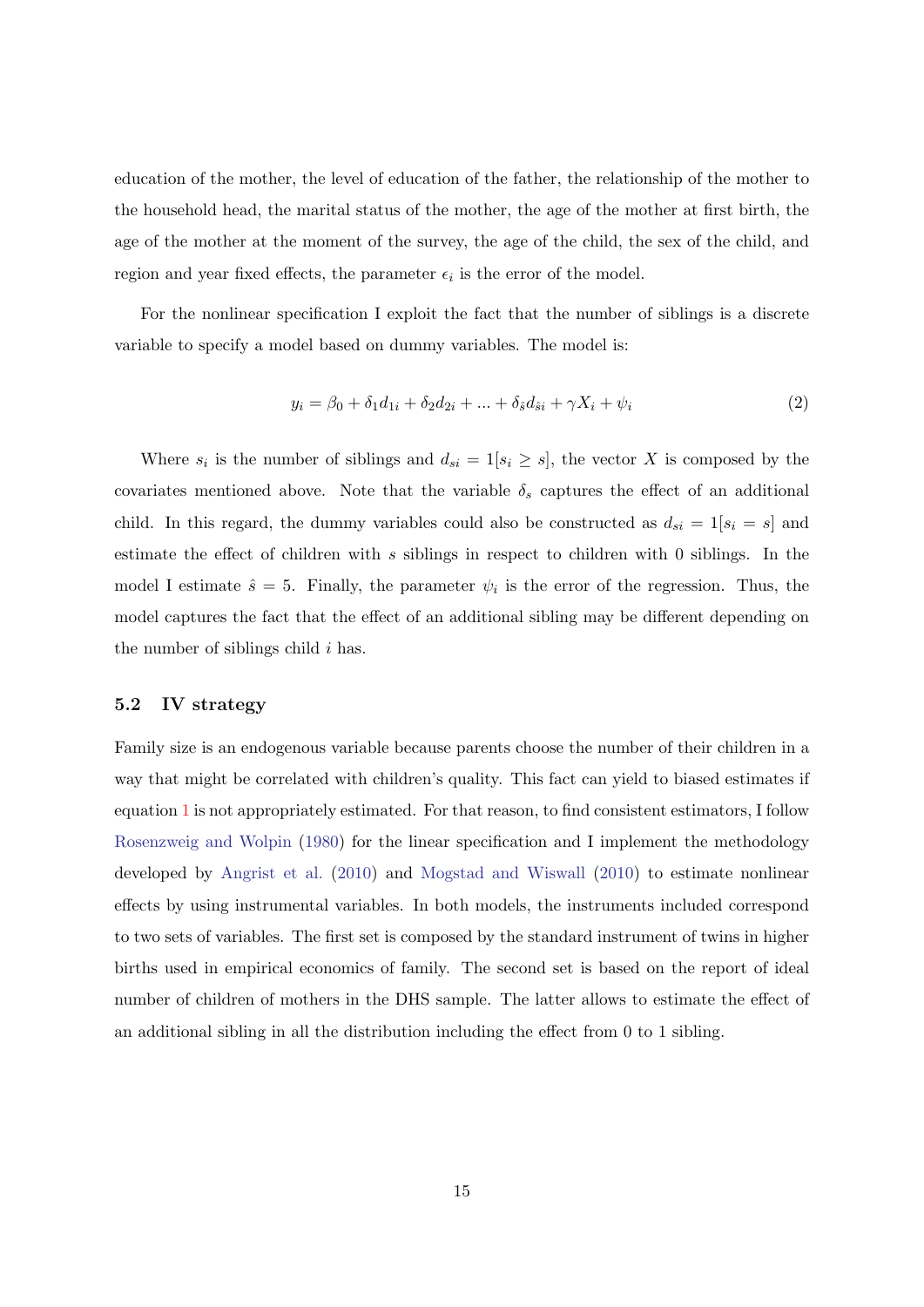Firstly, the specification of the model for first born children using the twins instrument is:

<span id="page-17-0"></span>
$$
y_i = \delta sibling_i + \gamma X_i + \nu_i \text{ (Second stage)}
$$
 (3)

$$
sibling s_i = \alpha twin_{2i} + \varphi dif_{ideali} + \lambda X_i + \mu_i \text{ (First stage)}
$$
\n
$$
(4)
$$

Where  $y_i$  and  $X_i$  are the same variables mentioned above,  $twin_{2i}$  is a dummy variable equal to one for whether the second birth was a twin, and  $dif_{ideali}$  is the difference between the real number of children and the ideal number of children. We estimate the model using both sets of instruments in order to obtain an overidentified model that would allow for exogeneity tests. Notice than  $twin_{2i}$  captures an exogenous increase from the second child onwards, but does not explain increases from 1 to 2 children, or equivalently from 0 to 1 sibling.

I can construct an additional instrument depending on the ideal number of children. The second stage remains the same, and the first stage is:

<span id="page-17-1"></span>
$$
sibling s_i = \theta ideal_{1i} + \varphi dif_{ideali} + \phi X_i + e_i \text{ (First stage)}
$$
\n
$$
(5)
$$

Where  $ideal_{1i}$  is a dummy variable equal to 1 for whether the ideal number of siblings is lower than 1 sibling and the real number of siblings is greater than or equal to 1 sibling. This instrument captures an exogenous change from 0 to 1 sibling.

The specification of both models for second born children and rewritting the equations [4](#page-17-0) and [5,](#page-17-1) is:

<span id="page-17-2"></span>
$$
sibling s_i = \alpha twin_{3i} + \varphi dif_{ideali} + \lambda X_i + \mu_i \tag{6}
$$

$$
sibling s_i = \theta ideal_{2i} + \varphi dif_{ideali} + \phi X_i + e_i \tag{7}
$$

Where  $twin_{3i}$  is a dummy variable equal to 1 for whether the third birth was a twin, children with just one sibling will have missing values in this variable. Hence, equation [7](#page-17-2) do not estimate the effect from 1 to 2 siblings. In the same way,  $ideal_{2i}$  is a dummy variable for whether the ideal number of siblings of child's  $i$  mother is lower than 2 and the real number of siblings is greater or equal to 2. Model [7](#page-17-2) also captures an exogenous increase from 1 to 2 siblings. In this regard, the main assumption that the instruments must meet to ensure their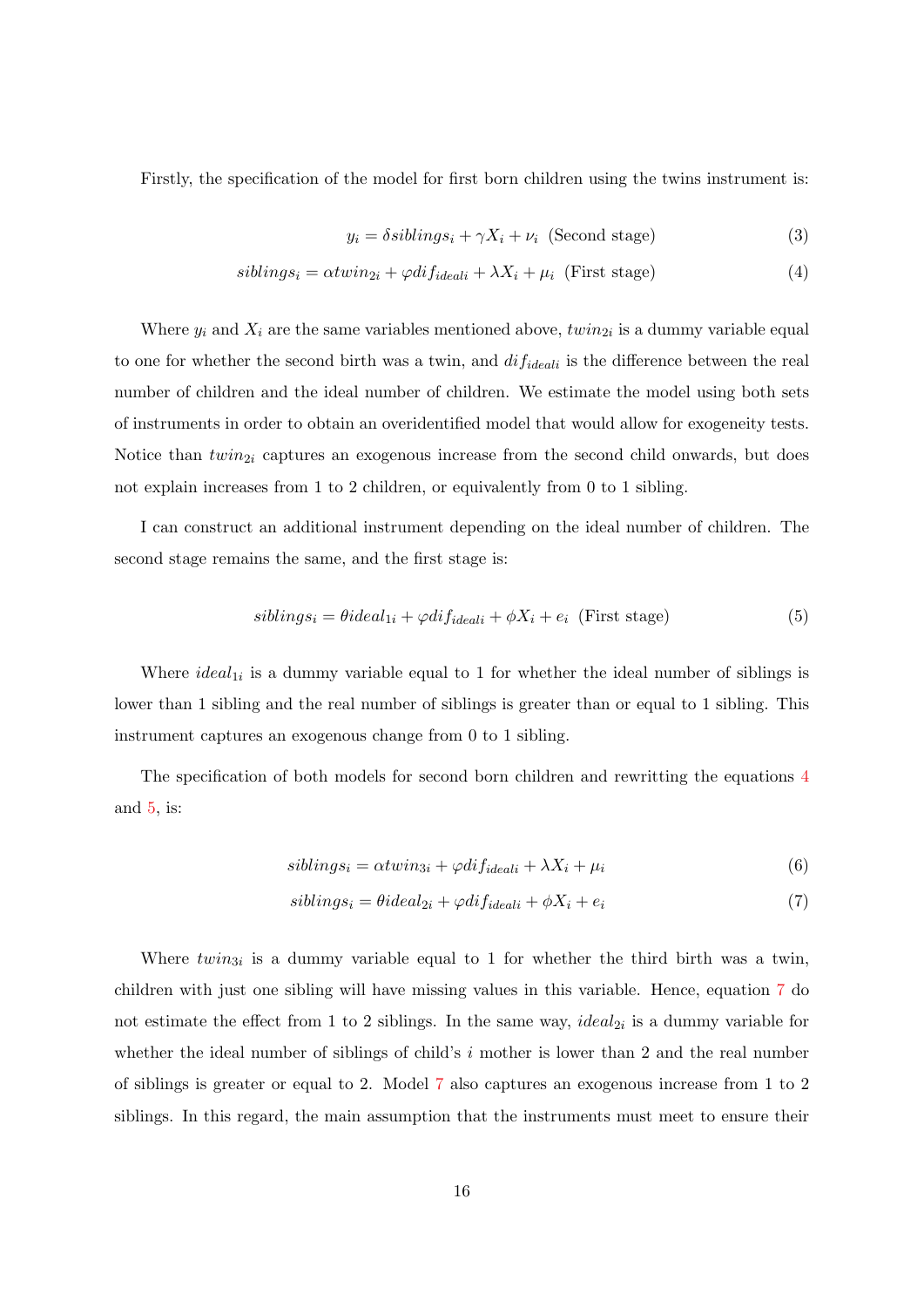validity in the sample of children who have  $\hat{c}$  or more siblings is:

$$
E[\nu_i|X_i, c_i \geq \hat{c}] = E[\nu_i|c_i \geq \hat{c}] = 0
$$

$$
E[\nu_i|X_i, c_i \ge \hat{c}, Z_{ci}] = E[\nu_i|c_i \ge \hat{c}], \text{ for all } c_i \ge \hat{c}
$$

Where  $Z_{ci}$  correspond to  $twin_{ci}$  or  $ideal_{(s+1)i}$ , c is the number of children including child i and  $s$  is the number of siblings of child  $i$ .

For the nonlinear effects, I need at least the same number of instruments as endogenous variables. One possible set of instruments can be a set of dummy variables for whether the birth of order j was twin for  $j = 2, 3, 4, 5$ . Nonetheless, for families with just two children twin<sub>j</sub> will be missing for  $j \geq 3$ , and for families with three children, twin<sub>j</sub> will be missing for  $j \geq 4$ , given that the mothers of these children did not have a  $j$ th birth. This process will continue successively as  $j$  changes. Despite this fact, a possible instrument may be:

$$
t\bar{win}_{ci} = \begin{cases} 0 & \text{if } c_i < c \\ \text{twin}_{ci} & \text{if } c_i \ge c \end{cases}
$$

Where  $c_i$  denotes the number of children in the household including the child i. Nevertheless, these instruments would not produce consistent estimators. In regard to this fact, [Mogstad and Wiswall](#page-31-2) [\(2010\)](#page-31-2) point that:

"... the constructed instruments are functions of the endogenous family size variables. To see this note that these instruments can be written as  $z_{ci} = 1\{c_i \ge c\}$ twin<sub>ci</sub> for  $c = 3, 4, 5$ ."

Similarly, in the case of ideal children the set of instruments consists of *ideal<sub>j</sub>* for  $j =$  $1, 2, 3, 4, 5$  for whether the number of ideal siblings is lower than j and the number of real siblings is greater than or equal to j. Households with just two children will have missing values in *ideal<sub>j</sub>* for  $j \geq 3$ , and in the same way as *twin<sub>j</sub>*, this fact will continue successively as j changes. Therefore this set of instruments will produce inconsistent estimators. For that reason [Angrist et al.](#page-30-6) [\(2010\)](#page-30-6) implement a methodoloy discussed and used in [Mogstad and](#page-31-2) [Wiswall](#page-31-2) [\(2010\)](#page-31-2) to correct this problem. Specifically, it consists of an instrument based on a conditional mean function of the different dummy variables:  $twin_j$  and  $ideal_j$  depending on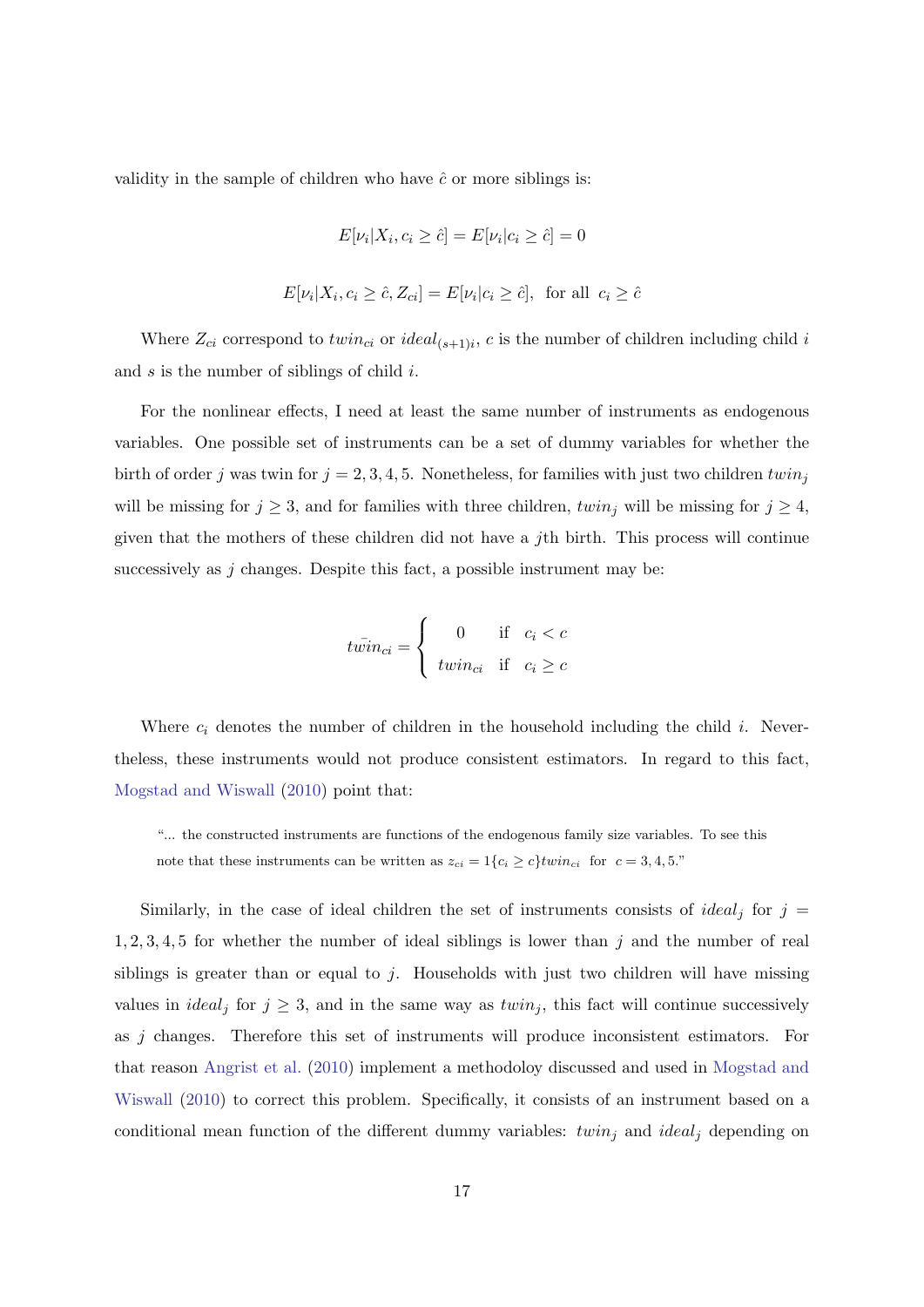nearly 200 covariates.<sup>[7](#page-2-0)</sup> The instruments are defined as:

$$
twin_{ci}^{*} = \begin{cases} 0 & \text{if } c_i < c \\ \ntwin_{ci} - \hat{E}[twin_{ci} | X_i, c_i \ge c] & \text{if } c_i \ge c \end{cases}
$$
  

$$
ideal_{si}^{*} = \begin{cases} 0 & \text{if } s_i < s \\ ideal_{si} - \hat{E}[ideal_{si} | X_i, s_i \ge s] & \text{if } s_i \ge s \end{cases}
$$

The function  $\hat{E}[twin_{ci}|X_i, c_i \ge c]$  and  $\hat{E}[ideal_{si}|X_i, s_i \ge s]$  is an unknown function that is estimated using nearly 200 covariates including the age of the mother, the age of the mother at the first birth, mother's level of education, child gender, father's level of education, a dummy variable indicating if the information of the father is missing, a dummy variable indicating if the household was urban at the moment of the survey, and region and wealth quintiles fixed effects. The model uses interactions between all the different variables. I include the age of the mother at first birth given that it is a great predictor of the probability of twinning.

In this sense, the first stage of the model for first born children consists of:

<span id="page-19-0"></span>
$$
d_{si} = \alpha_{s2}twin_{2i} + \alpha_{s3}twin_{3i}^* + \dots + \alpha_{s5}twin_{5i}^* + \varphi dif_{ideali} + \lambda X_i + \mu_{si}, \ \ s = 2, 3, 4, 5 \tag{8}
$$

$$
d_{si} = \theta_{s1} ideal_{1i} + \theta_{s2} ideal_{2i}^* + ... + \theta_{s5} ideal_{5i}^* + \varphi dif_{ideali} + \phi X_i + e_{si}, \ \ s = 1, 2, 3, 4, 5 \tag{9}
$$

In the case of equation [8,](#page-19-0) the estimation sample will be first born children with at least one sibling, so that  $twin_{2i}$  is not a missing variable for anyone, and the only children are not included. Similarly, the estimation sample of model [9](#page-19-0) will be all first born children, including the only children, and the variable  $ideal_{1i}$  will not be missing for any observation. For second born children the first stage is:

<span id="page-19-1"></span>
$$
d_{si} = \alpha_{s3}twin_{3i} + \alpha_{s4}twin_{4i}^* + \alpha_{s5}twin_{5i}^* + \varphi dif_{ideali} + \lambda X_i + \mu_{si}, \ \ s = 3, 4, 5 \tag{10}
$$

$$
d_{si} = \theta_{s2} ideal_{2i} + ... + \theta_{s5} ideal_{5i}^* + \varphi dif_{ideali} + \phi X_i + e_{si}, \ \ s = 2, 3, 4, 5 \tag{11}
$$

These two models have the same properties of the specifications of first born children applied

<sup>7</sup>Mogstad and Wiswall show that the instruments are valid under the same assumptions of the IV linear models.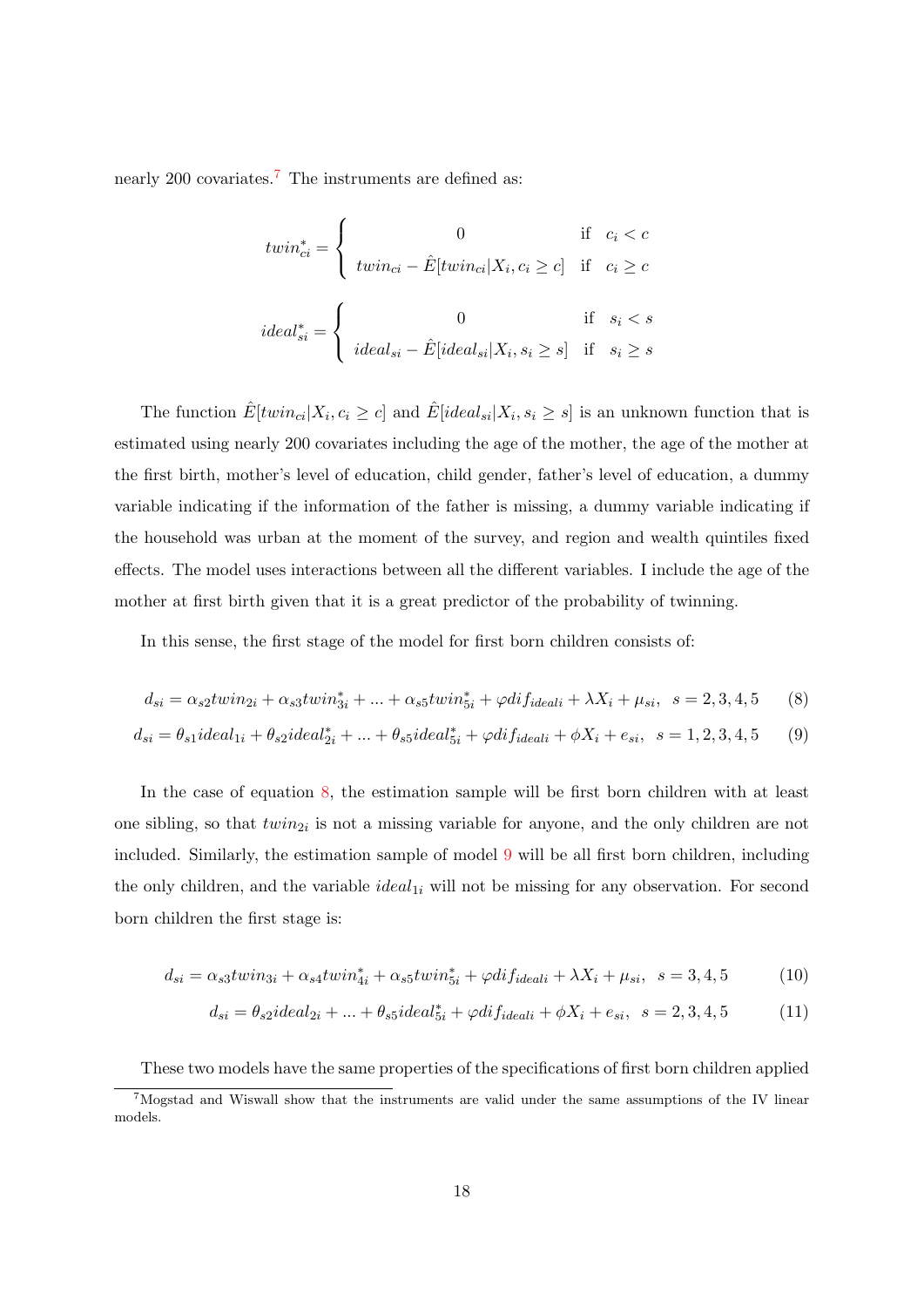to the second birth. I present Sargan's statistics to test the validity of the instrument, and Cragg-Donald's F statistic to test the weakness of the instrument in the first stage. Moreover, to study the effect in heterogenous groups depending on the siblings sex composition and age gap, I restrict the sample to these groups and apply the same methodology for this subsample.

#### 5.3 IV efficient estimators

Despite the fact that the IV model allows estimation a nonlinear function, the fact that in the model I have to instrument different endogenous variables generates an increase in the imprecision of the estimators. Therefore, [Mogstad and Wiswall](#page-31-2) [\(2010\)](#page-31-2) construct more efficient IV estimators under the same assumptions of the linear model. They follow the non parametric estimators introduced by [Newey](#page-31-8) [\(1990,](#page-31-8) [1993\)](#page-31-9) imposing a particular functional form to construct them. Nevertheless, as they point out:

"It is important, however, to emphasize that IV estimators using these efficient instruments will be robust to mis-specifications of the functional form (see e.g [Newey](#page-31-8) [\(1990,](#page-31-8) [1993\)](#page-31-9)). In particular, our approach is not a control function approach, like the Heckman two stage method. If the functional form is correct, our efficient instruments are the optimal instruments. And, if the functional form is misspecified, our efficient instruments are still consistent under IV assumptions."

The instruments they construct exploit two particular features of their model: a) twins increases the family size by at least one child, and b) the endogenous family size variables are binary in nature. In this sense, the dummy variables of ideal children have the property that if they are equal to 1 then the number of children in the family is at least 1 sibling greater than the ideal number of children reported by the mother. I can construct efficient instruments for both sets: twins, and ideal number of children. However, this process is only done for the ideal children instrument. In terms of notation, the efficient instruments of the ideal number of children dummy variables are going to be denoted by  $\xi$ . [Wooldridge](#page-32-4) [\(2010\)](#page-32-4) gives some examples of the application of this method by different authors.

In order to construct the instruments, consider the sample of first born children. The efficient instrument in terms of increases from 0 to 1 sibling is equal to:

$$
\hat{\xi}_{1i} = \begin{cases} 1 & \text{if } ideal_{1i} = 1 \\ f_1(X_i, \hat{\theta}_1) & \text{if } ideal_{1i} = 0 \end{cases}
$$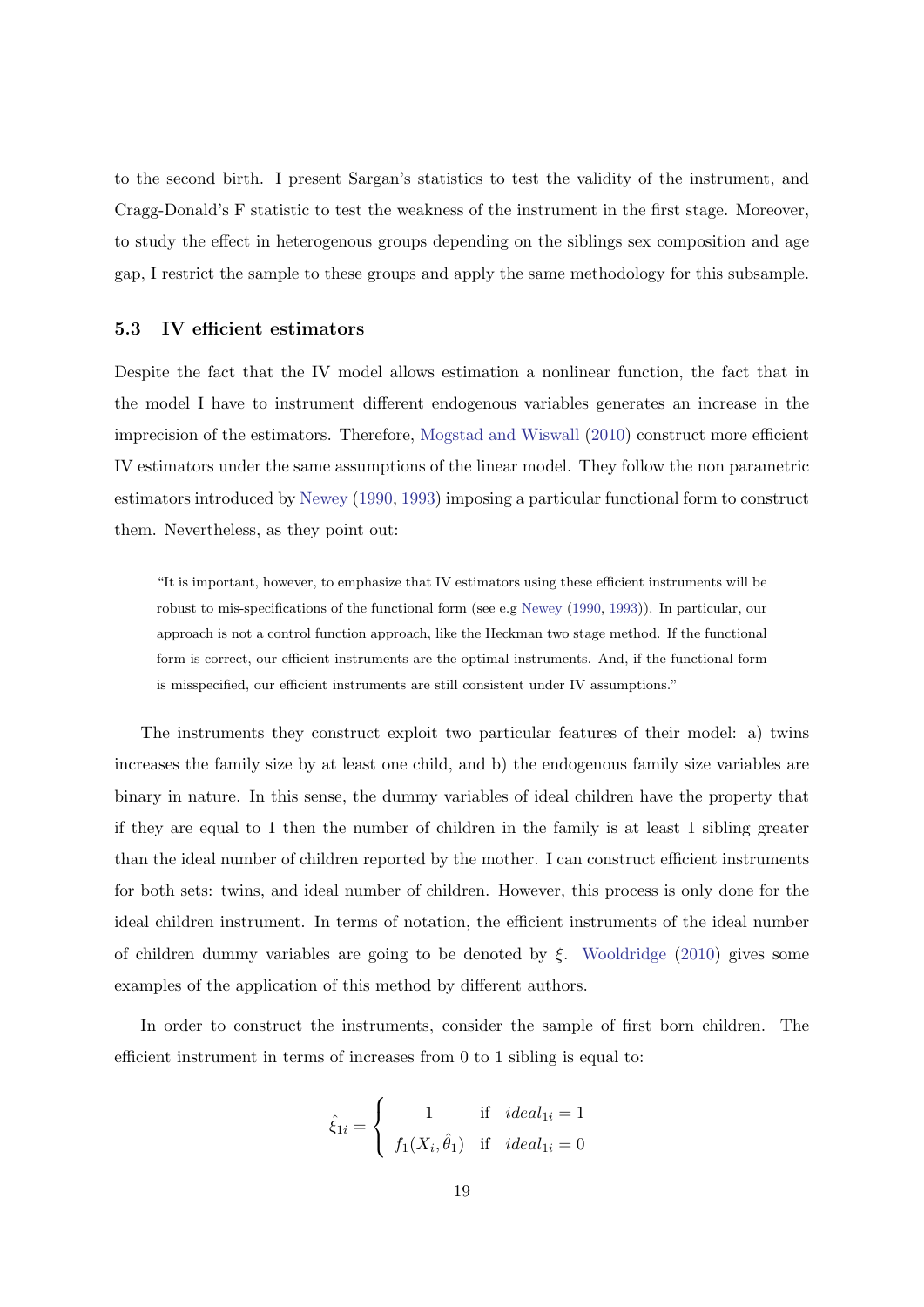According to this funtional form, if the ideal number of children is lower than the real number of children, and the real number of children is equal to or greater than 2, then the probability of having at least one sibling is 1. In contrast, if the ideal number of children is not lower than the real number of siblings, the predicted probability of having an additional sibling is a nonlinear function of the included  $X_i$ , with a range restriction to the unit interval using a probit or logit model. Similarly, the definition of both efficient instruments from 1 to 2 siblings, 2 to 3 siblings, 3 to 4 siblings, and 4 to 5 siblings is:

$$
\hat{\xi}_{2i} = \begin{cases}\n1 & \text{if } ideal_{2i} = 1 \\
f_2(X_i, ideal_{2i}^*, \hat{\theta}_2) & \text{if } ideal_{2i} = 0\n\end{cases}
$$
\n
$$
\hat{\xi}_{3i} = f_3(X_i, ideal_{3i}^*, \hat{\theta}_3)
$$
\n
$$
\hat{\xi}_{4i} = f_4(X_i, ideal_{4i}^*, \hat{\theta}_4)
$$
\n
$$
\hat{\xi}_{5i} = f_5(X_i, ideal_{5i}^*, ideal_{1i}^*, \hat{\theta}_5)
$$

The functions  $f_s(\cdot)$  include the conditional mean functions constructed in the IV strategy for  $s \geq 2$ . The next step is to replace  $\hat{\xi}_{si}$  for *ideal*<sup>\*</sup><sub>si</sub> in the model [9](#page-19-0) for first born children and in the model [11](#page-19-1) for second born children. Hence, the first stage for first born children is:

$$
d_{si} = \kappa_{s1}\hat{\xi}_{1i} + \kappa_{s2}\hat{\xi}_{2i} + \dots + \kappa_{s5}\hat{\xi}_{5i} + \varphi \,di\,f_{ideali} + \phi X_i + e_{si}, \quad s = 1, 2, 3, 4, 5 \tag{12}
$$

For second born children, the first stage is:

$$
d_{si} = \kappa_{s2}\hat{\xi}_{2i} + \dots + \kappa_{s5}\hat{\xi}_{5i} + \varphi \,di\,f_{ideal} + \phi X_i + e_{si}, \ \ s = 2, 3, 4, 5 \tag{13}
$$

The difference between the efficient estimators and the instruments used directly in the IV strategy is that the former has the advantage of using a nonlinear model to predict the endogenous family size variables in order to restrict the predicted range to the unit interval using probit or logit models. Aditionally, [Mogstad and Wiswall](#page-31-2) [\(2010\)](#page-31-2) take into account that the probability of an additional sibling is 1 when the *jth* birth are twins. Likewise, this article takes into account that the probability of an additional sibling is 1 when the ideal number of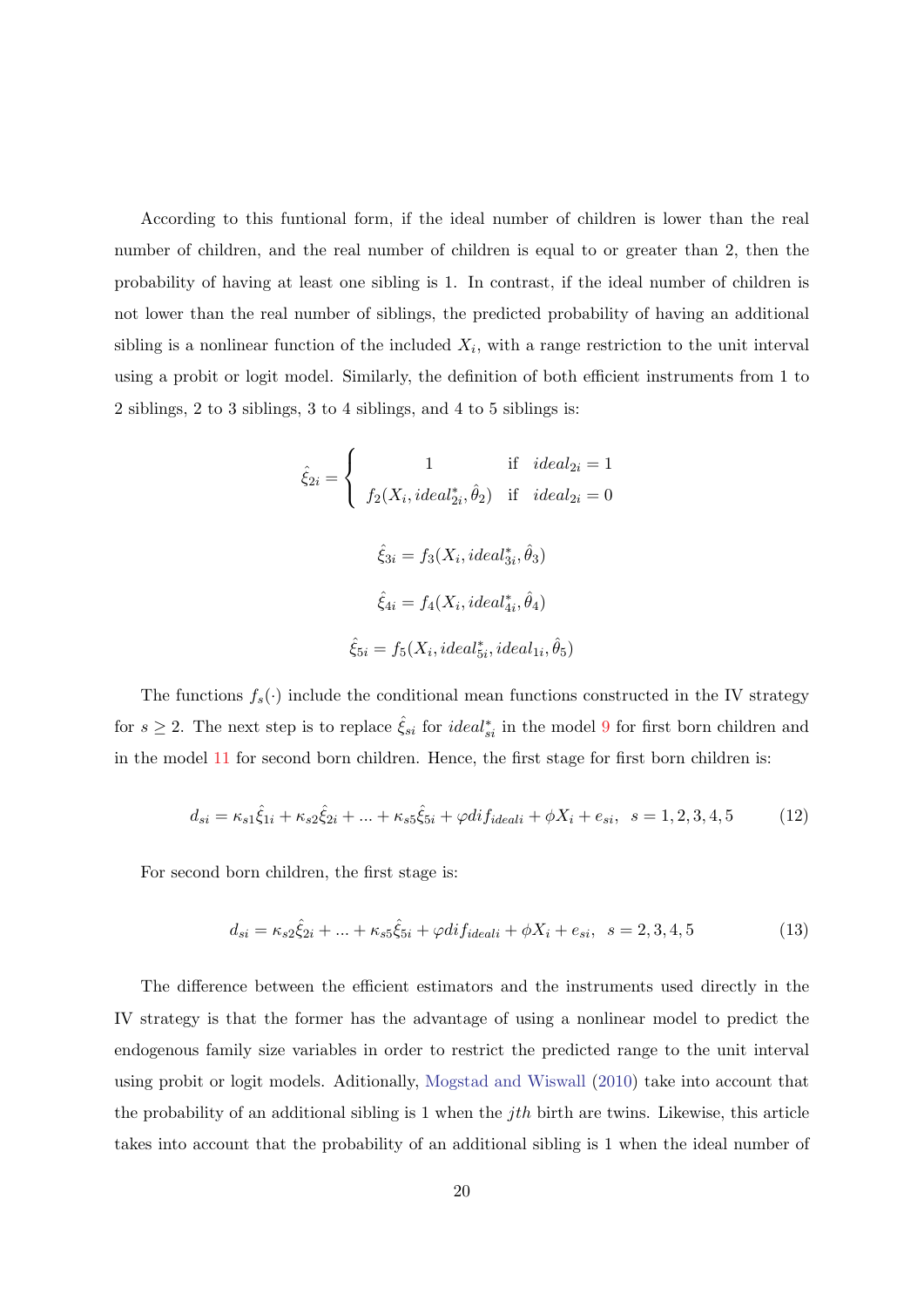children is lower than the real number of children in the  $ith$  child. In this sense, the efficient instruments may be more strongly correlated with the endogenous variables of the quantityquality model. I estimate the linear IV models with the efficient instruments in order to compare both of them. The specification for first born children is:

$$
sibling s_i = \theta \hat{\xi}_{1i} + \varphi \hat{di} f_{ideali} + \phi X_i + e_i \tag{14}
$$

In the case of second born children, I replace  $\hat{\xi}_{1i}$  for  $\hat{\xi}_{2i}$ . The efficient instruments are constructed using probit models. I use a parsimonius specification in the vector of covariates which corresponds to: linear and quadratic child's age, child's sex, mother's age, mother's age at the first birth, 6 intercepts of mother's education, 6 intercepts of father's education, 1 intercept if the information of the father is missing, and 5 intercepts of the marital status of the mother.

#### 5.4 Discussion of the ideal children instrument

One possible problem that the instrument of ideal children may present is that the report made by mothers is after they know the quality of their children, therefore the report may be correlated with the quality of children and the instrument will not hold exogeneity because it affects directly children quality.

To show that this is not the case. I take advantage that the quality outcomes are binary and take into account the fact that the ideal number of children affect children quality through the real number of children. I perform mean difference tests of the ideal number of children holding fixed the real number of children by the quality outcome. Table [1](#page-23-0) shows the p-value of the ttest for each of the quality outcomes holding fixed the real number of children. There is not statistical evidence of differences in the ideal number of children reported by mothers given the quality of their children except for a few cases.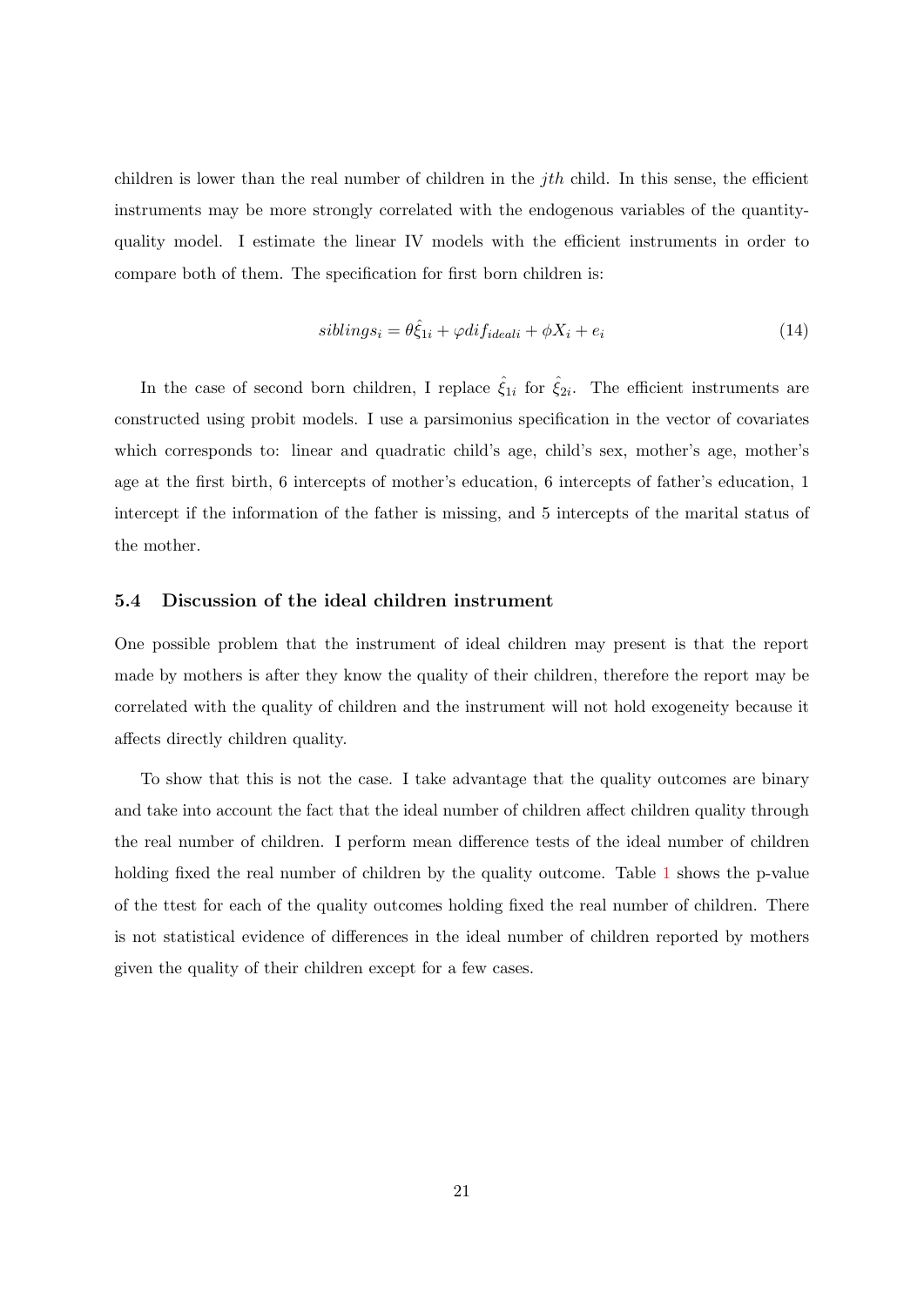<span id="page-23-0"></span>

| Panel A: First born children |            |                                  |                |             |  |  |  |  |  |  |
|------------------------------|------------|----------------------------------|----------------|-------------|--|--|--|--|--|--|
| Real Children                | School lag | School Attendance                | School dropout | Child labor |  |  |  |  |  |  |
|                              | 0.19       | 0.97                             | 0.77           | 0.04        |  |  |  |  |  |  |
| $\overline{2}$               | 0.52       | 0.11                             | 0.38           | 0.12        |  |  |  |  |  |  |
| 3                            | 0.04       | 0.29                             | 0.13           | 0.65        |  |  |  |  |  |  |
| 4                            | 0.81       | 0.03                             | 0.07           | 0.54        |  |  |  |  |  |  |
| 5                            | 0.08       | 0.37                             | 0.69           | 0.64        |  |  |  |  |  |  |
|                              |            | Panel B: Second born children    |                |             |  |  |  |  |  |  |
| Real Children                | School lag | School Attendance School dropout |                | Child labor |  |  |  |  |  |  |
| $\mathfrak{D}$               | 0.04       | 0.18                             | 0.28           | 0.67        |  |  |  |  |  |  |
| 3                            | 0.13       | 0.12                             | 0.41           | 0.15        |  |  |  |  |  |  |
| 4                            | 0.37       | 0.64                             | 0.94           | 0.02        |  |  |  |  |  |  |
| 5                            | 0.47       | 0.78                             | 0.91           | 0.04        |  |  |  |  |  |  |

Table 1: Mean difference test ideal children

This table shows mean difference tests holding fixed the real number of children. The dummy variables is the quality outcomes. Rows hold fixed the real number of children and columns denote the dummy variables that perform the test.

## 6 Empirical Results

#### 6.1 Effects of family size on quality outcomes

This section describes the main results of the linear and nonlinear specifications for the four outcomes. The standard errors of the coefficients were computed using a bootstrap procedure with 100 repetitions. Unlike the evidence of the last ten years, I find negative effects of an additional sibling in different parts of the distribution. Table [4](#page-35-0) shows the coefficients of family size on the variable *school lag*, table [5](#page-36-0) on the variable *school attendance*, table [6](#page-37-0) on the variable school droput, and table [7](#page-38-0) on the variable child labor.<sup>[8](#page-2-0)</sup> Columns 1 and 5 describe the OLS results for first and second born children respectively, columns 2 and 6 the IV twins strategy results, columns 3 and 7 the IV ideal children strategy results, and columns 4 and 8 the IV efficient ideal children strategy results.

Under a linear specification, an additional sibling has negative effects on the four outcomes. In particular, it increases the likelihood of *school lag* between 4.1 and 4.9 percentage points, it reduces the likelihood of *school attendance* between 1.3 and 1.5 percentage points, it increases the likelihood of school dropout between 1.0 and 2.0 percentage points, and it increases the likelihood of child labor between 0.8 and 2.0 percentage points.

<sup>8</sup>Each table contains a graphical representation of the coefficients. In this regard, figure [1](#page-35-1) shows the parameters for school lag, figure [2](#page-36-1) for school attendance, figure [3](#page-37-1) for school dropout, and figure [4](#page-38-1) for child labor.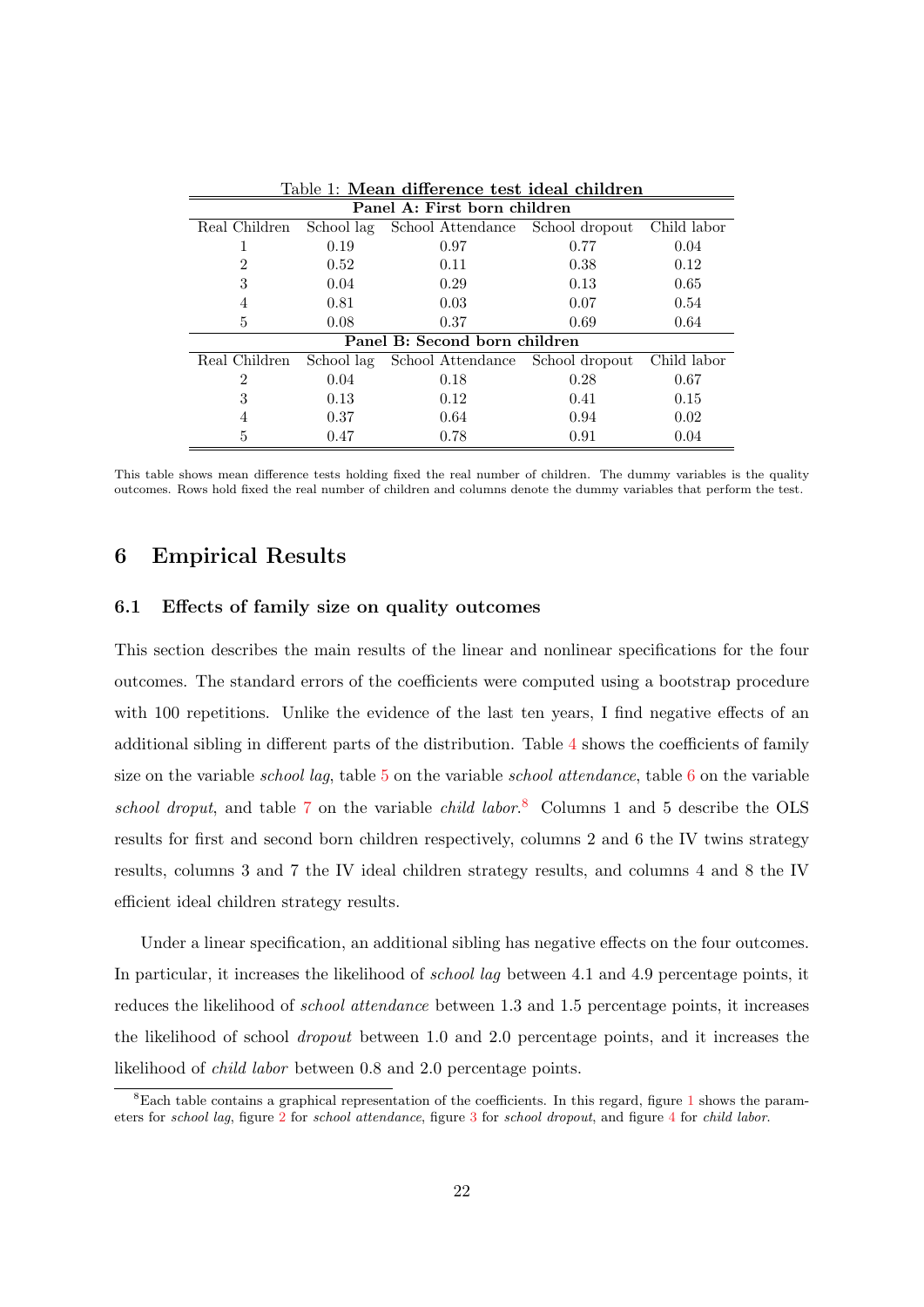Under a nonlinear specification, the results show that for first born children a first sibling generates positive or null effects in terms of school lag, school attendance, school dropout, and child labor. For example, it reduces the likelihood of school lag in 6.3 percentage points and it increases the likelihood of school attendance in 3.2 percentage points . However, there are negative effects from two siblings onwards. In particular, a second sibling generates negative effects on all the 4 outcomes, and a third sibling generates negative effects on the 3 educational outcomes. Finally, a fourth sibling has negative effects on school lag and child labor, and a fifth sibling has negative effects on school lag and school dropout and null effects in the remaining outcomes. For second born children, a second sibling generates positive effects on school attendance, school dropout, and child labor, and negative effects on school lag. A third and fourth sibling generate negative effects on the four outcomes, and a fifth sibling has negative effects on *school lag* and *child labor*.<sup>[9](#page-2-0)</sup>

It is also important to test the exogeneity and relevance of the instruments. In terms of the exogeneity test, the three sets of instruments seem to comply with the exogeneity assumption at 1% for the 4 outcomes. However, for the variable *school lag* the p-value of some of the Sargan's test is lower than 0.1. For example, under the linear specification for first born children the p-value of twins in higher birth instrument is just 0.04. For the three remaining outcomes the p-value is greater than 0.1 for all the instruments except for the efficient ideal children instrument in the sample of second born children in the 3 educational outcomes. The Cragg-Donald's F statistic is greater than 12 in all the specifications except for the twins in higher births intruments for the variable school lag. In order to test the endogeneity of the OLS, table [8](#page-39-0) shows the Hausman test for the 4 outcomes and the 3 sets of instruments. Under the linear specification, the variable *siblings* is only endogenous for *school lag*, but under a nonlinear specification family size is an endogenous variable for the 4 outcomes.

#### 6.2 Heterogenous effects

This section explores how the QQ trade-off varies as certain household characteristics change to capture a proxy of interactions between siblings. In particular, I focus on two different categories. The first category captures differences in age gap cohorts. It corresponds of two

 $^{9}$ For the variale *child labor*, I also estimate the effect of family size in the two lowest wealth quintiles, the effects are greater in magnitude. For example, for first born children a first sibling reduces the likelihood of child labor in 6.3 percentage points, and a second sibling increases the likelihood in 4.4 percentage points.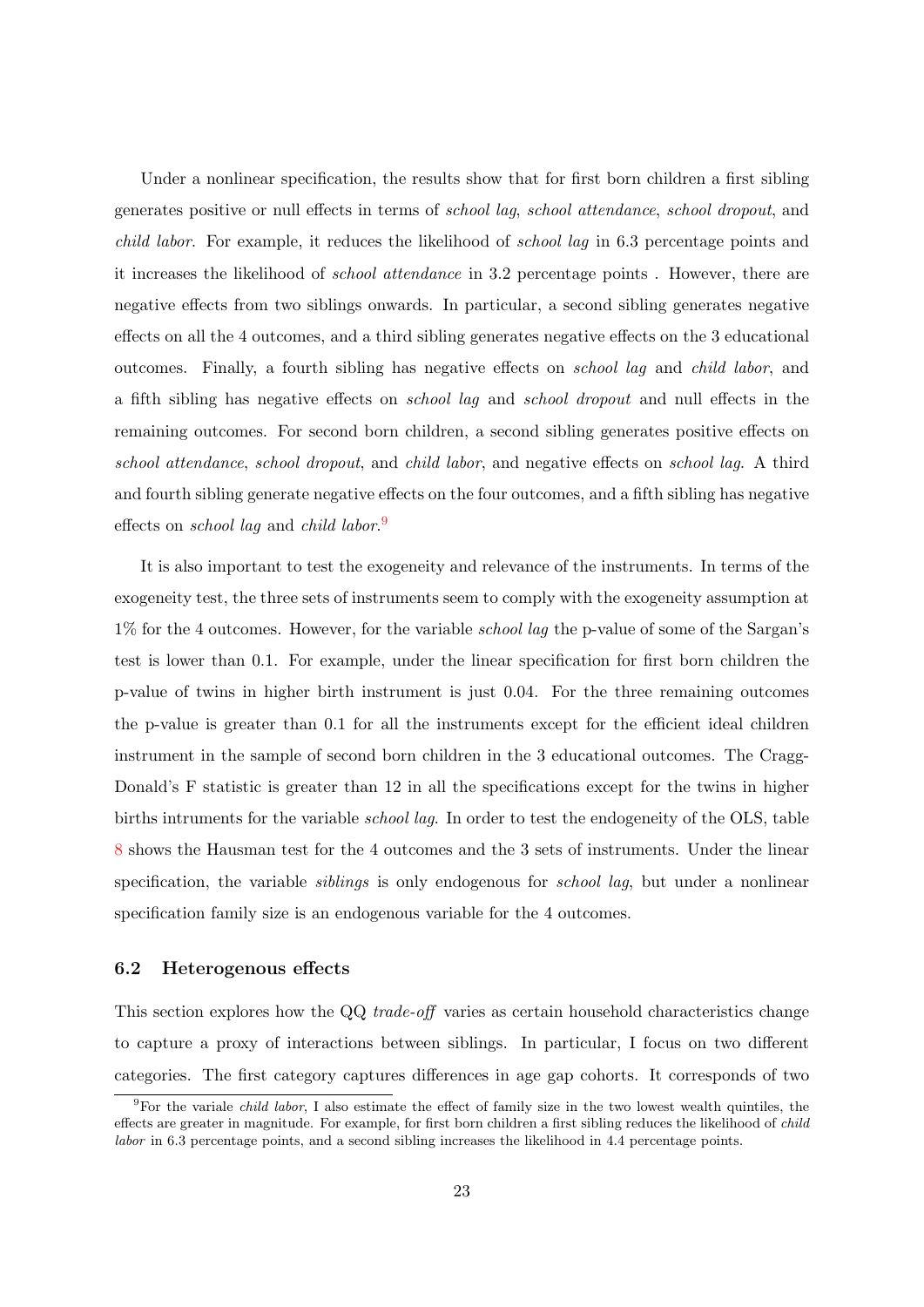groups of first born children who have the following characteristics: 1) the difference in age with respect to her first sibling is lower than three years; and 2) the difference in age with respect to her first sibling is greater than three years and lower than six years. The second category corresponds to first born children who have a different sex from all her siblings, this category is also divided in two groups: boys and girls. In this empirical excercise, I restrict the sample only to first born children, and for the former category I exclude from the sample only children. Moreover, the IV strategy is just specified for the ideal children and efficient ideal children instruments.

Table [9](#page-40-0) describes the results for the first sample: first born children who have an age gap lower than three years with her first sibling. Columns 1, 4, 7, and 10 describes the OLS regression for the 4 outcomes: school lag, school attendance, school dropout, and child labor respectively; while columns 2, 5, 8, and 12 show the results of the IV regression using the ideal children instruments for the four outcomes in the same order; and finally columns 3, 6, 9, and 12 display the results of the IV strategy using the efficient ideal children instruments.

The linear specification shows that the effect of an additional sibling is lower than the effect in the entire sample. In particular and consistent with the previous results an additional sibling increases the likelihood of school lag, reduces the likelihood of school attendance, increases the likelihood of *school dropout*, and has null effects on the likelihood of *child labor*, however the effects are lower. For the nonlinear specification a second sibling has no effect, a third and fourth sibling has negative effects on the three educational outcomes. And finally, when family size increases from 4 to 5 siblings only the likelihood of *school lag* increases.

One possible mechanism of this result is competition between siblings. In particular, when siblings are more similar, the competition between them is greater.<sup>[10](#page-2-0)</sup> Hence, the competition can generate that the effect of an additional sibling is compensated by the effort of the child to be better than her first sibling. The result is that the effect of an additional sibling is lower or null in some parts of the distribution. For example when family size increases from 1 to 2 siblings.

Table [10](#page-40-1) displays the results for the sample of first born children who have an age gap between 3 and 6 years with her first sibling. Under the linear specification, the effect of an

 $10$ For example Mejía and St-Pierre [\(2007\)](#page-31-10) show that individuals with similar abilities exert higher levels of effort in tournaments system.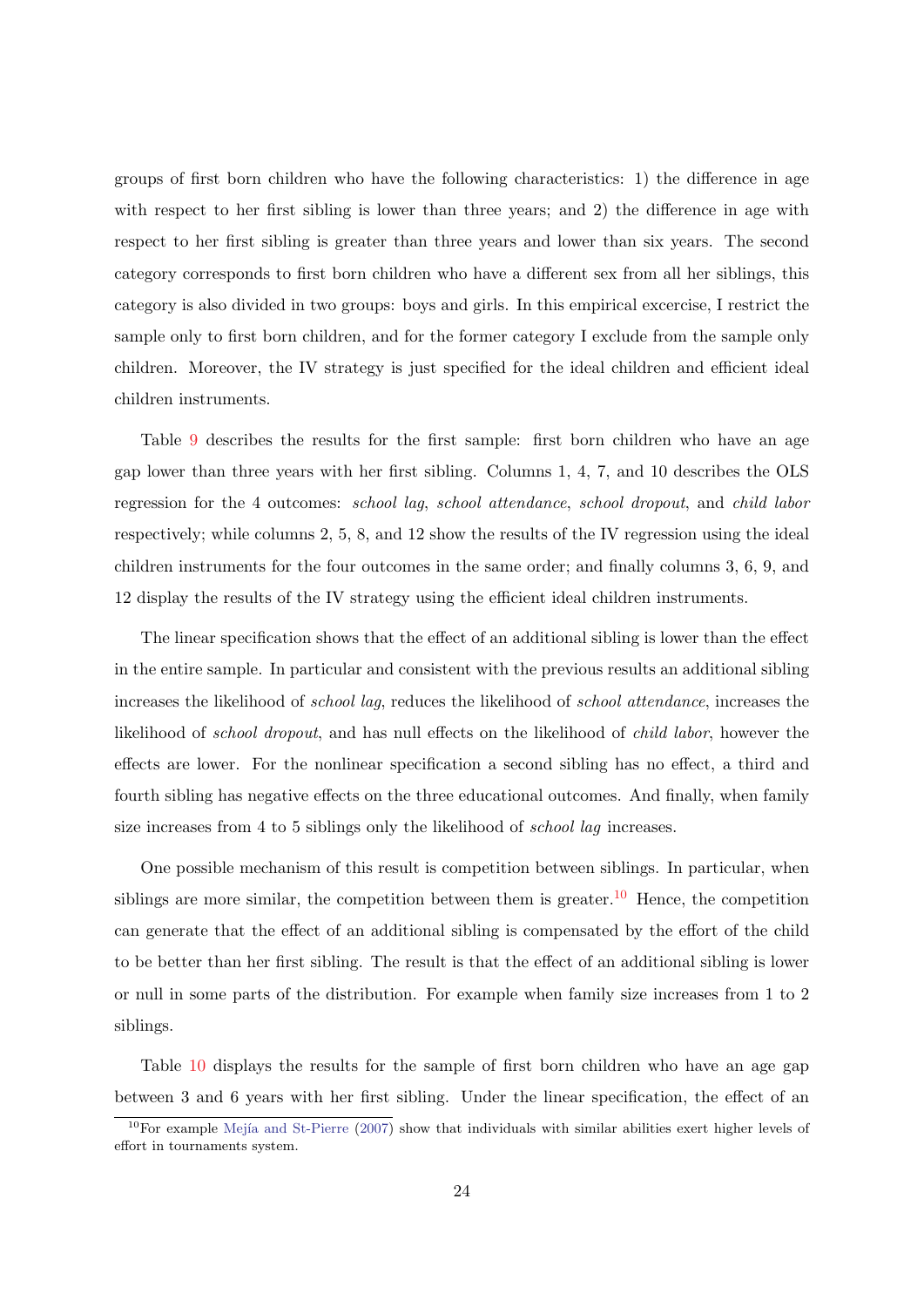additional sibling is greater for school lag and school attendance and lower in terms of school dropout and *child labor*. For the nonlinear specification, a second sibling increases the likelihood of school lag, and reduces the likelihood of school attendance. However from 3 siblings onwards there is a small effect on school lag, and null effects in the remaining outcomes. One possible mechanism of this result, is that the age gap between first born child and last born child is too great, that the additional child is not going to generate any effect to the first born child when the number of siblings is greater than 3 siblings.<sup>[11](#page-2-0)</sup>

Second, I consider the effect of an additional sibling in households where the sex of first born child is different from the sex of the rest of her siblings discriminating between boys and girls. I drop children who have 4 siblings or more from the sample, because the number of observations are only 53 and 62 for boys and girls, respectively. Table [11](#page-41-0) displays the results for first born children who are boys and all his siblings are girls. In the linear specification, the QQ trade-off does not hold. In particular, an additional sibling has null efects in the 4 outcomes. This result can be attributed to the preferences of the parents towards the boy. However, under the nonlinear specification, there are positive effects of having a first sister on school lag, school dropout and child labor. Despite this fact, the coefficientes are lower than the estimators of the entire sample. Under the nonlinear specification a second sister increases the likelihood of school lag, and reduces the likelihood of school attendance, increases the likelihood of school dropout and the likelihood of child labor. Nevertheless, a third sibling has null efects on the four outcomes.

Table [12](#page-41-1) describes the results for first born girls who have all their siblings boys. Under the linear specification, there are negative effects on *school attendance* and *school dropout*. This result can be explained by the preferences of the parents for the boys within the household. Under the nonlinear specification, a first sibling has positive effects on *school lag* and *child* labor, and negative effects in terms of *school attendance*. A second brother generates negative effects on *school lag* and *school attendance* and a third sibling has null effects on the 4 outcomes.

Hence, as certain characteristics within the household change, the effect of an additional

 $11$ I estimate the effect of family size on the four outcomes in an additional subsample, which consists of first born children with an age gap greater than 7 years. Under the linear specification the number of siblings has only an effect on school lag, and under a nonlinear specification there are no effects.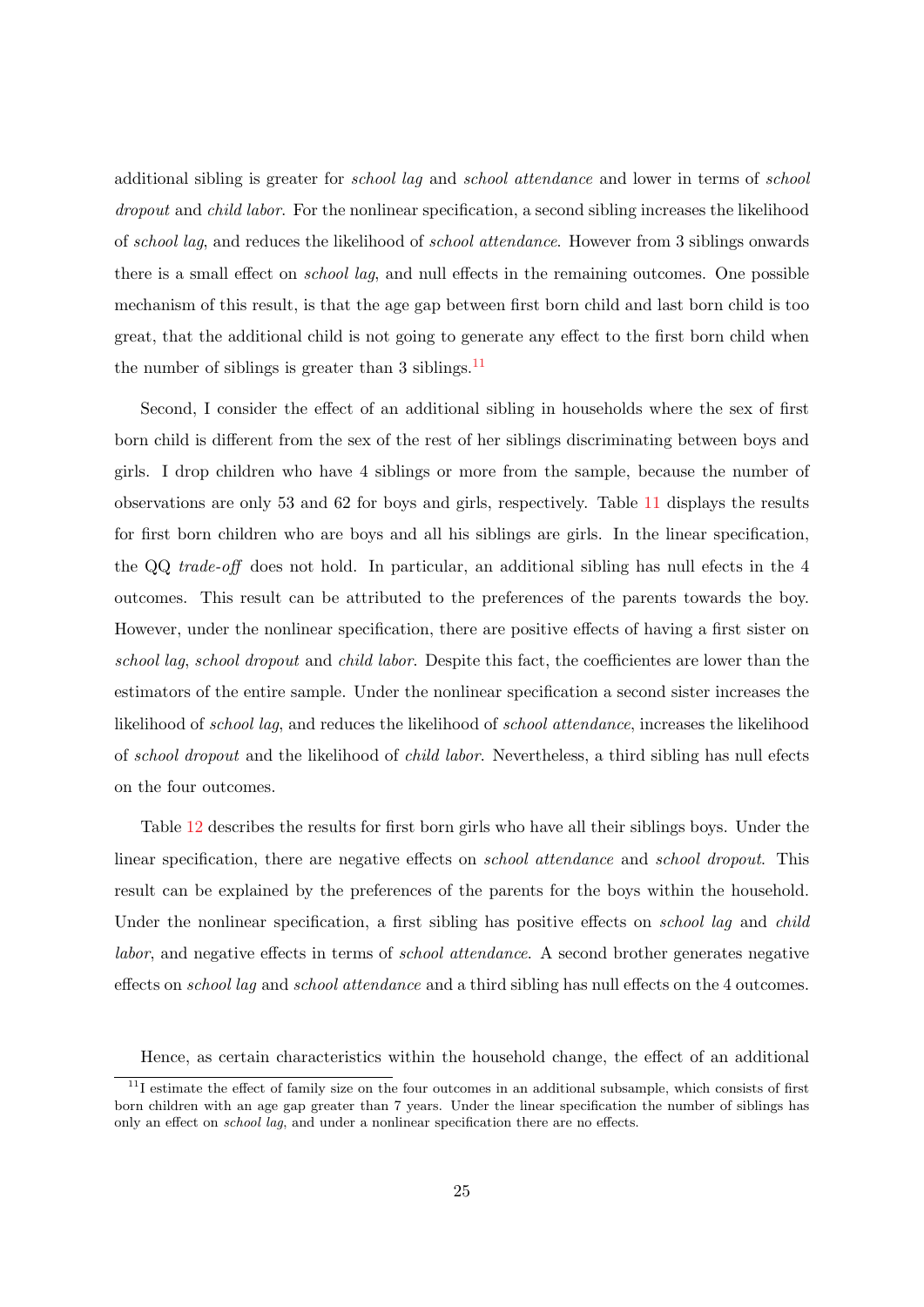sibling varies also depending on the number of siblings the child  $i$  has. The results of the heterogenous effects show that in families where children are similar, the age gap between children varies, and the preferences of the parents change, the effect of an additional sibling is not the same as the effect of all sample. These results are consistent with the conclusions of the theoretical model.

#### 6.3 Robustness check

This section explores the robustness of the empirical results. In this sense, one possible argument against the empirical strategy is that many mothers in the sample have not finished their reproductive life. Therefore, I specify another model to solve this problem and furthermore to check the robustness of my results. I restrict the sample to children who have mothers that reported a real number of children greater or equal to the ideal number of children, I assume that these women have finished their reproductive life  $^{12}$  $^{12}$  $^{12}$ .

Table [13](#page-42-0) shows the results of this empirical excercise for first born children. Columns 1, 2 and 3 show the result for school lag using an OLS regression, the IV strategy using the ideal number of children instruments, and the IV strategy using the efficient ideal number of children instruments. Columns 4, 5, and 6 display the same results for *school attendance*, columns 7, 8, and 9 show the results for *school dropout*, and finally columns 10, 11, and 12 display the results for child labor.

Under a linear specification the QQ trade-off holds in Colombia. For example, an additional sibling increases the likelihood of *school lag* between 4.2 and 4.6 percentage points, reduces the likelihood of school attendance between 1.4 and 1.5 percentage points, increases the likelihood of school dropout in 1.1 percentage points, and increases the likelihood of child labor in 1.0 percentage points.

Similarly, under a nonlinear specification a first sibling generates null or positive effects. For example, a first sibling increases the likelihood of school attendance between 2.9 and 4.2 percentage points and reduces the likelihood of school dropout in 3.9 percentage points. However there are negative effects in some parts of the siblings distribution from two siblings onwards.

<sup>&</sup>lt;sup>12</sup>An additional empirical excercise is carried out estimating the effect for children with mothers older than 40 years old. The results are weaker in all the outcomes. Nevertheless, for first born children a first sibling generates null or positive effects, but the QQ trade-off holds from two siblings onwards except for the variable school lag. However these mothers have different characteristics and children are older.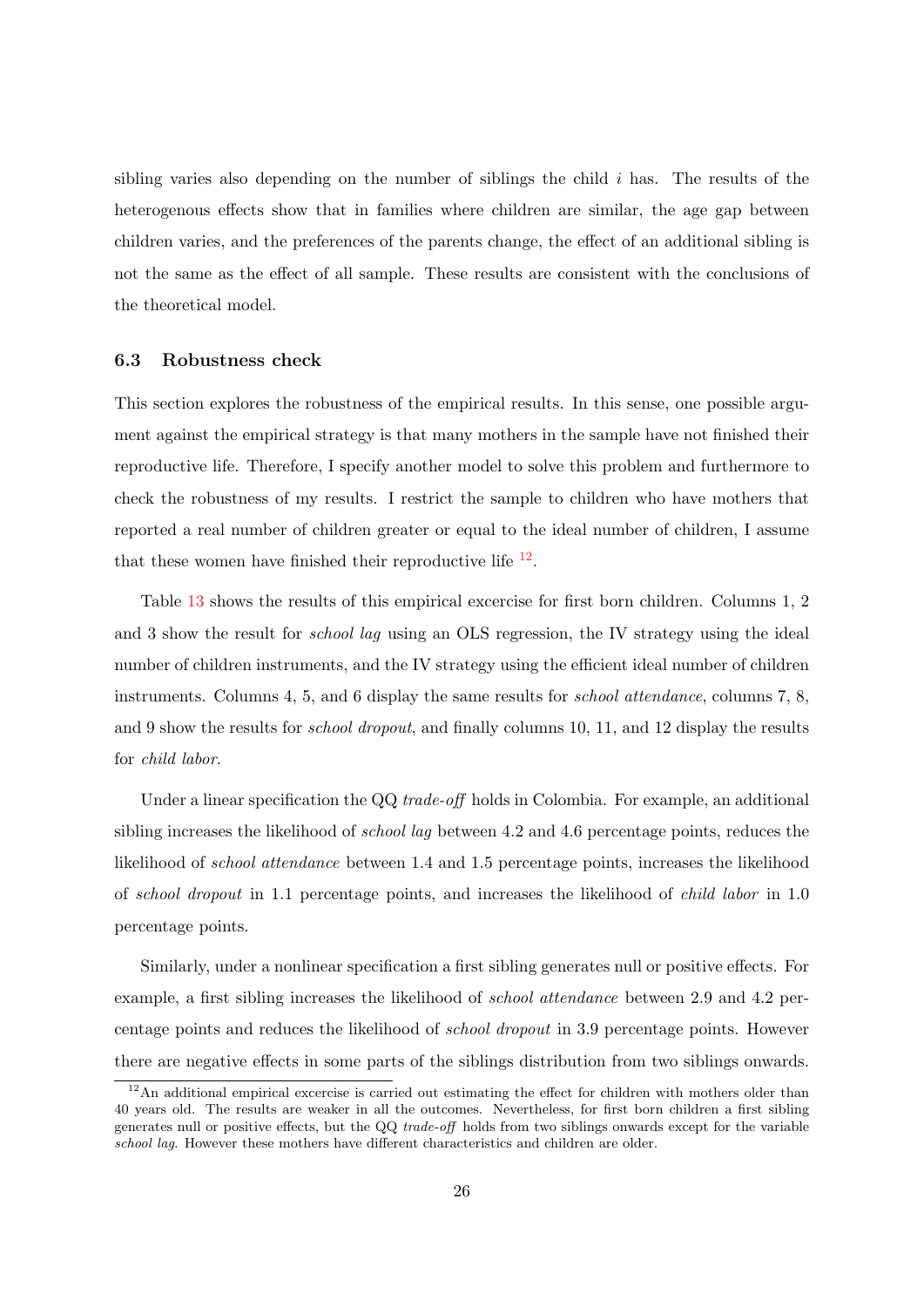For example, a second sibling has negative effects on the 4 outcomes, and a third sibling on the 3 educational outcomes. Finally, a fourth sibling has negative effects on school lag and child labor.

Furthermore, for second born children the results are similar to the results show in the tables [4](#page-35-0) to [7.](#page-38-0) Under a linear specification the QQ trade-off holds in Colombia. An additional sibling has negative effects on the four outcomes. And, under a nonlinear specification a second sibling generates null or positive effects, but the QQ trade-off holds from three siblings onwards. For example, a third sibling increases the likelihood of *school lag* between 4.3 and 4.9 percentage points, and reduces the likelihood of school attendance between 1.6 and 2.2 percentage points.

# 7 Conclusions

Since the seminal work of [Becker and Lewis](#page-30-0) [\(1973\)](#page-30-0) the relationship between family size and children quality has been in the research agenda of empirical economics. However, the majority of these studies have concentrated in developed countries. In spite of this fact, different countries around the world have sponsored family planning efforts to reduce the number of children within each household. In this sense, Colombia has not been the exception. In March 2011 a law was submitted in the Congress in order to encourage families of lower size restricting the subsidies of nutrition, education and housing only to households with two or less children.

This article has estimated the effect of an additional sibling on educational and labor market outcomes for the case of Colombia. Under a linear specification, the effect of an additional child is negative in terms of both outcomes. For example an additional sibling increases the likelihood of having lower years of education with respect to the gender and age cohort, reduces the likelihood of school attendance, increases the likelihood of schooling dropout, and increases the likelihood of child labor. The theoretical model shows that depending on the characteristics of the child and the family environment, an additional sibling can either have positive or null effects on those outcomes. These results were confirmed under a nonlinear specification and finding heterogenous effects in households with certain characteristics.

In particular, for first born children, a first sibling generates positive or null effects but there are negative or null effects from two siblings onwards. For second born children, a second sibling generates positive or null effects but there are negative effects from three siblings onwards. In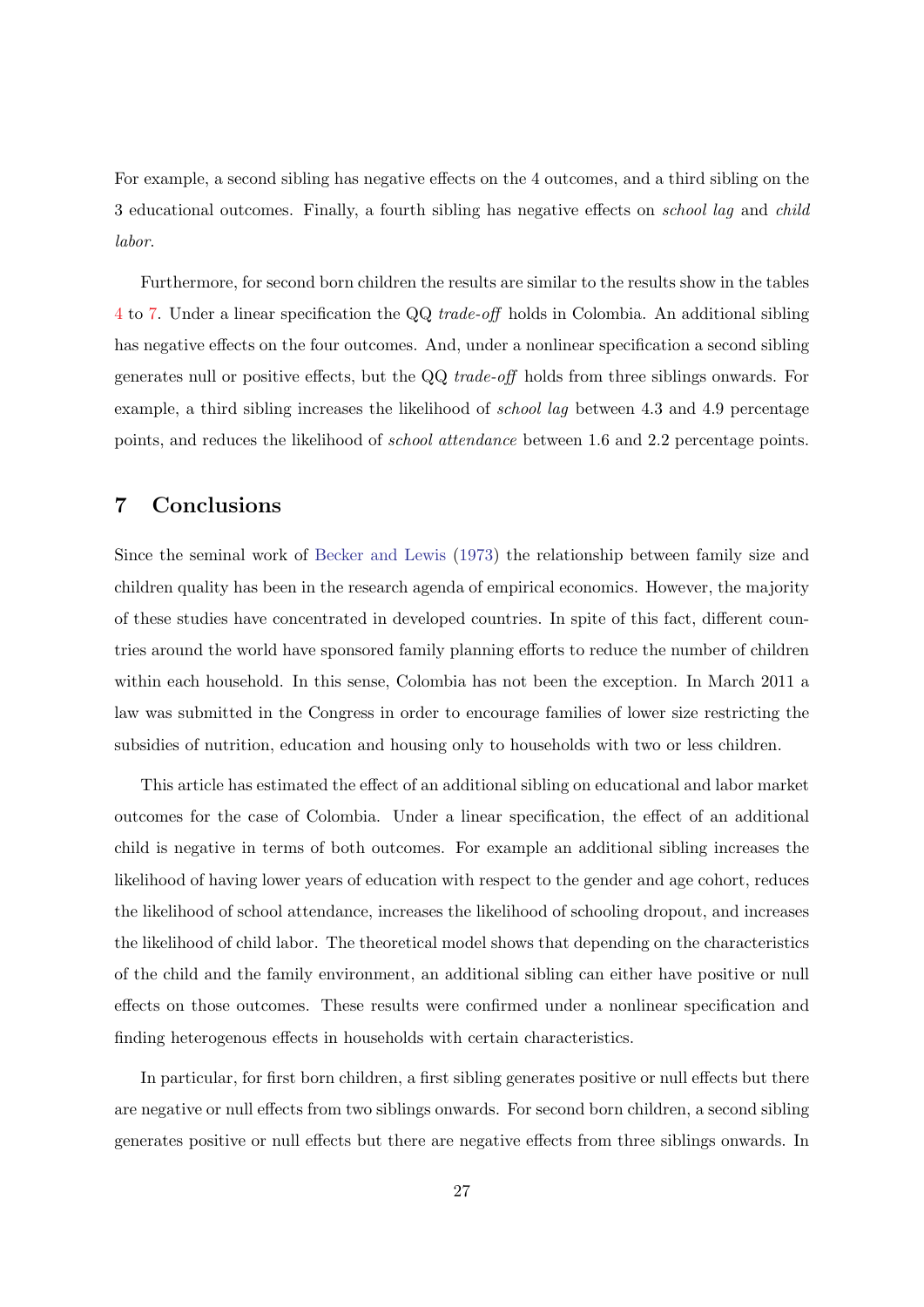the same way, depending on the age gap with her first sibling and the sex composition within the household the effect of an additional child varies. For example, in families where the age gap between the first two siblings is greater than three years and lower than six years the QQ trade-off does not hold from three siblings onwards. An additional sibling has null effects in the quality of first born children. Hence, the policies designed to encourage lower size families have to take into account the differences in age gap between siblings and the social programs have to focus in these effects. For example, when the family size increases from 2 to 3 siblings, the age gap between the first and third child has to be large enough to offset the effects of the QQ trade-off for first born children. But in the same way, the additional sibling may generate positive effects for second born children.

It is also important to consider the effects that such a policy may have in the long run. Authorities also have to focus in the existent relationship that exists between the elderly and working population in order to keep a healthy economic system. For example, [Pezzin and](#page-31-11) [Schone](#page-31-11) [\(1999\)](#page-31-11) show that the children's provision of inkind services to the elderly affect the labor force participation of women, and [Rainer and Siedler](#page-32-5) [\(2009\)](#page-32-5) show that only children have a disadvantage to take economic opportunities due to parental care. In this sense, the bargaining process between siblings is easier when the family size is greater. Finally, it is also relevant that the literature in Colombia focuses in this type of relationship.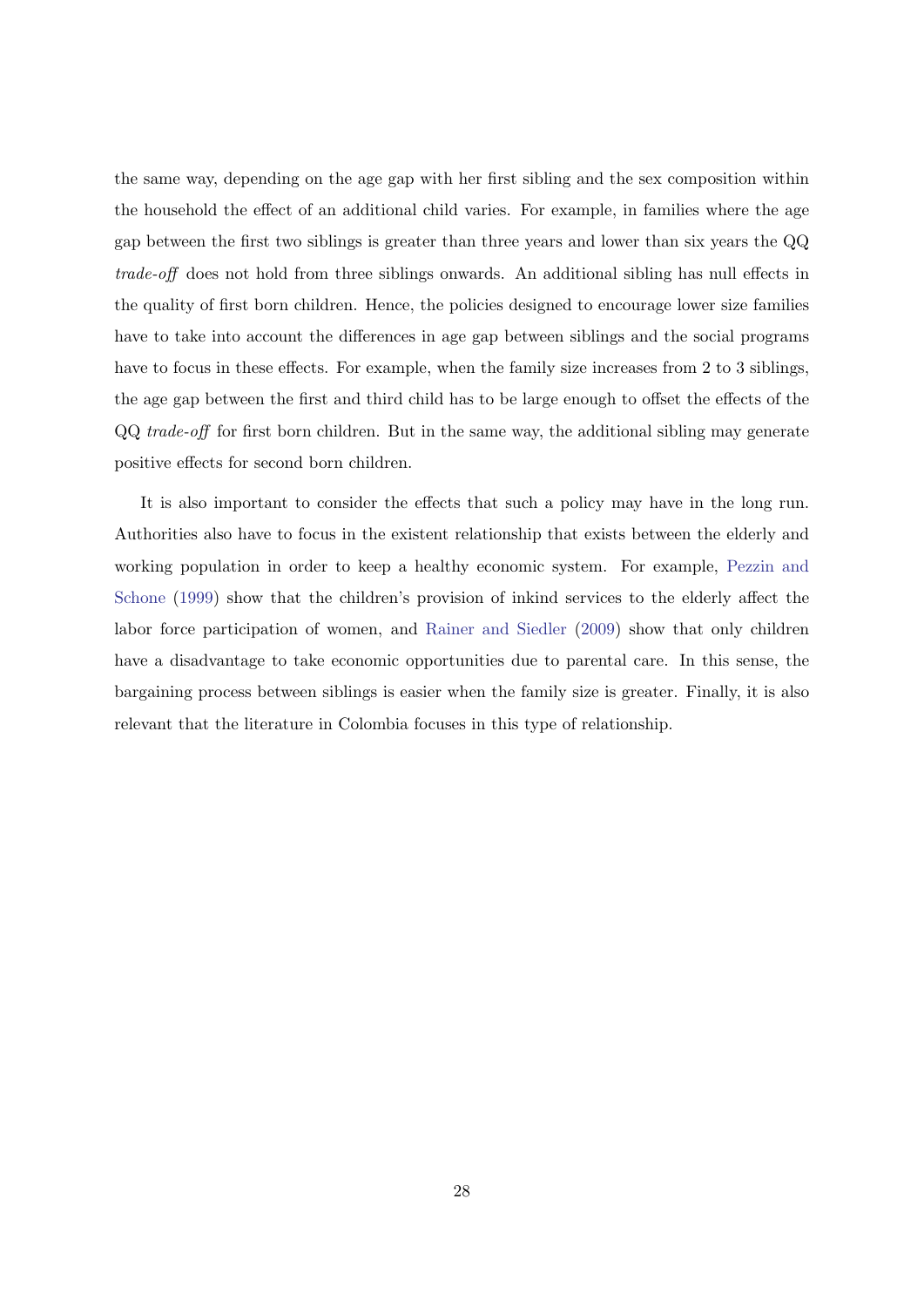## References

- <span id="page-30-6"></span>Angrist, J., Lavy, V., and Schlosser, A. (2010). Multiple experiments for the causal link between the quantity and quality of children. Journal of Labor Economics, 28(4):773–824.
- <span id="page-30-2"></span>Angrist, J. D. and Evans, W. N. (1998). Children and their parents' labor supply: Evidence from exogenous variation in family size. American Economic Review, 88(3):450–77.
- <span id="page-30-1"></span>Ashraf, Q. H., Weil, D. N., and Wilde, J. (2011). The effect of interventions to reduce fertility on economic growth. Center for Development Economics 2011-07, Department of Economics, Williams College.
- <span id="page-30-10"></span>Becker, G. S. (1993). A Treatise on the Family. Harvard University Press.
- <span id="page-30-0"></span>Becker, G. S. and Lewis, H. G. (1973). On the interaction between the quantity and quality of children. Journal of Political Economy, 81(2):S279–88.
- <span id="page-30-5"></span>Behrman, J. R. and Taubman, P. (1986). Birth order, schooling, and earnings. *Journal of* Labor Economics, 4(3):S121–45.
- <span id="page-30-11"></span>Bernal, R. (2008). The effect of maternal employment and child care on children's cognitive development. International Economic Review, 49(4):1173–1209.
- <span id="page-30-7"></span>Black, S. E., Devereux, P. J., and Salvanes, K. G. (2005). The more the merrier? the effect of family size and birth order on children's education. The Quarterly Journal of Economics, 120(2):669–700.
- <span id="page-30-4"></span>Blake, J. (1989). Family size and achievment. Berkeley and Los Angeles. Calif: University of California Press.
- <span id="page-30-9"></span>Booth, A. and Kee, H. (2009). Birth order matters: the effect of family size and birth order on educational attainment. Journal of Population Economics, 22(2):367–397.
- <span id="page-30-8"></span>Conley, D. and Glauber, R. (2005). Parental educational investment and children's academic risk: Estimates of the impact of sibship size and birth order from exogenous variations in fertility. NBER Working Papers 11302, National Bureau of Economic Research, Inc.
- <span id="page-30-3"></span>Featherman, D. and Hauser, R. (1978). Opportunity and change. New York: Basic Books.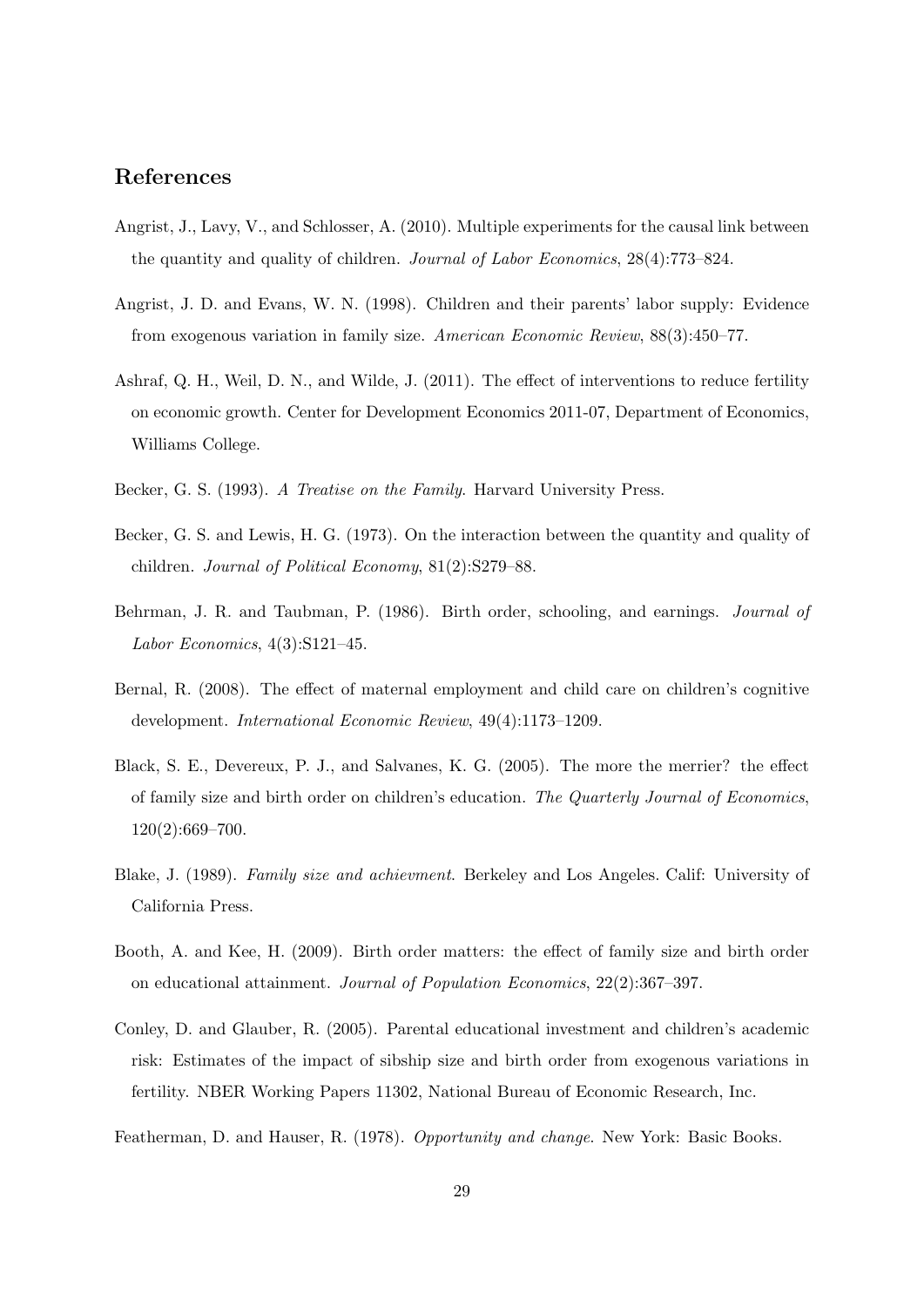- <span id="page-31-0"></span>Galor, O. and Weil, D. N. (1999). From malthusian stagnation to modern growth. American Economic Review, 89(2):150–154.
- <span id="page-31-7"></span>Heckman, J. J. and MaCurdy, T. E. (1985). A simultaneous equations linear probability model. Canadian Journal of Economics, 18(1):28–37.
- <span id="page-31-4"></span>Iacovou, M. (2001). Family composition and children educational outcomes. Working paper, Institute for Social and Economic Research.
- <span id="page-31-10"></span>Mej´ıa, D. and St-Pierre, M. (2007). Human capital formation, inequality, and competition for jobs. DOCUMENTOS CEDE 004105, UNIVERSIDAD DE LOS ANDES-CEDE.
- <span id="page-31-6"></span>Mogstad, M. and Wiswall, M. (2009). How linear models can mask non-linear causal relationships. an application to family size and children's education. Discussion Papers 586, Research Department of Statistics Norway.
- <span id="page-31-2"></span>Mogstad, M. and Wiswall, M. (2010). Testing the quantity-quality model of ferility: Linearity, marginal effects, and total effects. Working paper, NYU Steinhardt.
- <span id="page-31-8"></span>Newey, W. K. (1990). Efficient instrumental variables estimation of nonlinear models. Econometrica, 58(4):809–37.
- <span id="page-31-9"></span>Newey, W. K. (1993). 16 efficient estimation of models with conditional moment restrictions. In Econometrics, volume 11 of Handbook of Statistics, pages 419 – 454. Elsevier.
- <span id="page-31-11"></span>Pezzin, L. E. and Schone, B. S. (1999). Intergenerational household formation, female labor supply and informal caregiving: A bargaining approach. Journal of Human Resources, 34(3):475–503.
- <span id="page-31-3"></span>Powell, B. and Steelman, L. C. (1993). The educational benefits of being spaced out: Sibship density and educational progress. American Sociological Review, 58:367–381.
- <span id="page-31-5"></span>Price, J. (2008). Parent-child quality time: Does birth order matter? Journal of Human Resources, 43(1).
- <span id="page-31-1"></span>Qian, N. (2009). Quantity-quality and the one child policy:the only-child disadvantage in school enrollment in rural china. NBER Working Papers 14973, National Bureau of Economic Research, Inc.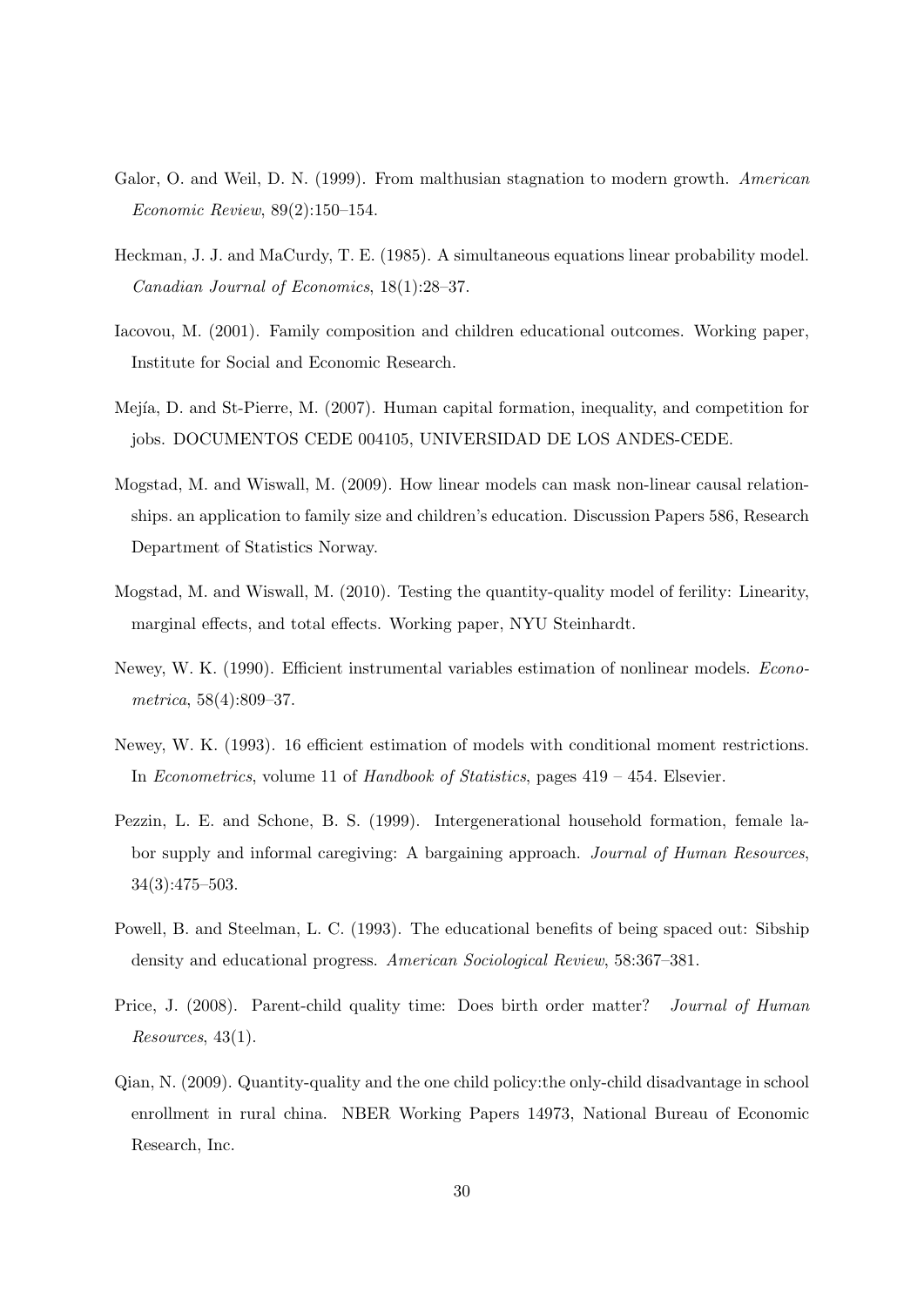- <span id="page-32-5"></span>Rainer, H. and Siedler, T. (2009). O brother, where art thou? the effects of having a sibling on geographic mobility and labour market outcomes. Economica, 76(303):528–556.
- <span id="page-32-1"></span>Rosenzweig, M. R. and Wolpin, K. I. (1980). Testing the quantity-quality fertility model: The use of twins as a natural experiment. Econometrica, 48(1):227–40.
- <span id="page-32-3"></span>Rosenzweig, M. R. and Zhang, J. (2009). Do population control policies induce more human capital investment? twins, birth weight and china's 'one-child' policy. Review of Economic Studies, 76(3):1149–1174.
- <span id="page-32-2"></span>Steelman, L. C., Powell, B., Werum, R., and Carter, S. (2002). Reconsidering the effect of sibling configuration: Recent advances and chalenges. Annual Review of Sociology, 28(1):243– 269.
- <span id="page-32-0"></span>Weil, D. (2005). Economic growth. Boston: Addison Wesley.
- <span id="page-32-4"></span>Wooldridge, J. M. (2010). Econometric Analysis of Cross Section and Panel Data, volume 1 of MIT Press Books. The MIT Press.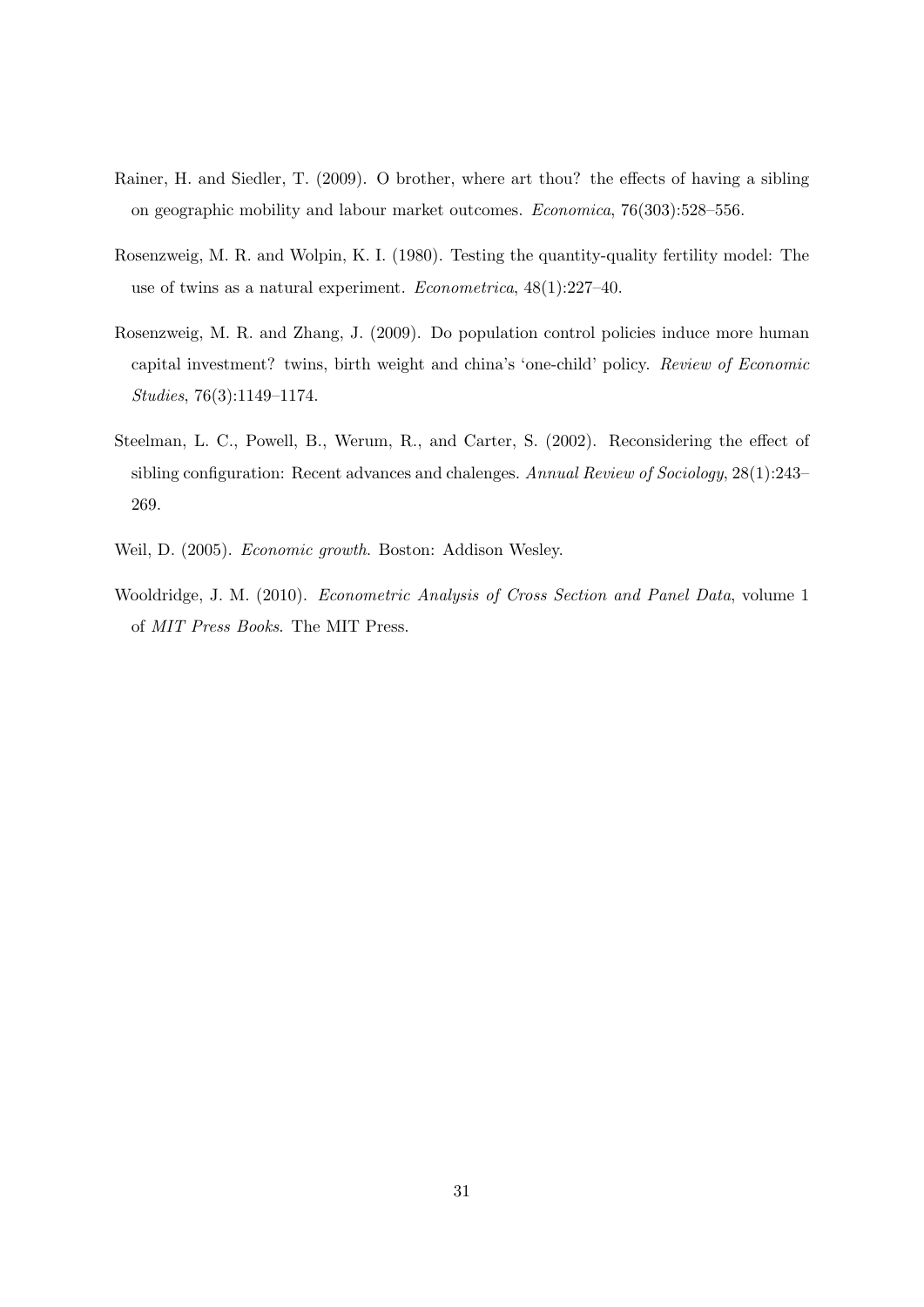# A Tables and graphs

<span id="page-33-0"></span>Table 2: Summary Statistics DHS survey: Household and Mother Characteristics

|                                        |        | First Born children |           |       |       |        | Second born children |           |       |       |
|----------------------------------------|--------|---------------------|-----------|-------|-------|--------|----------------------|-----------|-------|-------|
| Variable                               | Obs    | Mean                | <b>SD</b> | Min   | Max   | Obs    | Mean                 | <b>SD</b> | Min   | Max   |
| Panel A: Household Characteristics     |        |                     |           |       |       |        |                      |           |       |       |
| Household Head age                     | 27,774 | 42.15               | 12.63     | 17.00 | 95.00 | 21,217 | 42.71                | 10.83     | 16.00 | 96.00 |
| Household Head male                    | 27,774 | 0.71                | 0.45      | 0.00  | 1.00  | 21,217 | 0.72                 | 0.45      | 0.00  | 1.00  |
| Urban                                  | 27,774 | 0.75                | 0.43      | 0.00  | 1.00  | 21,217 | 0.73                 | 0.44      | 0.00  | 1.00  |
| Prop kids 5                            | 27,774 | 0.11                | 0.13      | 0.00  | 0.75  | 21,217 | 0.08                 | 0.11      | 0.00  | 0.60  |
| <b>Panel B: Mother Characteristics</b> |        |                     |           |       |       |        |                      |           |       |       |
| Age of the mom                         | 27,774 | 33.57               | 6.05      | 18.00 | 49.00 | 21,217 | 36.54                | 5.88      | 21.00 | 49.00 |
| Mother's age at first birth            | 27,774 | 21.27               | 4.63      | 11.00 | 43.00 | 21,217 | 20.50                | 4.03      | 10.00 | 39.00 |
| Ideal children                         | 27,774 | 1.97                | 1.36      | 0.00  | 20.00 | 21,217 | 2.18                 | 1.52      | 0.00  | 20.00 |
| Real children                          | 27,774 | 2.38                | 1.12      | 1.00  | 6.00  | 21,217 | 3.00                 | 1.04      | 2.00  | 6.00  |
| Twins at some birth                    | 27,774 | 0.01                | 0.10      | 0.00  | 1.00  | 21,217 | 0.01                 | 0.08      | 0.00  | 1.00  |
| <i>Educational Variables</i>           |        |                     |           |       |       |        |                      |           |       |       |
| No education                           | 27,774 | 0.02                | 0.14      | 0.00  | 1.00  | 21,217 | 0.03                 | 0.17      | 0.00  | 1.00  |
| Incomplete primary                     | 27,774 | 0.15                | 0.35      | 0.00  | 1.00  | 21,217 | 0.19                 | 0.39      | 0.00  | 1.00  |
| Primary                                | 27,774 | 0.16                | 0.37      | 0.00  | 1.00  | 21,217 | 0.20                 | 0.40      | 0.00  | 1.00  |
| Incomplete secondary                   | 27,774 | 0.24                | 0.43      | 0.00  | 1.00  | 21,217 | 0.26                 | 0.44      | 0.00  | 1.00  |
| Secondary                              | 27,774 | 0.25                | 0.44      | 0.00  | 1.00  | 21,217 | 0.21                 | 0.40      | 0.00  | 1.00  |
| Higher                                 | 27,774 | 0.18                | 0.38      | 0.00  | 1.00  | 21,217 | 0.13                 | 0.33      | 0.00  | 1.00  |
| Marital Status                         |        |                     |           |       |       |        |                      |           |       |       |
| Single                                 | 27,774 | 0.07                | 0.25      | 0.00  | 1.00  | 21,217 | 0.02                 | 0.16      | 0.00  | 1.00  |
| Married                                | 27,774 | 0.31                | 0.46      | 0.00  | 1.00  | 21,217 | 0.35                 | 0.48      | 0.00  | 1.00  |
| Living together                        | 27,774 | 0.43                | 0.49      | 0.00  | 1.00  | 21,217 | 0.42                 | 0.49      | 0.00  | 1.00  |
| Widow                                  | 27,774 | 0.02                | 0.14      | 0.00  | 1.00  | 21,217 | 0.03                 | 0.16      | 0.00  | 1.00  |
| Not living together or divorced        | 27,774 | 0.18                | 0.38      | 0.00  | 1.00  | 21,217 | 0.00                 | 0.06      | 0.00  | 1.00  |

Note: The units of observation are the first and second born children who lived with her mother in the same household at the moment of the survey. The surveys were carried out in 2000, 2005, and 2010.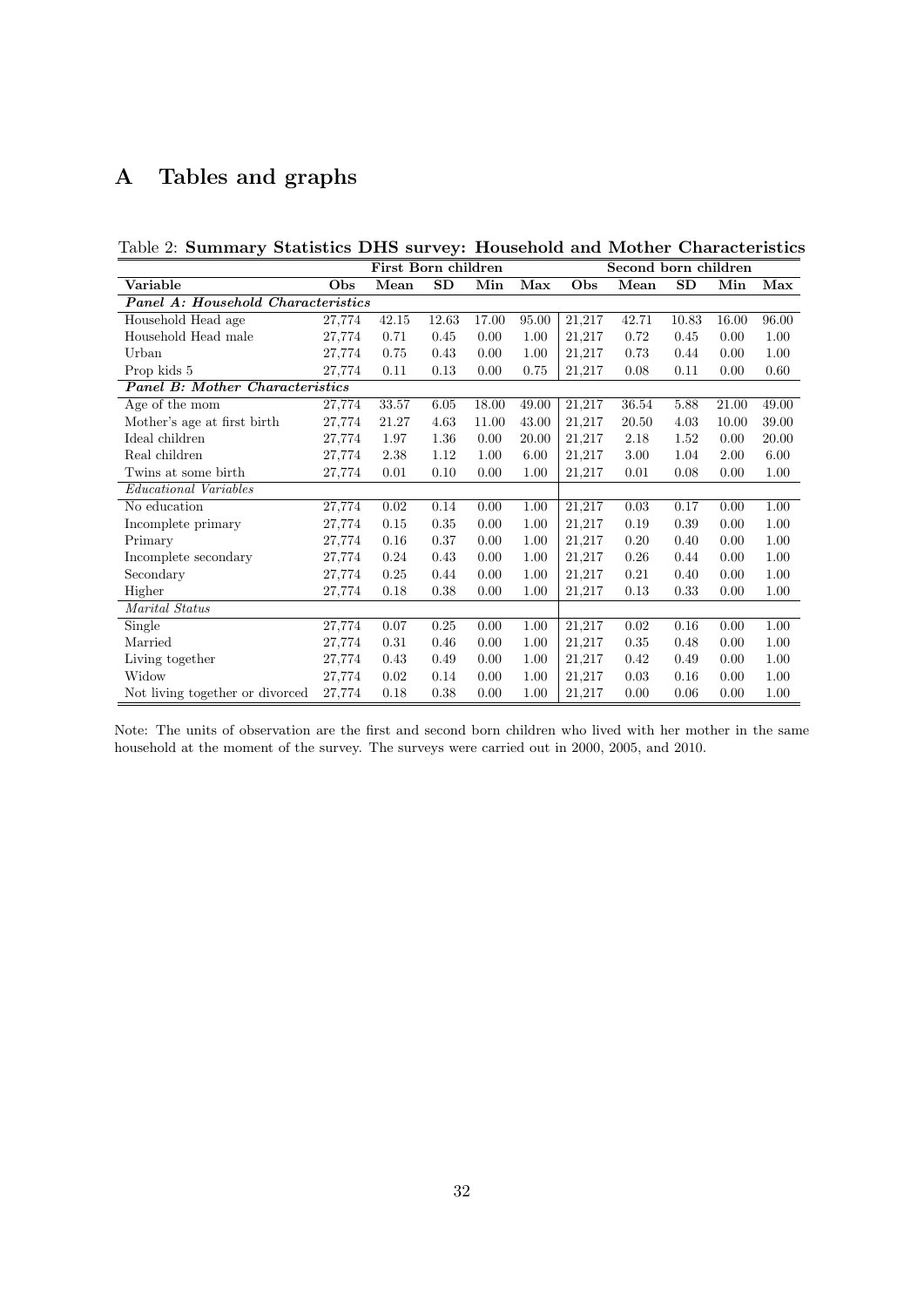<span id="page-34-0"></span>

|                                   |        | First Born children |           |      |       |        | Second born children |       |      |       |
|-----------------------------------|--------|---------------------|-----------|------|-------|--------|----------------------|-------|------|-------|
| Variable                          | Obs    | Mean                | <b>SD</b> | Min  | Max   | Obs    | Mean                 | SD    | Min  | Max   |
| <b>Individual Characteristics</b> |        |                     |           |      |       |        |                      |       |      |       |
| Age                               | 27,774 | 11.81               | 3.93      | 5.00 | 24.00 | 21,217 | 11.73                | 3.90  | 5.00 | 24.00 |
| Sex                               | 27,774 | 0.52                | 0.50      | 0.00 | 1.00  | 21,217 | 0.50                 | 0.50  | 0.00 | 1.00  |
| Gender composition                | 27,774 | 0.51                | 0.50      | 0.00 | 1.00  | 21,217 | 0.39                 | 0.49  | 0.00 | 1.00  |
| No Siblings                       | 27,774 | 0.22                | 0.41      | 0.00 | 1.00  | 21,217 | 0.00                 | 0.00  | 0.00 | 0.00  |
| Siblings $\geq 1$                 | 27,774 | 0.78                | 0.41      | 0.00 | 1.00  | 21,217 | 1.00                 | 0.00  | 1.00 | 1.00  |
| Siblings $> 2$                    | 27,774 | 0.38                | 0.49      | 0.00 | 1.00  | 21,217 | 0.61                 | 0.49  | 0.00 | 1.00  |
| Siblings $>$ 3                    | 27,774 | 0.14                | 0.35      | 0.00 | 1.00  | 21,217 | 0.26                 | 0.44  | 0.00 | 1.00  |
| Siblings $> 4$                    | 27,774 | 0.05                | 0.22      | 0.00 | 1.00  | 21,217 | 0.10                 | 0.30  | 0.00 | 1.00  |
| Siblings $\geq 5$                 | 27,774 | 0.01                | 0.12      | 0.00 | 1.00  | 21,217 | 0.03                 | 0.16  | 0.00 | 1.00  |
| Relation househhold head          |        |                     |           |      |       |        |                      |       |      |       |
| Sons or daughters                 | 27,774 | 0.78                | 0.41      | 0.00 | 1.00  | 21,217 | 0.87                 | 0.33  | 0.00 | 1.00  |
| Other                             | 27,774 | 0.22                | 0.41      | 0.00 | 1.00  | 21,217 | 0.13                 | 0.33  | 0.00 | 1.00  |
| Dependent Variables               |        |                     |           |      |       |        |                      |       |      |       |
| School lag                        | 23,583 | 0.11                | 0.31      | 0.00 | 1.00  | 17,965 | 0.13                 | 0.33  | 0.00 | 1.00  |
| School attendance                 | 27,488 | $\rm 0.91$          | 0.29      | 0.00 | 1.00  | 21,011 | 0.90                 | 0.31  | 0.00 | 1.00  |
| School dropout                    | 23,749 | 0.07                | 0.26      | 0.00 | 1.00  | 18,050 | 0.08                 | 0.27  | 0.00 | 1.00  |
| Child labor                       | 19,152 | 0.04                | 0.20      | 0.00 | 1.00  | 14,899 | 0.05                 | 0.22  | 0.00 | 1.00  |
| Instruments                       |        |                     |           |      |       |        |                      |       |      |       |
| Twin at birth 2                   | 21,649 | 0.007               | 0.083     | 0.00 | 1.00  |        |                      |       |      |       |
| Twin at birth 3                   | 10,682 | 0.006               | 0.078     | 0.00 | 1.00  | 13,037 | 0.006                | 0.079 | 0.00 | 1.00  |
| Twin at birth 4                   | 4,024  | 0.009               | 0.097     | 0.00 | 1.00  | 5,443  | 0.008                | 0.092 | 0.00 | 1.00  |
| Twin at birth 5                   | 1,448  | 0.002               | 0.045     | 0.00 | 1.00  | 2,079  | 0.003                | 0.054 | 0.00 | 1.00  |
| Ideal 1                           | 27,774 | 0.35                | 0.48      | 0.00 | 1.00  | 21,217 | 0.49                 | 0.50  | 0.00 | 1.00  |
| Ideal 2                           | 21,649 | 0.32                | 0.47      | 0.00 | 1.00  | 21,217 | 0.40                 | 0.49  | 0.00 | 1.00  |
| Ideal 3                           | 10.682 | 0.29                | 0.46      | 0.00 | 1.00  | 13,037 | 0.32                 | 0.47  | 0.00 | 1.00  |
| Ideal 4                           | 4,024  | 0.31                | 0.46      | 0.00 | 1.00  | 5,443  | 0.33                 | 0.47  | 0.00 | 1.00  |
| Ideal 5                           | 1,448  | 0.25                | 0.43      | 0.00 | 1.00  | 2,079  | 0.25                 | 0.43  | 0.00 | 1.00  |

Table 3: Summary Statistics DHS survey: Individual Characteristics

Note: The units of observation are the first and second born children who lived with her mother in the same household at the moment of the survey. The surveys were carried out in 2000, 2005, and 2010.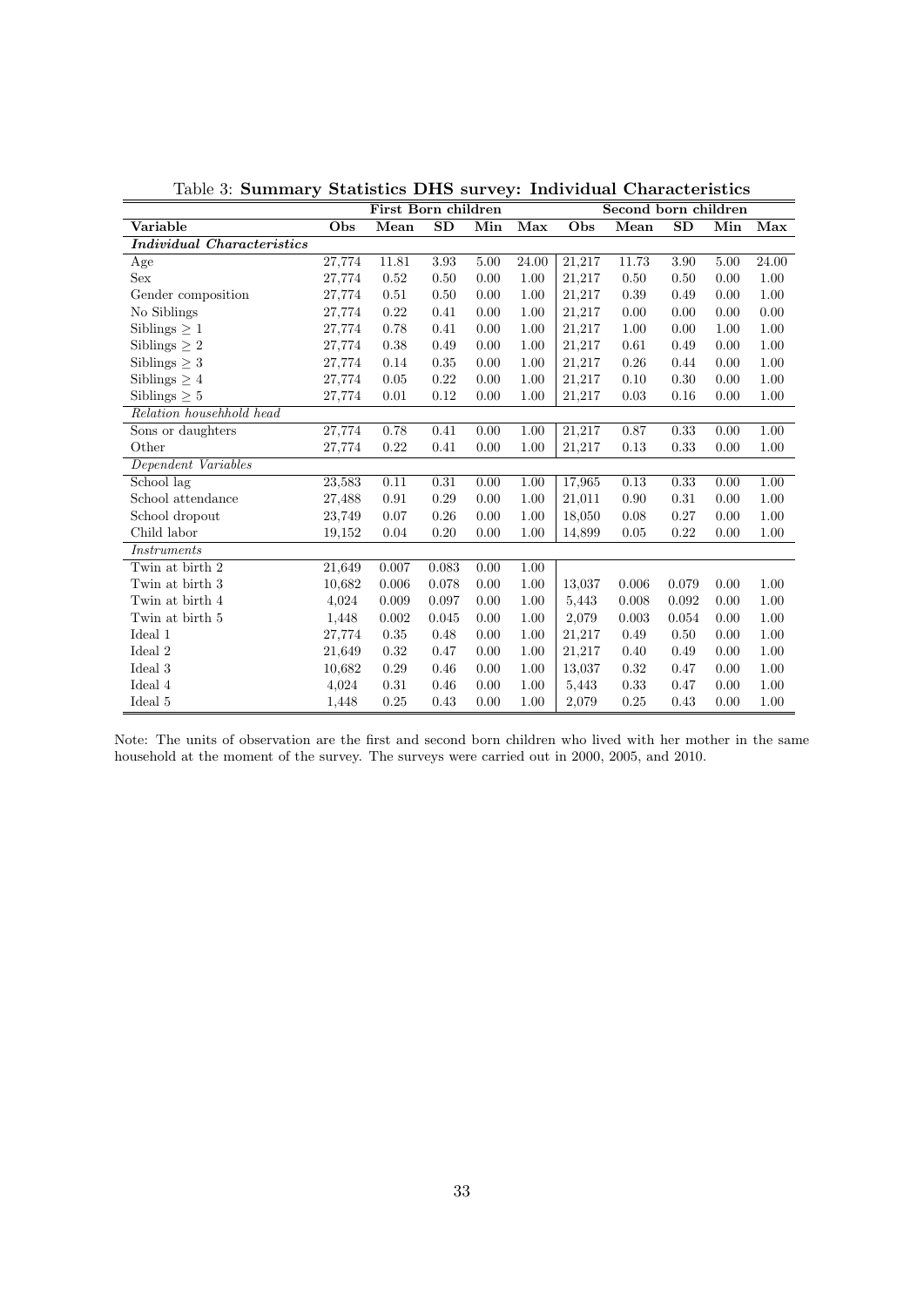<span id="page-35-0"></span>

|                           |            |            | First Born children |             | ັ          | Second born children |            |            |  |  |  |  |
|---------------------------|------------|------------|---------------------|-------------|------------|----------------------|------------|------------|--|--|--|--|
| Linear Results            | (1)        | (2)        | (3)                 | (4)         | (5)        | (6)                  | (7)        | (8)        |  |  |  |  |
| Variable                  | <b>OLS</b> | Twins      | Ideal               | E.Ideal     | <b>OLS</b> | Twins                | Ideal      | E.Ideal    |  |  |  |  |
| siblings                  | $0.045***$ | $0.049***$ | $0.041***$          | $0.041***$  | $0.038***$ | $0.046***$           | $0.042***$ | $0.049***$ |  |  |  |  |
|                           | (0.002)    | (0.006)    | (0.004)             | (0.003)     | (0.003)    | (0.010)              | (0.005)    | (0.003)    |  |  |  |  |
| $\overline{\mathrm{R}^2}$ | 0.14       | 0.16       | 0.16                | 0.16        | 0.13       | 0.14                 | 0.14       | 0.14       |  |  |  |  |
| Sargan pvalue             |            | 0.04       | 0.81                | 0.98        |            | 0.54                 | 0.51       | 0.03       |  |  |  |  |
| Cragg-Donald F            |            | 2421.64    | 5188.82             | 11586.15    |            | 1269.29              | 4720.62    | 12628.89   |  |  |  |  |
| <b>Nonlinear Results</b>  |            |            |                     |             |            |                      |            |            |  |  |  |  |
| 1 sibling                 | 0.005      |            | 0.011               | $-0.063***$ |            |                      |            |            |  |  |  |  |
|                           | (0.005)    |            | (0.010)             | (0.017)     |            |                      |            |            |  |  |  |  |
| 2 siblings                | $0.024***$ | 0.003      | $0.017***$          | $0.057***$  | $0.022***$ |                      | $0.023***$ | $-0.005$   |  |  |  |  |
|                           | (0.005)    | (0.034)    | (0.006)             | (0.011)     | (0.005)    |                      | (0.008)    | (0.007)    |  |  |  |  |
| 3 siblings                | $0.089***$ | $0.093*$   | $0.085***$          | $0.089***$  | $0.032***$ | $-0.042$             | $0.031***$ | $0.067***$ |  |  |  |  |
|                           | (0.008)    | (0.049)    | (0.012)             | (0.013)     | (0.007)    | (0.045)              | (0.010)    | (0.011)    |  |  |  |  |
| 4 siblings                | $0.095***$ | 0.017      | $0.063***$          | $0.099***$  | $0.064***$ | $-0.001$             | $0.062***$ | $0.069***$ |  |  |  |  |
|                           | (0.013)    | (0.129)    | (0.022)             | (0.020)     | (0.012)    | (0.084)              | (0.018)    | (0.019)    |  |  |  |  |
| 5 siblings                | $0.146***$ | 0.198      | $0.097**$           | $0.117***$  | $0.111***$ | 0.327                | $0.089***$ | $0.103***$ |  |  |  |  |
|                           | (0.022)    | (0.410)    | (0.039)             | (0.040)     | (0.019)    | (0.324)              | (0.025)    | (0.029)    |  |  |  |  |
| $\mathbb{R}^2$            | 0.15       | 0.17       | 0.16                | 0.16        | 0.13       | 0.13                 | 0.14       | 0.14       |  |  |  |  |
| Sargan pvalue             |            | 0.09       | 0.51                | 0.09        |            | 0.75                 | 0.07       | 0.01       |  |  |  |  |
| Cragg-Donald F            |            | 24.33      | 988.32              | 336.04      |            | 20.62                | 2442.78    | 2001.88    |  |  |  |  |
| Observations              | 23,583     | 18,103     | 23,583              | 23,583      | 17,965     | 10,716               | 17,965     | 17,965     |  |  |  |  |

Table 4: Results School lag

<span id="page-35-1"></span>Note: Each column is a separate regression. Columns 1 and 5 show the OLS results for the first and second born children respectively. Columns 2 and 6 show the IV strategy using the twin instruments; columns 3 and 7 show the IV strategy using the ideal children instruments; and columns 4 and 8 show the IV strategy using the efficient ideal children instruments. Standard errors are calculated using a bootstrap procedure with 100 repetitions and are in parenthesis.\*\*\*  $p < 0.01$ ,\*\*  $\rm p$   $<$  0.05, \*  $\rm p$   $<$  0.1.



#### Figure 1: Dependent Variable: School lag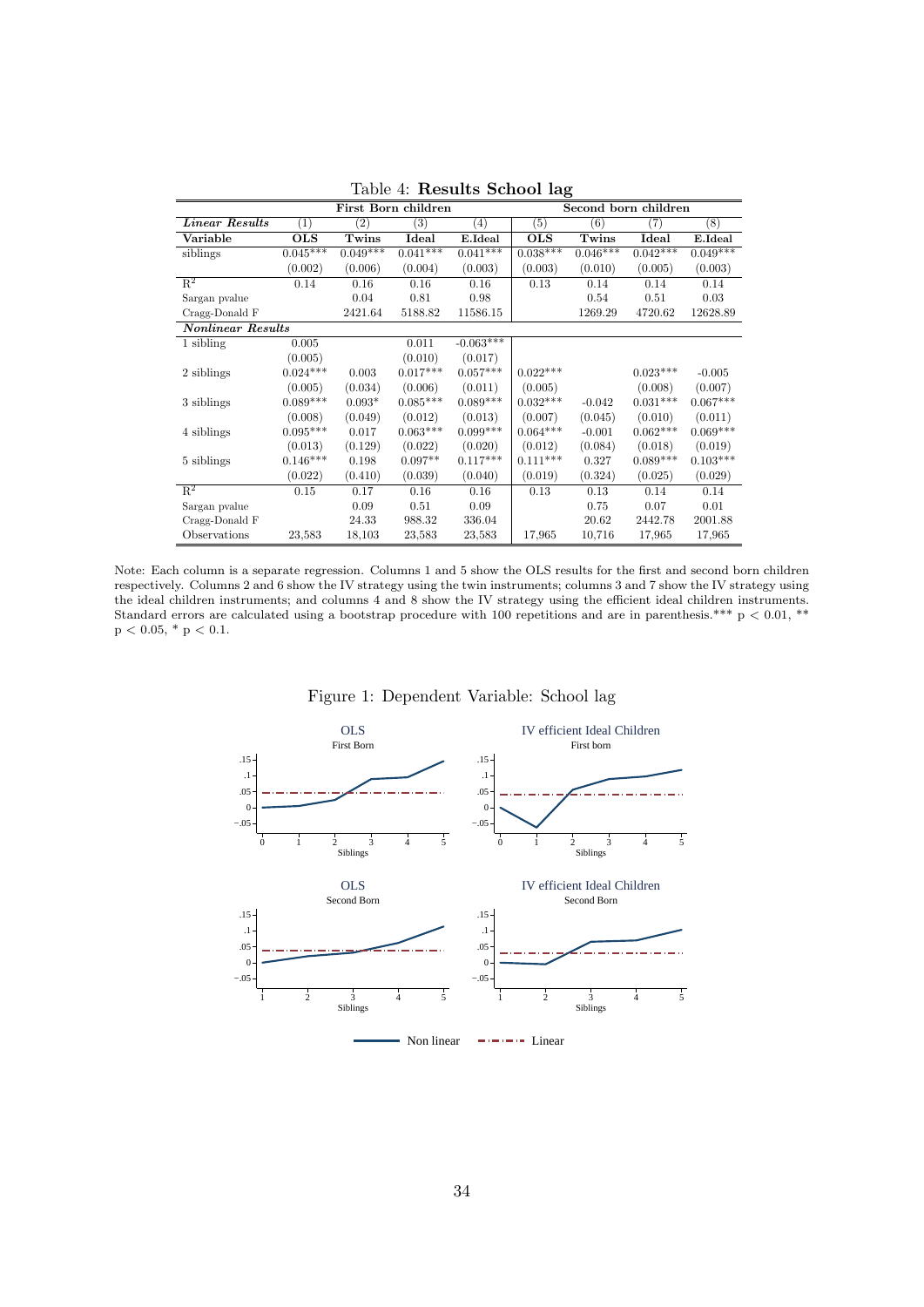<span id="page-36-0"></span>

|                          |             |                   | First Born children    |                   |             | Second born children |             |                 |
|--------------------------|-------------|-------------------|------------------------|-------------------|-------------|----------------------|-------------|-----------------|
| <b>Linear Results</b>    | (1)         | $\left( 2\right)$ | $\left( 3\right)$      | $\left( 4\right)$ | (5)         | (6)                  | (7)         | (8)             |
| Variable                 | OLS         | Twins             | Ideal                  | E.Ideal           | <b>OLS</b>  | Twins                | Ideal       | E.Ideal         |
| siblings                 | $-0.015***$ | $-0.015***$       | $-0.01\overline{3***}$ | $-0.015***$       | $-0.018***$ | $-0.014*$            | $-0.015***$ | $-0.022***$     |
|                          | (0.002)     | (0.005)           | (0.003)                | (0.002)           | (0.002)     | (0.007)              | (0.004)     | (0.003)         |
| $\mathbb{R}^2$           | 0.24        | 0.25              | 0.25                   | 0.25              | 0.26        | 0.27                 | 0.26        | 0.26            |
| Sargan pyalue            |             | 0.70              | 0.57                   | 0.64              |             | 0.48                 | 0.98        | 0.02            |
| Cragg-Donald F           |             | 2868.04           | 5946.61                | 13089.36          |             | 1627.53              | 5528.19     | 14895.14        |
| <b>Nonlinear Results</b> |             |                   |                        |                   |             |                      |             |                 |
| 1 sibling                | $-0.000$    |                   | $-0.010$               | $0.032***$        |             |                      |             |                 |
|                          | (0.004)     |                   | (0.009)                | (0.011)           |             |                      |             |                 |
| 2 siblings               | $-0.020***$ | $-0.051*$         | $-0.015**$             | $-0.034***$       | $-0.006$    |                      | $-0.005$    | $0.018^{***}\,$ |
|                          | (0.004)     | (0.028)           | (0.006)                | (0.008)           | (0.004)     |                      | (0.008)     | (0.006)         |
| 3 siblings               | $-0.017***$ | $-0.057*$         | $-0.010$               | $-0.019*$         | $-0.018***$ | $-0.068**$           | $-0.015$    | $-0.044***$     |
|                          | (0.006)     | (0.035)           | (0.010)                | (0.011)           | (0.006)     | (0.032)              | (0.011)     | (0.007)         |
| 4 siblings               | $-0.030***$ | 0.057             | $-0.015$               | $-0.015$          | $-0.030***$ | $-0.158***$          | $-0.019*$   | $-0.024**$      |
|                          | (0.010)     | (0.098)           | (0.016)                | (0.016)           | (0.009)     | (0.060)              | (0.012)     | (0.011)         |
| 5 siblings               | $-0.005$    | 0.216             | $-0.007$               | $-0.029$          | $-0.046***$ | $0.513**$            | $-0.013$    | $-0.025$        |
|                          | (0.017)     | (0.333)           | (0.027)                | (0.031)           | (0.015)     | (0.226)              | (0.024)     | (0.016)         |
| $R^2$                    | 0.24        | 0.23              | 0.25                   | 0.24              | 0.26        | 0.19                 | 0.26        | 0.26            |
| Sargan pvalue            |             | 0.41              | 0.18                   | 0.75              |             | 0.70                 | 0.67        | 0.32            |
| Cragg-Donald F           |             | 21.63             | 1143.64                | 370.22            |             | 16.06                | 2741.56     | 2188.79         |
| Observations             | 27,488      | 21,432            | 27,488                 | 27,488            | 21,011      | 12,897               | 21,011      | 21,011          |

Table 5: Results School Attendance

Note: Each column is a separate regression. Columns 1 and 5 show the OLS results for the first and second born children respectively. Columns 2 and 6 show the IV strategy using the twin instruments; columns 3 and 7 show the IV strategy using the ideal children instruments; and columns 4 and 8 show the IV strategy using the efficient ideal children instruments. Standard errors are calculated using a bootstrap procedure with 100 repetitions and are in parenthesis.\*\*\*  $p < 0.01$ ,\*\*  $p < 0.05, * p < 0.1.$ 

<span id="page-36-1"></span>

Figure 2: Dependent Variable: School Attendance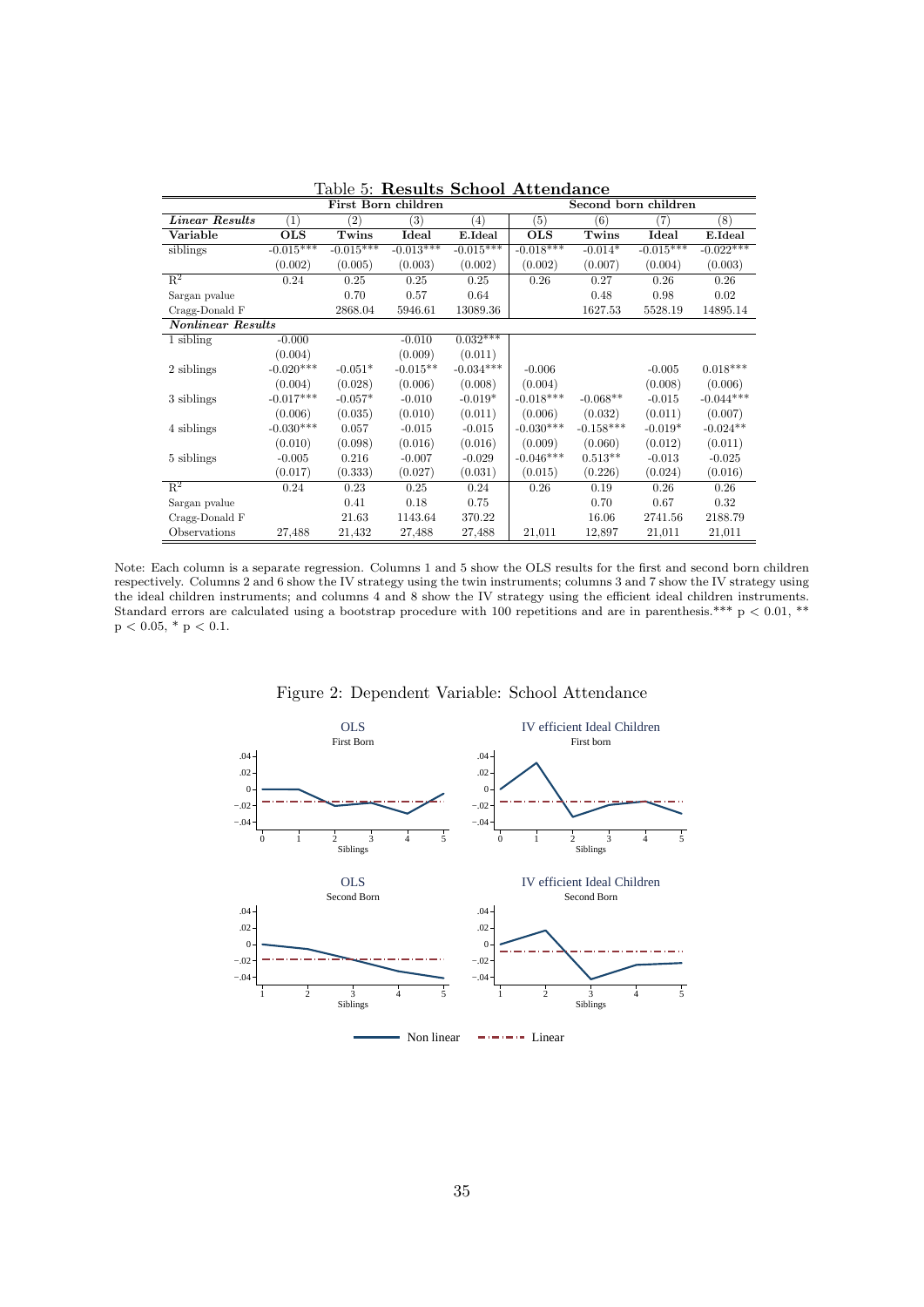<span id="page-37-0"></span>

|                           |            |            | First Born children |             | Second born children |            |            |             |  |  |  |
|---------------------------|------------|------------|---------------------|-------------|----------------------|------------|------------|-------------|--|--|--|
| Linear Results            | (1)        | (2)        | (3)                 | (4)         | (5)                  | (6)        | (7)        | (8)         |  |  |  |
| Variable                  | <b>OLS</b> | Twins      | Ideal               | E.Ideal     | <b>OLS</b>           | Twins      | Ideal      | E.Ideal     |  |  |  |
| siblings                  | $0.012***$ | $0.011**$  | $0.011***$          | $0.013***$  | $0.015***$           | 0.010      | $0.014***$ | $0.020***$  |  |  |  |
|                           | (0.002)    | (0.005)    | (0.003)             | (0.002)     | (0.002)              | (0.007)    | (0.003)    | (0.003)     |  |  |  |
| $\overline{\mathrm{R}^2}$ | 0.19       | 0.20       | 0.20                | 0.20        | 0.22                 | 0.22       | 0.22       | 0.22        |  |  |  |
| Sargan pyalue             |            | 0.54       | 0.48                | 0.70        |                      | 0.21       | 0.19       | 0.01        |  |  |  |
| Cragg-Donald F            |            | 2566.12    | 5252.12             | 11456.56    |                      | 1398.97    | 4824.17    | 12889.28    |  |  |  |
| <b>Nonlinear Results</b>  |            |            |                     |             |                      |            |            |             |  |  |  |
| 1 sibling                 | $-0.003$   |            | 0.005               | $-0.056***$ |                      |            |            |             |  |  |  |
|                           | (0.004)    |            | (0.008)             | (0.013)     |                      |            |            |             |  |  |  |
| 2 siblings                | $0.014***$ | 0.031      | $0.010*$            | $0.041***$  | 0.002                |            | 0.002      | $-0.018***$ |  |  |  |
|                           | (0.004)    | (0.025)    | (0.006)             | (0.007)     | (0.004)              |            | (0.006)    | (0.004)     |  |  |  |
| 3 siblings                | $0.018***$ | $0.044*$   | 0.011               | $0.012*$    | $0.012**$            | $0.078**$  | $0.019**$  | $0.039***$  |  |  |  |
|                           | (0.006)    | (0.023)    | (0.010)             | (0.007)     | (0.006)              | (0.035)    | (0.008)    | (0.008)     |  |  |  |
| 4 siblings                | $0.023**$  | $-0.042$   | 0.010               | 0.011       | $0.036***$           | $0.167***$ | 0.019      | $0.028*$    |  |  |  |
|                           | (0.010)    | (0.053)    | (0.017)             | (0.013)     | (0.009)              | (0.060)    | (0.013)    | (0.014)     |  |  |  |
| 5 siblings                | 0.010      | $-0.124**$ | 0.024               | $0.037*$    | $0.031**$            | $-0.571**$ | 0.003      | 0.014       |  |  |  |
|                           | (0.017)    | (0.059)    | (0.021)             | (0.020)     | (0.015)              | (0.242)    | (0.018)    | (0.024)     |  |  |  |
| $\mathbb{R}^2$            | 0.19       | 0.19       | 0.20                | 0.19        | 0.22                 | 0.10       | 0.22       | 0.22        |  |  |  |
| Sargan p-value            |            | 0.13       | 0.20                | 0.36        |                      | 0.51       | 0.93       | 0.25        |  |  |  |
| Cragg-Donald F            |            | 22.62      | 952.15              | 287.52      |                      | 12.45      | 2348.14    | 1880.70     |  |  |  |
| Observations              | 23,749     | 18,722     | 23,749              | 23,749      | 18,050               | 11,132     | 18,050     | 18,050      |  |  |  |

Table 6: Results School Dropout

<span id="page-37-1"></span>Note: Each column is a separate regression. Columns 1 and 5 show the OLS results for the first and second born children respectively. Columns 2 and 6 show the IV strategy using the twin instruments; columns 3 and 7 show the IV strategy using the ideal children instruments; and columns 4 and 8 show the IV strategy using the efficient ideal children instruments. Standard errors are calculated using a bootstrap procedure with 100 repetitions and are in parenthesis.\*\*\*  $p < 0.01$ ,\*\*  $\rm p$   $<$  0.05, \*  $\rm p$   $<$  0.1.



Figure 3: Dependent Variable: School Dropout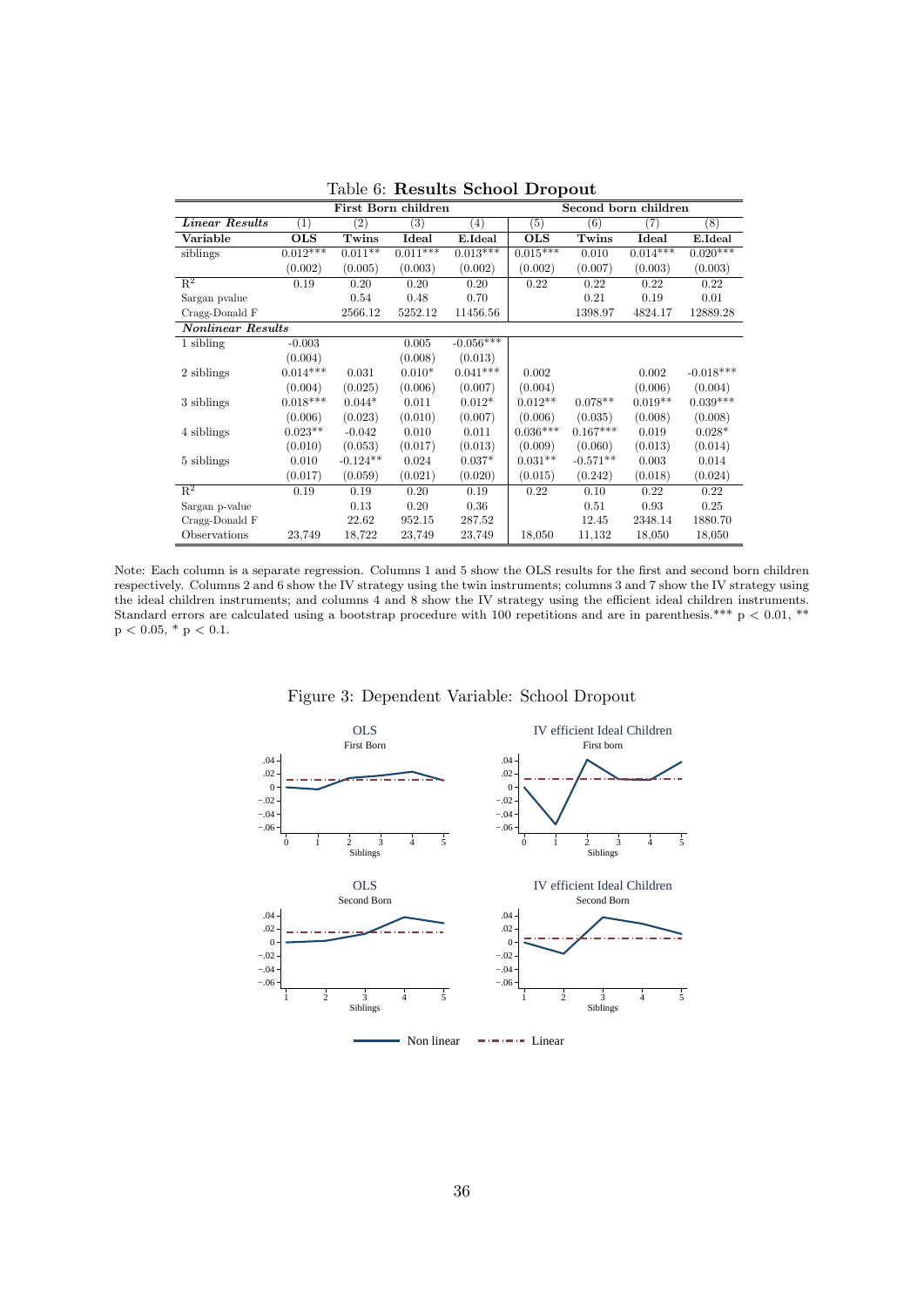<span id="page-38-0"></span>

|                          |            | First Born children |           |             | Second born children |           |            |            |  |  |
|--------------------------|------------|---------------------|-----------|-------------|----------------------|-----------|------------|------------|--|--|
| <b>Linear Results</b>    | (1)        | $\scriptstyle{(2)}$ | (3)       | (4)         | $\left( 5\right)$    | (6)       | (7)        | (8)        |  |  |
| Variable                 | OLS        | Twins               | Ideal     | E.Ideal     | <b>OLS</b>           | Twins     | Ideal      | E.Ideal    |  |  |
| siblings                 | $0.010***$ | $0.011**$           | $0.007**$ | $0.008***$  | $0.014***$           | $0.017**$ | $0.013***$ | $0.014***$ |  |  |
|                          | (0.002)    | (0.005)             | (0.003)   | (0.002)     | (0.002)              | (0.008)   | (0.003)    | (0.003)    |  |  |
| $\mathbb{R}^2$           | 0.07       | 0.07                | 0.06      | 0.06        | 0.08                 | 0.08      | 0.07       | 0.07       |  |  |
| Sargan pyalue            |            | 0.21                | 0.97      | 0.57        |                      | 0.85      | 0.61       | 0.92       |  |  |
| Cragg-Donald F           |            | 1888.43             | 4234.77   | 9326.63     |                      | 985.28    | 3804.09    | 9965.96    |  |  |
| <b>Nonlinear Results</b> |            |                     |           |             |                      |           |            |            |  |  |
| 1 sibling                | 0.005      |                     | 0.007     | $-0.039***$ |                      |           |            |            |  |  |
|                          | (0.003)    |                     | (0.007)   | (0.010)     |                      |           |            |            |  |  |
| 2 siblings               | $-0.001$   | 0.013               | 0.002     | $0.027***$  | 0.002                |           | 0.005      | $-0.004$   |  |  |
|                          | (0.004)    | (0.053)             | (0.006)   | (0.007)     | (0.004)              |           | (0.006)    | (0.005)    |  |  |
| 3 siblings               | $0.023***$ | $-0.006$            | 0.006     | $-0.003$    | $0.019***$           | 0.075     | 0.006      | $0.011*$   |  |  |
|                          | (0.006)    | (0.055)             | (0.009)   | (0.008)     | (0.005)              | (0.060)   | (0.008)    | (0.006)    |  |  |
| 4 siblings               | $0.039***$ | 0.124               | $0.030*$  | $0.049***$  | $0.025***$           | 0.159     | $0.029**$  | $0.042***$ |  |  |
|                          | (0.010)    | (0.180)             | (0.017)   | (0.017)     | (0.009)              | (0.138)   | (0.015)    | (0.010)    |  |  |
| 5 siblings               | 0.024      | $-0.239$            | 0.022     | 0.022       | $0.035**$            | $-0.532$  | 0.009      | 0.027      |  |  |
|                          | (0.017)    | (1.136)             | (0.034)   | (0.033)     | (0.015)              | (0.537)   | (0.024)    | (0.021)    |  |  |
| $R^2$                    | 0.07       | 0.06                | 0.07      | 0.06        | 0.08                 | $-0.07$   | 0.07       | 0.07       |  |  |
| Sargan pvalue            |            | 0.15                | 0.27      | 0.70        |                      | 0.87      | 0.26       | 0.83       |  |  |
| Cragg-Donald F           |            | 18.08               | 792.97    | 280.82      |                      | 4.89      | 2013.86    | 1695.43    |  |  |
| Observations             | 19,152     | 14,362              | 19,152    | 19,152      | 14,899               | 8,652     | 14,899     | 14,899     |  |  |

Table 7: Results Child Labor

Note: Each column is a separate regression. Columns 1 and 5 show the OLS results for the first and second born children respectively. Columns 2 and 6 show the IV strategy using the twin instruments; columns 3 and 7 show the IV strategy using the ideal children instruments; and columns 4 and 8 show the IV strategy using the efficient ideal children instruments. Standard errors are calculated using a bootstrap procedure with 100 repetitions and are in parenthesis.\*\*\*  $p < 0.01$ ,\*\*  $p < 0.05, * p < 0.1.$ 

<span id="page-38-1"></span>

#### Figure 4: Dependent Variable: Child Labor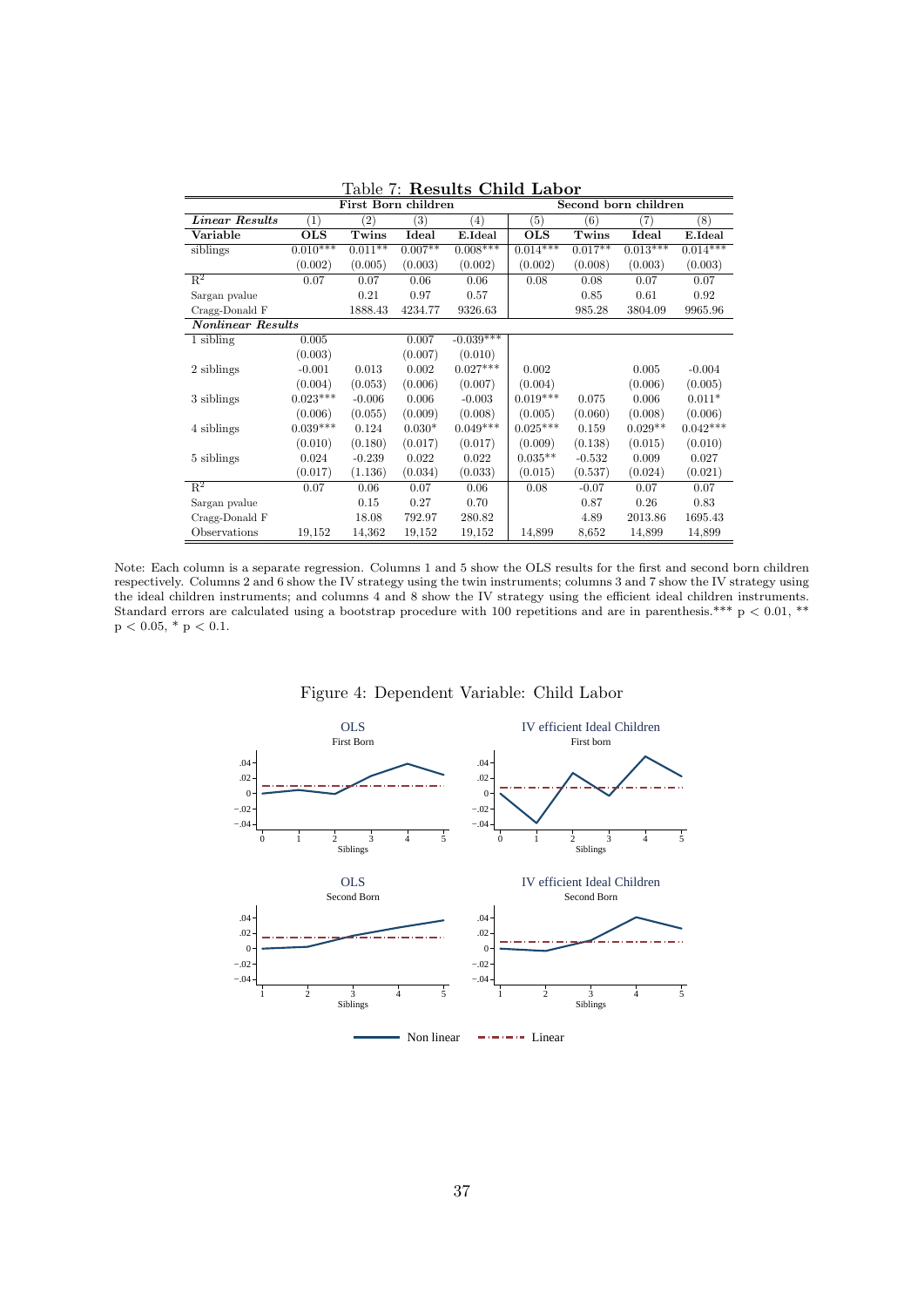<span id="page-39-0"></span>

| таріє от типоденену<br>TESPS OTP |          |                     |             |          |                      |             |  |  |  |  |  |
|----------------------------------|----------|---------------------|-------------|----------|----------------------|-------------|--|--|--|--|--|
|                                  |          | First Born children |             |          | Second Born children |             |  |  |  |  |  |
|                                  | (1)      | (2)                 | (3)         | $^{(4)}$ | (5)                  | (6)         |  |  |  |  |  |
| Dependent Variable               | IV twins | IV ideal            | IV E. ideal | IV twins | IV ideal             | IV E. ideal |  |  |  |  |  |
| Linear                           |          |                     |             |          |                      |             |  |  |  |  |  |
| School lag                       | 0.02     | 0.00                | 0.00        | 0.05     | 0.05                 | 0.43        |  |  |  |  |  |
| School Attendance                | 0.95     | 0.88                | 0.65        | 0.20     | 0.63                 | 0.04        |  |  |  |  |  |
| School Dropout                   | 0.99     | 0.64                | 0.97        | 0.23     | 0.69                 | 0.01        |  |  |  |  |  |
| Child Labor                      | 0.60     | 0.01                | 0.03        | 0.33     | 0.11                 | 0.38        |  |  |  |  |  |
| Nonlinear                        |          |                     |             |          |                      |             |  |  |  |  |  |
| School lag                       | 0.00     | 0.00                | 0.00        | 0.02     | 0.01                 | 0.00        |  |  |  |  |  |
| School Attendance                | 0.03     | 0.02                | 0.01        | 0.00     | 0.00                 | 0.00        |  |  |  |  |  |
| School Dropout                   | 0.05     | 0.31                | 0.00        | 0.00     | 0.00                 | 0.00        |  |  |  |  |  |
| Child Labor                      | 0.04     | 0.00                | 0.00        | 0.06     | 0.00                 | 0.00        |  |  |  |  |  |

Table 8: Endogeneity Tests OLS

Note: Columns 1 and 4 compare the OLS estimators vs the IV twins estimators for first and second born children; columns 2 and 5 compare the OLS estimators vs the IV ideal children estimators for first and second born children; and columns 3 and 6 compare the OLS estimators vs the IV efficient ideal children estimators.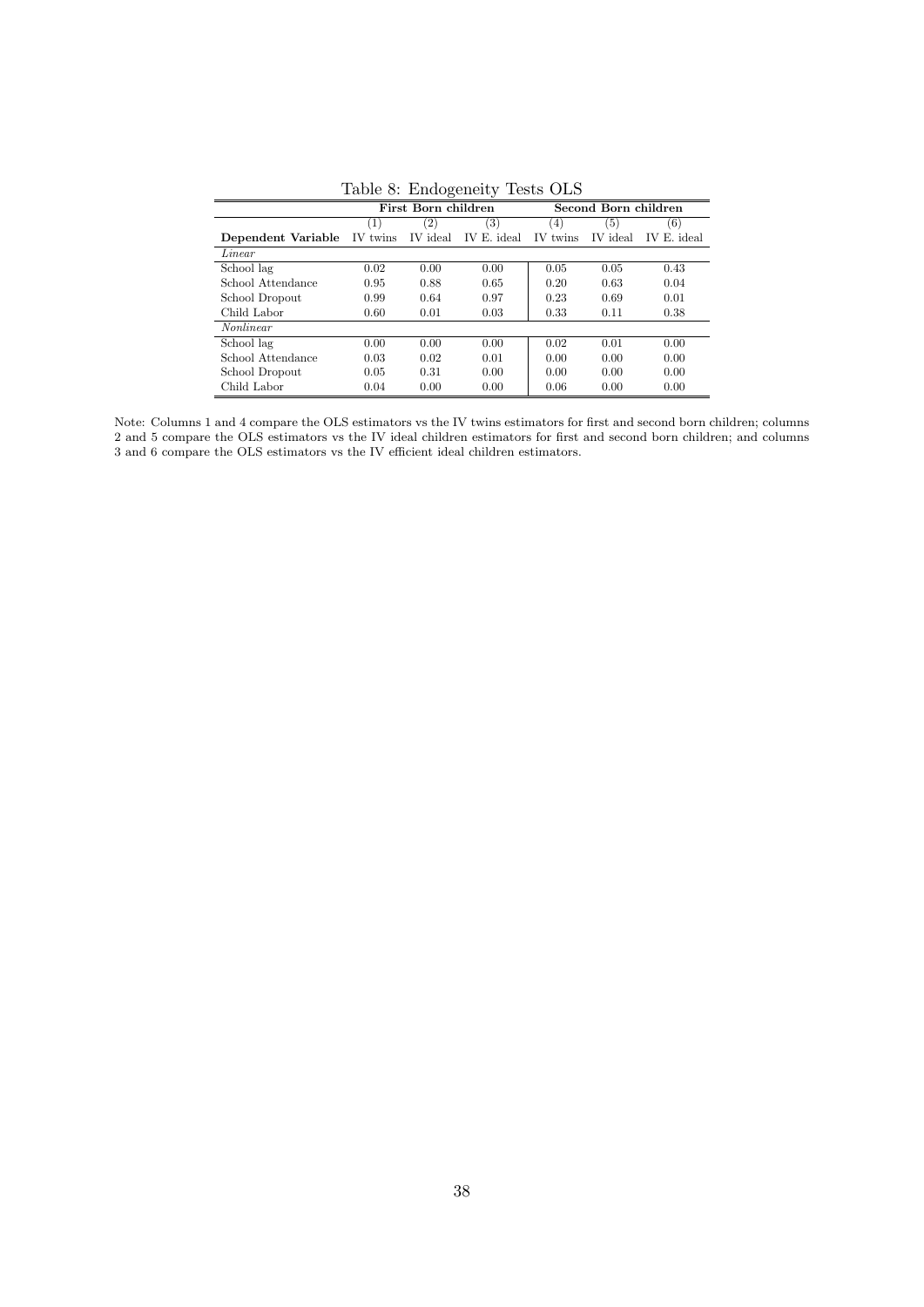|                |            | School lag |            |             | School Attendance |             |            | <b>School Dropout</b> |           | Child labor |           |          |
|----------------|------------|------------|------------|-------------|-------------------|-------------|------------|-----------------------|-----------|-------------|-----------|----------|
| Variable       | (1)        | (2)        | (3)        | (4)         | (5)               | (6)         | (7)        | $^{(8)}$              | (9)       | (10)        | (11)      | (12)     |
| siblings       | $0.061***$ | $0.043***$ | $0.043***$ | $-0.018***$ | $-0.013**$        | $-0.014***$ | $0.018***$ | $0.013**$             | $0.012**$ | $0.013***$  | 0.009     | 0.008    |
|                | (0.004)    | (0.007)    | (0.007)    | (0.003)     | (0.006)           | (0.005)     | (0.003)    | (0.005)               | (0.005)   | (0.003)     | (0.006)   | (0.005)  |
| $\mathbb{R}^2$ | 0.17       | 0.18       | 0.18       | 0.25        | 0.26              | 0.26        | 0.20       | 0.21                  | 0.21      | 0.09        | 0.08      | 0.08     |
| Sargan pyalue  |            | 0.08       | 0.19       |             | 0.84              | 0.95        |            | 0.90                  | 0.77      |             | 0.50      | 0.42     |
| Cragg-Donald F |            | 1755.80    | 2313.14    |             | 2048.78           | 2621.32     |            | 1785.31               | 2297.22   |             | 1388.24   | 1875.80  |
| 2 siblings     | 0.002      | 0.005      | 0.010      | $-0.018***$ | $-0.011$          | $-0.010$    | $0.015**$  | 0.010                 | 0.004     | $-0.009$    | 0.000     | $-0.002$ |
|                | (0.008)    | (0.015)    | (0.014)    | (0.007)     | (0.008)           | (0.007)     | (0.007)    | (0.011)               | (0.007)   | (0.006)     | (0.011)   | (0.007)  |
| 3 siblings     | $0.076***$ | $0.055***$ | $0.083***$ | $-0.013$    | $-0.007$          | $-0.028***$ | $0.014*$   | 0.006                 | $0.029**$ | $0.023***$  | 0.007     | $0.018*$ |
|                | (0.010)    | (0.018)    | (0.023)    | (0.008)     | (0.012)           | (0.010)     | (0.008)    | (0.013)               | (0.012)   | (0.008)     | (0.012)   | (0.009)  |
| 4 siblings     | $0.109***$ | $0.142***$ | $0.114***$ | $-0.032**$  | $-0.036**$        | $-0.015$    | $0.030**$  | $0.037*$              | 0.016     | $0.037***$  | $0.047**$ | $0.039*$ |
|                | (0.016)    | (0.024)    | (0.022)    | (0.013)     | (0.017)           | (0.016)     | (0.012)    | (0.021)               | (0.016)   | (0.013)     | (0.020)   | (0.020)  |
| 5 siblings     | $0.140***$ | $0.100**$  | $0.126**$  | $-0.006$    | $-0.010$          | $-0.034$    | 0.013      | 0.021                 | 0.039     | 0.011       | 0.007     | 0.010    |
|                | (0.026)    | (0.043)    | (0.049)    | (0.019)     | (0.023)           | (0.024)     | (0.019)    | (0.030)               | (0.028)   | (0.021)     | (0.029)   | (0.037)  |
| $\mathbb{R}^2$ | 0.18       | 0.19       | 0.19       | 0.25        | 0.26              | 0.26        | 0.20       | 0.21                  | 0.21      | 0.10        | 0.09      | 0.09     |
| Sargan pyalue  |            | 0.04       | 0.01       |             | 0.78              | 0.32        |            | 0.51                  | 0.08      |             | 0.62      | 0.43     |
| Cragg-Donald F |            | 831.96     | 1194.08    |             | 953.48            | 1320.81     |            | 826.58                | 1134.28   |             | 666.40    | 954.44   |
| Observations   | 8.705      | 8,705      | 8,705      | 10,329      | 10,329            | 10,329      | 8,888      | 8,888                 | 8,888     | 6,868       | 6.868     | 6,868    |

<span id="page-40-0"></span>Table 9: Age gap between first born and second born child lower than 3 years

Note: Each column is a separate regression. Columns 1, 4, 7, and 10 show the OLS; columns 2, 5, 8, and 11 show the IV strategy using the ideal children instruments; and columns 3, 6, 9, and 12 show the IV strategy using the efficient ideal children instruments. The units of observation are first born children who have an age gap lower than three years with her first sibling. Standard errors are reported in parenthesis.\*\*\*  $p < 0.01$ ,\*\*  $p < 0.05$ ,\*  $p < 0.1$ .

<span id="page-40-1"></span>Table 10: Age gap between first born and second born child between 4 and 6 years

|                |            | School lag        |            |             | School Attendance |             |            | <b>School Dropout</b> |          | Child labor |          |          |
|----------------|------------|-------------------|------------|-------------|-------------------|-------------|------------|-----------------------|----------|-------------|----------|----------|
| Variable       | (1)        | $\left( 2\right)$ | (3)        | (4)         | (5)               | (6)         | (7)        | (8)                   | (9)      | (10)        | (11)     | (12)     |
| siblings       | $0.058***$ | $0.042***$        | $0.046***$ | $-0.026***$ | $-0.024***$       | $-0.022***$ | $0.014***$ | 0.010                 | $0.012*$ | 0.004       | 0.001    | 0.001    |
|                | (0.005)    | (0.009)           | (0.008)    | (0.005)     | (0.007)           | (0.007)     | (0.004)    | (0.007)               | (0.006)  | (0.004)     | (0.007)  | (0.006)  |
| $R^2$          | 0.12       | 0.14              | 0.14       | 0.24        | 0.25              | 0.25        | 0.21       | 0.21                  | 0.21     | 0.07        | 0.06     | 0.06     |
| Sargan pvalue  |            | 0.35              | 0.65       |             | 0.49              | 0.37        |            | 0.34                  | 0.53     |             | 0.52     | 0.60     |
| Cragg-Donald F |            | 1648.13           | 2314.43    |             | 1794.70           | 2459.11     |            | 1567.44               | 2157.38  |             | 1384.81  | 1990.85  |
| 2 siblings     | $0.039***$ | $0.026**$         | $0.021*$   | $-0.031***$ | $-0.030***$       | $-0.018$    | $0.012*$   | 0.011                 | 0.008    | $-0.006$    | 0.002    | 0.003    |
|                | (0.008)    | (0.012)           | (0.012)    | (0.007)     | (0.011)           | (0.012)     | (0.007)    | (0.010)               | (0.010)  | (0.007)     | (0.009)  | (0.008)  |
| 3 siblings     | $0.107***$ | $0.106***$        | $0.142***$ | $-0.021$    | $-0.009$          | $-0.030$    | $0.027**$  | 0.014                 | 0.027    | 0.010       | $-0.020$ | $-0.025$ |
|                | (0.015)    | (0.030)           | (0.020)    | (0.013)     | (0.017)           | (0.022)     | (0.012)    | (0.017)               | (0.018)  | (0.013)     | (0.018)  | (0.017)  |
| 4 siblings     | 0.029      | $-0.045$          | 0.030      | $-0.029$    | $-0.005$          | $-0.014$    | 0.013      | $-0.034$              | $-0.015$ | 0.038       | 0.036    | $0.061*$ |
|                | (0.030)    | (0.061)           | (0.052)    | (0.026)     | (0.039)           | (0.036)     | (0.024)    | (0.040)               | (0.026)  | (0.026)     | (0.049)  | (0.033)  |
| 5 siblings     | 0.066      | 0.093             | $-0.006$   | 0.027       | $-0.018$          | 0.004       | $-0.071$   | 0.009                 | $-0.019$ | 0.086       | 0.116    | 0.094    |
|                | (0.066)    | (0.118)           | (0.089)    | (0.050)     | (0.071)           | (0.052)     | (0.050)    | (0.088)               | (0.078)  | (0.059)     | (0.101)  | (0.123)  |
| $R^2$          | 0.12       | 0.14              | 0.14       | 0.24        | 0.25              | 0.25        | 0.21       | 0.21                  | 0.21     | 0.08        | 0.06     | 0.06     |
| Sargan pvalue  |            | 0.52              | 0.44       |             | 0.22              | 0.35        |            | 0.17                  | 0.45     |             | 0.65     | 0.84     |
| Cragg-Donald F |            | 739.76            | 1053.39    |             | 823.57            | 1183.54     |            | 702.18                | 986.70   |             | 585.15   | 927.02   |
| Observations   | 6,011      | 6,011             | 6,011      | 7,086       | 7.086             | 7,086       | 6,116      | 6.116                 | 6,116    | 4,820       | 4,820    | 4,820    |

Note: Each column is a separate regression. Columns 1, 4, 7, and 10 show the OLS; columns 2, 5, 8, and 11 show the IV strategy using the ideal children instruments; and columns 3, 6, 9, and 12 show the IV strategy using the efficient ideal children instruments. The units of observation are first born children who have an age gap greater than three years and lower than six years with her first sibling. Standard errors are reported in parenthesis.\*\*\*  $p < 0.01$ ,\*\*  $p < 0.05$ ,\*  $p <$ 0.1.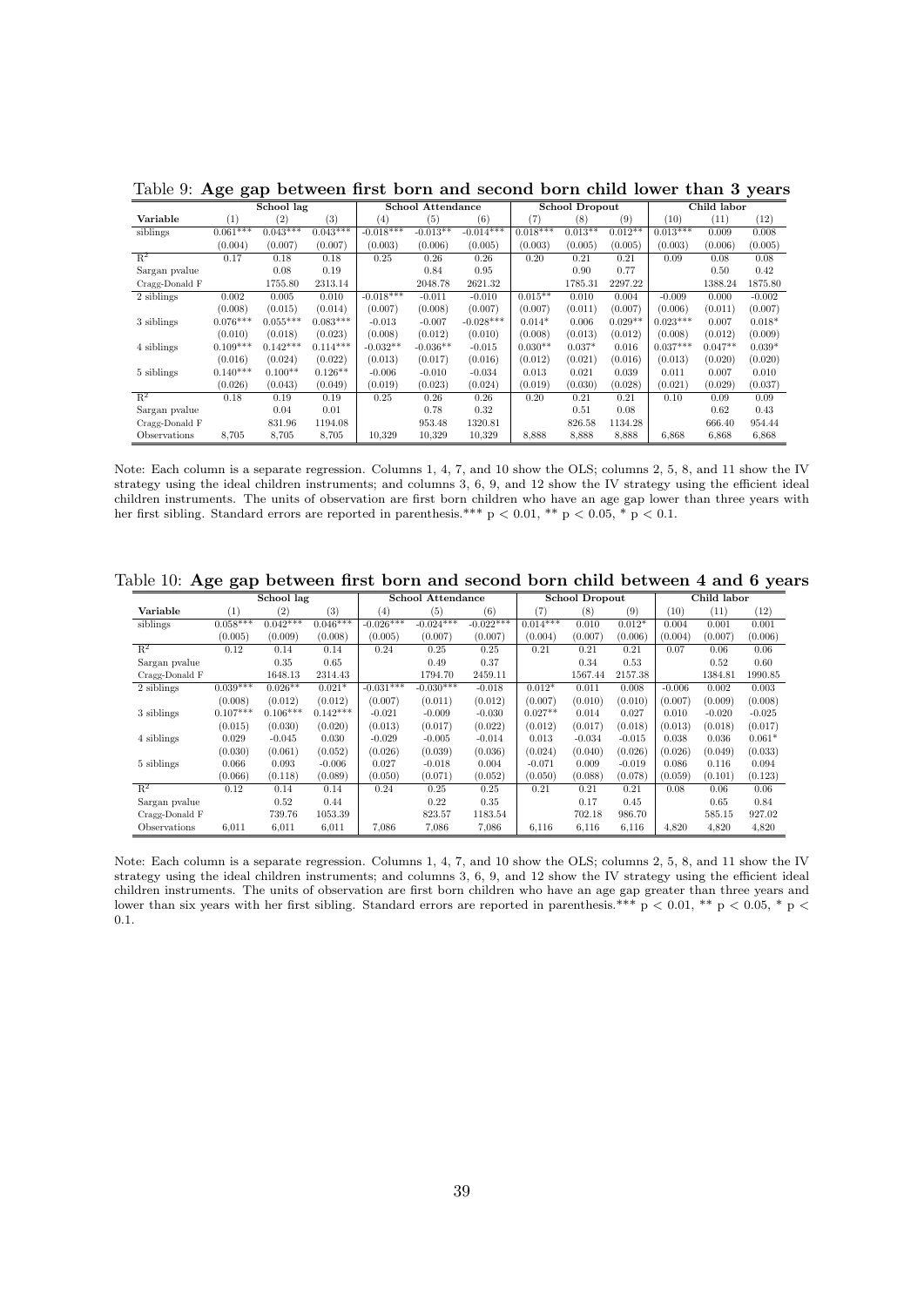<span id="page-41-0"></span>

|                |                  |            |            |             |                          |             | $\tilde{}$ |                       |            |            |             |            |
|----------------|------------------|------------|------------|-------------|--------------------------|-------------|------------|-----------------------|------------|------------|-------------|------------|
|                |                  | School lag |            |             | <b>School Attendance</b> |             |            | <b>School Dropout</b> |            |            | Child labor |            |
| Variable       | $\left(1\right)$ | (2)        | (3)        | (4)         | (5)                      | (6)         | (7)        | (8)                   | (9)        | (10)       | (11)        | (12)       |
| siblings       | $0.019***$       | 0.014      | 0.007      | $-0.012***$ | $-0.016**$               | $-0.010$    | $0.011***$ | 0.013                 | 0.005      | $0.018***$ | 0.009       | $-0.000$   |
|                | (0.004)          | (0.009)    | (0.009)    | (0.004)     | (0.008)                  | (0.009)     | (0.004)    | (0.008)               | (0.008)    | (0.004)    | (0.008)     | (0.008)    |
| $R^2$          | 0.09             | 0.11       | 0.10       | 0.22        | 0.24                     | 0.24        | 0.18       | 0.20                  | 0.20       | 0.08       | 0.07        | 0.07       |
| Sargan p-value |                  | 0.11       | 0.61       |             | 0.81                     | 0.27        |            | 0.73                  | 0.18       |            | 0.11        | 0.92       |
| Cragg-Donald F |                  | 1056.02    | 884.07     |             | 1233.77                  | 987.94      |            | 1012.60               | 820.07     |            | 876.49      | 741.33     |
| 1 sibling      | 0.008            | 0.014      | $-0.040*$  | 0.002       | 0.007                    | 0.035       | $-0.000$   | $-0.003$              | $-0.052**$ | $0.010*$   | 0.011       | $-0.050**$ |
|                | (0.006)          | (0.013)    | (0.020)    | (0.006)     | (0.012)                  | (0.025)     | (0.006)    | (0.012)               | (0.026)    | (0.006)    | (0.011)     | (0.022)    |
| 2 siblings     | 0.015            | 0.010      | $0.073***$ | $-0.033***$ | $-0.051***$              | $-0.078***$ | $0.022**$  | $0.035***$            | $0.089***$ | $0.019**$  | 0.007       | $0.093***$ |
|                | (0.010)          | (0.013)    | (0.027)    | (0.009)     | (0.012)                  | (0.026)     | (0.009)    | (0.011)               | (0.027)    | (0.009)    | (0.012)     | (0.023)    |
| 3 siblings     | $0.109***$       | 0.028      | $0.114***$ | $-0.008$    | 0.013                    | $-0.025$    | $0.035*$   | $-0.007$              | 0.010      | $0.088***$ | 0.000       | $-0.030$   |
|                | (0.022)          | (0.032)    | (0.033)    | (0.021)     | (0.028)                  | (0.031)     | (0.020)    | (0.027)               | (0.031)    | (0.022)    | (0.031)     | (0.030)    |
| $\mathbb{R}^2$ | 0.09             | 0.11       | 0.10       | 0.22        | 0.24                     | 0.23        | 0.18       | 0.20                  | 0.19       | 0.08       | 0.07        | 0.05       |
| Sargan p-value |                  | 0.10       | 0.08       |             | 0.92                     | 0.90        |            | 0.94                  | 0.68       |            | 0.11        | 0.72       |
| Cragg-Donald F |                  | 485.42     | 100.53     |             | 567.63                   | 104.46      |            | 464.93                | 77.23      |            | 401.42      | 94.19      |
| Observations   | 6,207            | 6,207      | 6,207      | 7,090       | 7,090                    | 7,090       | 6,022      | 6,022                 | 6,022      | 5,223      | 5,223       | 5,223      |

Table 11: Boys who have all his siblings girls

Note: Each column is a separate regression. Columns 1, 4, 7, and 10 show the OLS; columns 2, 5, 8, and 11 show the IV strategy using the ideal children instruments; and columns 3, 6, 9, and 12 show the IV strategy using the efficient ideal children instruments. The units of observation are first born children who are boys and have all his siblings girls. Standard errors are reported in parenthesis.\*\*\*  $p < 0.01$ , \*\*  $p < 0.05$ , \*  $p < 0.1$ .

<span id="page-41-1"></span>

| ----o~<br>$\sim$ $\sim$ $\sim$ |            |            |             |             |                   |             |            |                       |           |          |             |           |  |
|--------------------------------|------------|------------|-------------|-------------|-------------------|-------------|------------|-----------------------|-----------|----------|-------------|-----------|--|
|                                |            | School lag |             |             | School Attendance |             |            | <b>School Dropout</b> |           |          | Child labor |           |  |
| Variable                       | $^{(1)}$   | (2)        | (3)         | (4)         | (5)               | (6)         | 17         | $^{(8)}$              | (9)       | (10)     | (11)        | (12)      |  |
| siblings                       | $0.015***$ | $-0.001$   | $-0.010$    | $-0.016***$ | $-0.019***$       | $-0.014*$   | $0.012***$ | $0.013*$              | 0.010     | 0.003    | $-0.002$    | $-0.009$  |  |
|                                | (0.005)    | (0.009)    | (0.010)     | (0.004)     | (0.007)           | (0.008)     | (0.004)    | (0.007)               | (0.008)   | (0.003)  | (0.006)     | (0.006)   |  |
| $\mathbb{R}^2$                 | 0.10       | 0.10       | 0.09        | 0.22        | 0.21              | 0.21        | 0.18       | 0.17                  | 0.17      | 0.03     | 0.03        | 0.03      |  |
| Sargan p-value                 |            | 0.14       | 0.78        |             | 0.91              | 0.21        |            | 0.79                  | 0.31      |          | 0.02        | 0.33      |  |
| Cragg-Donald F                 |            | 1053.79    | 826.42      |             | 1208.55           | 930.69      |            | 993.96                | 761.31    |          | 866.99      | 718.02    |  |
| 1 sibling                      | 0.012      | 0.002      | $-0.071***$ | 0.000       | $-0.018*$         | 0.023       | $-0.001$   | 0.014                 | $-0.018$  | 0.005    | $-0.002$    | $-0.027*$ |  |
|                                | (0.008)    | (0.013)    | (0.027)     | (0.006)     | (0.011)           | (0.022)     | (0.006)    | (0.011)               | (0.022)   | (0.004)  | (0.008)     | (0.015)   |  |
| 2 siblings                     | 0.008      | $-0.001$   | $0.096***$  | $-0.043***$ | $-0.036***$       | $-0.076***$ | $0.036***$ | $0.021**$             | $0.056**$ | 0.001    | 0.001       | 0.028     |  |
|                                | (0.011)    | (0.014)    | (0.029)     | (0.009)     | (0.011)           | (0.023)     | (0.009)    | (0.011)               | (0.023)   | (0.007)  | (0.009)     | (0.020)   |  |
| 3 siblings                     | $0.068***$ | $-0.018$   | 0.044       | $-0.003$    | $0.041*$          | $-0.000$    | $-0.008$   | $-0.033$              | $-0.000$  | $-0.005$ | $-0.019$    | $-0.001$  |  |
|                                | (0.025)    | (0.033)    | (0.034)     | (0.020)     | (0.025)           | (0.027)     | (0.019)    | (0.024)               | (0.027)   | (0.015)  | (0.022)     | (0.021)   |  |
| $\mathbb{R}^2$                 | 0.10       | 0.10       | 0.08        | 0.22        | 0.21              | 0.21        | 0.19       | 0.17                  | 0.17      | 0.03     | 0.03        | 0.02      |  |
| Sargan p-value                 |            | 0.14       | 0.10        |             | 0.75              | 0.63        |            | 0.68                  | 0.69      |          | 0.02        | 0.13      |  |
| Cragg-Donald F                 |            | 497.76     | 106.75      |             | 574.67            | 116.17      |            | 476.84                | 94.18     |          | 396.88      | 99.45     |  |
| Observations                   | 6,080      | 6,080      | 6,080       | 6,916       | 6,916             | 6.916       | 5,919      | 5.919                 | 5,919     | 5,124    | 5,124       | 5,124     |  |

Table  $12$ : Girls who have all her siblings boys

Note: Each column is a separate regression. Columns 1, 4, 7, and 10 show the OLS; columns 2, 5, 8, and 11 show the IV strategy using the ideal children instruments; and columns 3, 6, 9, and 12 show the IV strategy using the efficient ideal children instruments. The units of observation are first born children who are boys and have all his siblings girls. Standard errors are reported in parenthesis.\*\*\* p < 0.01, \*\* p < 0.05, \* p < 0.1.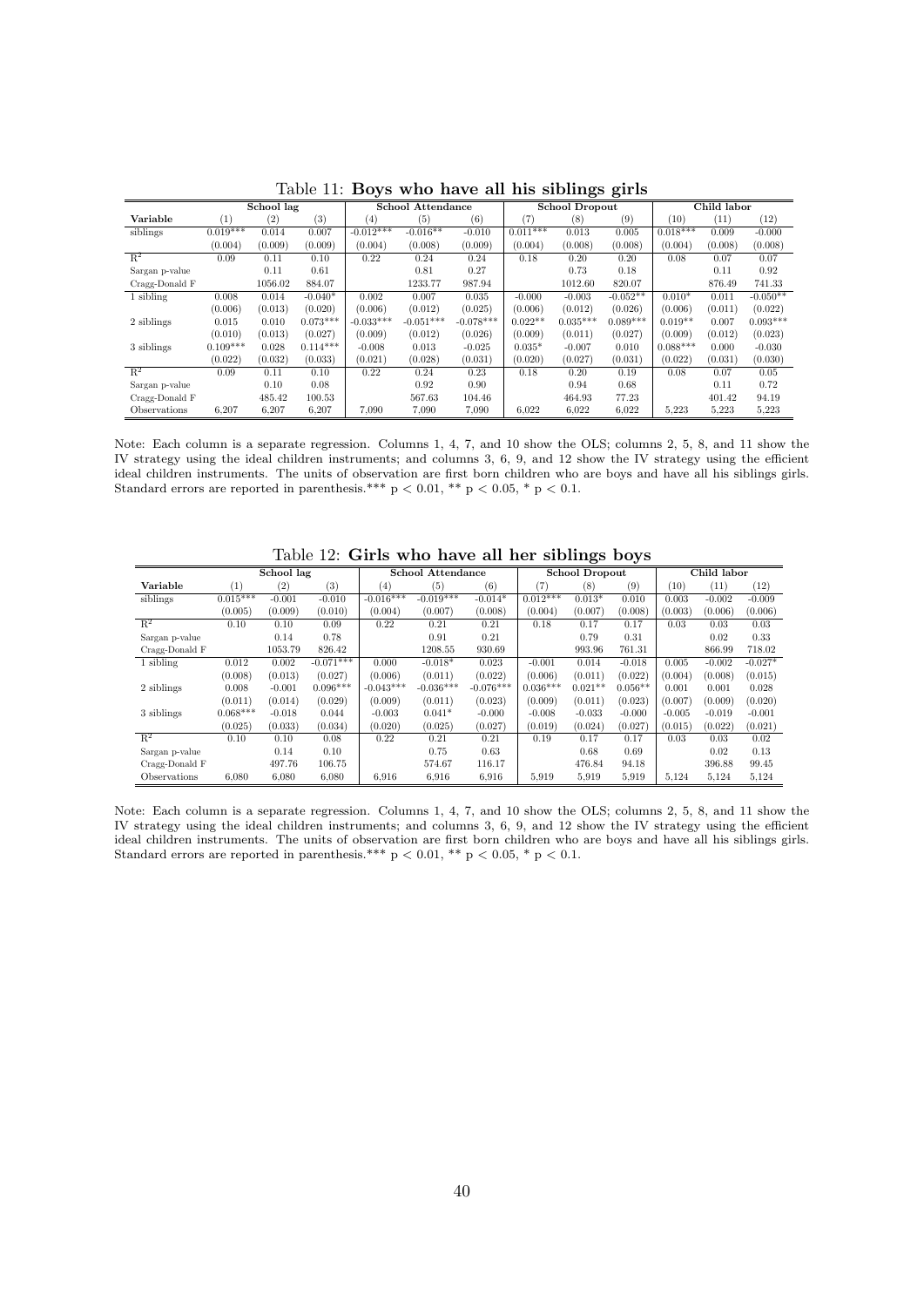<span id="page-42-0"></span>

|                     | School lag       |            | School Attendance |             | <b>School Dropout</b> |             |            | Child labor |             |            |            |            |
|---------------------|------------------|------------|-------------------|-------------|-----------------------|-------------|------------|-------------|-------------|------------|------------|------------|
| Variable            | $\left(1\right)$ | (2)        | (3)               | (4)         | (5)                   | (6)         | (7)        | (8)         | (9)         | (10)       | (11)       | (12)       |
| siblings            | $0.051***$       | $0.046***$ | $0.042***$        | $-0.016***$ | $-0.015***$           | $-0.014***$ | $0.013***$ | $0.012***$  | $0.011***$  | $0.012***$ | $0.010***$ | $0.008***$ |
|                     | (0.003)          | (0.004)    | (0.004)           | (0.002)     | (0.004)               | (0.003)     | (0.002)    | (0.003)     | (0.003)     | (0.002)    | (0.003)    | (0.003)    |
| $R^2$               | 0.15             | 0.17       | 0.17              | 0.24        | 0.25                  | 0.25        | 0.20       | 0.20        | 0.20        | 0.08       | 0.07       | 0.07       |
| Sargan pyalue       |                  | 0.00       | 0.00              |             | 0.14                  | 0.16        |            | 0.20        | 0.25        |            | 0.01       | 0.01       |
| Cragg-Donald F      |                  | 4158.00    | 7284.11           |             | 4775.58               | 8205.64     |            | 4228.46     | 7240.65     |            | 3258.34    | 5758.11    |
| 1 sibling           | 0.005            | $-0.009$   | $-0.018$          | 0.002       | $0.042**$             | $0.029*$    | $-0.002$   | $-0.039**$  | $-0.046***$ | 0.006      | $-0.010$   | $-0.035**$ |
|                     | (0.007)          | (0.022)    | (0.020)           | (0.006)     | (0.019)               | (0.017)     | (0.006)    | (0.020)     | (0.017)     | (0.005)    | (0.016)    | (0.014)    |
| 2 siblings          | $0.021***$       | $0.029***$ | $0.025***$        | $-0.020***$ | $-0.028***$           | $-0.020**$  | $0.012**$  | $0.022***$  | $0.021***$  | $-0.002$   | 0.007      | $0.012*$   |
|                     | (0.006)          | (0.008)    | (0.009)           | (0.005)     | (0.007)               | (0.008)     | (0.005)    | (0.007)     | (0.008)     | (0.004)    | (0.006)    | (0.007)    |
| 3 siblings          | $0.087***$       | $0.090***$ | $0.100***$        | $-0.021***$ | $-0.010$              | $-0.024***$ | $0.022***$ | $0.013*$    | $0.019**$   | $0.024***$ | 0.006      | 0.004      |
|                     | (0.008)          | (0.009)    | (0.010)           | (0.007)     | (0.008)               | (0.008)     | (0.007)    | (0.007)     | (0.008)     | (0.006)    | (0.007)    | (0.008)    |
| 4 siblings          | $0.095***$       | $0.064***$ | $0.097***$        | $-0.021*$   | $-0.010$              | $-0.015$    | 0.016      | 0.005       | 0.012       | $0.035***$ | $0.032***$ | $0.046***$ |
|                     | (0.014)          | (0.014)    | (0.014)           | (0.011)     | (0.011)               | (0.011)     | (0.011)    | (0.011)     | (0.011)     | (0.011)    | (0.011)    | (0.011)    |
| 5 siblings          | $0.161***$       | $0.098***$ | $0.115***$        | $-0.010$    | $-0.009$              | $-0.025$    | 0.015      | 0.022       | $0.035**$   | 0.030      | 0.022      | 0.021      |
|                     | (0.023)          | (0.023)    | (0.022)           | (0.018)     | (0.018)               | (0.017)     | (0.017)    | (0.017)     | (0.016)     | (0.019)    | (0.019)    | (0.018)    |
| $R^2$               | 0.16             | 0.17       | 0.17              | 0.24        | 0.25                  | 0.25        | 0.20       | 0.20        | 0.20        | 0.08       | 0.07       | 0.07       |
| Sargan pyalue       |                  | 0.85       | 0.04              |             | 0.20                  | 0.92        |            | 0.61        | 0.57        |            | 0.11       | 0.47       |
| Cragg-Donald F      |                  | 395.98     | 506.91            |             | 426.68                | 553.58      |            | 347.17      | 448.47      |            | 336.88     | 418.89     |
| <b>Observations</b> | 17,016           | 17,016     | 17,016            | 20,042      | 20,042                | 20,042      | 17,448     | 17,448      | 17,448      | 13,575     | 13,575     | 13,575     |

Table 13: Robustness Results: First born children

Note: Each column is a separate regression. Columns 1, 4, 7, and 10 show the OLS; columns 2, 5, 8, and 11 show the IV strategy using the ideal children instruments; and columns 3, 6, 9, and 12 show the IV strategy using the efficient ideal children instruments. The units of observation are first born children. The sample is restricted to children who have mothers that reported a real number of children greater or equal to the ideal number of children. \*\*\* p < 0.01, \*\* p <  $0.05, * p < 0.1.$ 

Table 14: Robustness Results: Second born children

|                | School lag |            | School Attendance |             |             | <b>School Dropout</b> |            |            | Child labor |            |            |            |
|----------------|------------|------------|-------------------|-------------|-------------|-----------------------|------------|------------|-------------|------------|------------|------------|
| Variable       |            | (2)        | (3)               | (4)         | (5)         | (6)                   |            | (8)        | (9)         | (10)       | $^{(11)}$  | (12)       |
| siblings       | $0.038***$ | $0.043***$ | $0.049***$        | $-0.019***$ | $-0.016***$ | $-0.022***$           | $0.017***$ | $0.015***$ | $0.020***$  | $0.013***$ | $0.010***$ | $0.013***$ |
|                | (0.003)    | (0.005)    | (0.004)           | (0.002)     | (0.004)     | (0.003)               | (0.002)    | (0.004)    | (0.003)     | (0.002)    | (0.004)    | (0.003)    |
| $\mathbb{R}^2$ | 0.13       | 0.15       | 0.15              | 0.26        | 0.26        | 0.26                  | 0.21       | 0.21       | 0.21        | 0.08       | 0.08       | 0.08       |
| Sargan pvalue  |            | 1.00       | 0.20              |             | 0.77        | 0.15                  |            | 0.35       | 0.04        |            | 0.90       | 0.62       |
| Cragg-Donald F |            | 4434.38    | 10764.96          |             | 5194.30     | 12666.13              |            | 4503.18    | 10898.82    |            | 3527.91    | 8450.75    |
| 2 siblings     | $0.018***$ | 0.004      | $-0.006$          | $-0.004$    | 0.008       | $0.017**$             | 0.001      | $-0.011$   | $-0.017**$  | 0.002      | $-0.002$   | $-0.004$   |
|                | (0.006)    | (0.009)    | (0.009)           | (0.005)     | (0.007)     | (0.008)               | (0.005)    | (0.007)    | (0.008)     | (0.004)    | (0.006)    | (0.007)    |
| 3 siblings     | $0.033***$ | $0.034***$ | $0.061***$        | $-0.023***$ | $-0.018***$ | $-0.038***$           | $0.018***$ | $0.021***$ | $0.035***$  | $0.013**$  | 0.004      | 0.008      |
|                | (0.008)    | (0.009)    | (0.009)           | (0.006)     | (0.007)     | (0.007)               | (0.006)    | (0.007)    | (0.007)     | (0.006)    | (0.007)    | (0.007)    |
| 4 siblings     | $0.059***$ | $0.062***$ | $0.071***$        | $-0.029***$ | $-0.016*$   | $-0.029***$           | $0.035***$ | $0.016*$   | $0.031***$  | $0.028***$ | $0.031***$ | $0.041***$ |
|                | (0.012)    | (0.012)    | (0.012)           | (0.009)     | (0.009)     | (0.010)               | (0.009)    | (0.009)    | (0.010)     | (0.009)    | (0.009)    | (0.009)    |
| 5 siblings     | $0.115***$ | $0.094***$ | $0.100***$        | $-0.043***$ | $-0.015$    | $-0.021$              | $0.031**$  | 0.003      | 0.012       | $0.034**$  | 0.005      | $0.025*$   |
|                | (0.020)    | (0.020)    | (0.019)           | (0.015)     | (0.015)     | (0.014)               | (0.015)    | (0.015)    | (0.014)     | (0.015)    | (0.015)    | (0.015)    |
| $\mathbb{R}^2$ | 0.13       | 0.15       | 0.15              | 0.26        | 0.26        | 0.26                  | 0.21       | 0.21       | 0.21        | 0.08       | 0.08       | 0.08       |
| Sargan pvalue  |            | 0.18       | 0.46              |             | 0.03        | 0.78                  |            | 0.21       | 0.34        |            | 0.52       | 0.47       |
| Cragg-Donald F |            | 2640.35    | 2457.64           |             | 2950.81     | 2719.85               |            | 2520.22    | 2330.76     |            | 2162.83    | 2059.09    |

Note: Each column is a separate regression. Columns 1, 4, 7, and 10 show the OLS; columns 2, 5, 8, and 11 show the IV strategy using the ideal children instruments; and columns 3, 6, 9, and 12 show the IV strategy using the efficient ideal children instruments. The units of observation are second born children. The sample is restricted to children who have mothers that reported a real number of children greater or equal to the ideal number of children. \*\*\*  $p < 0.01$ , \*\*  $p <$  $0.05, * p < 0.1.$